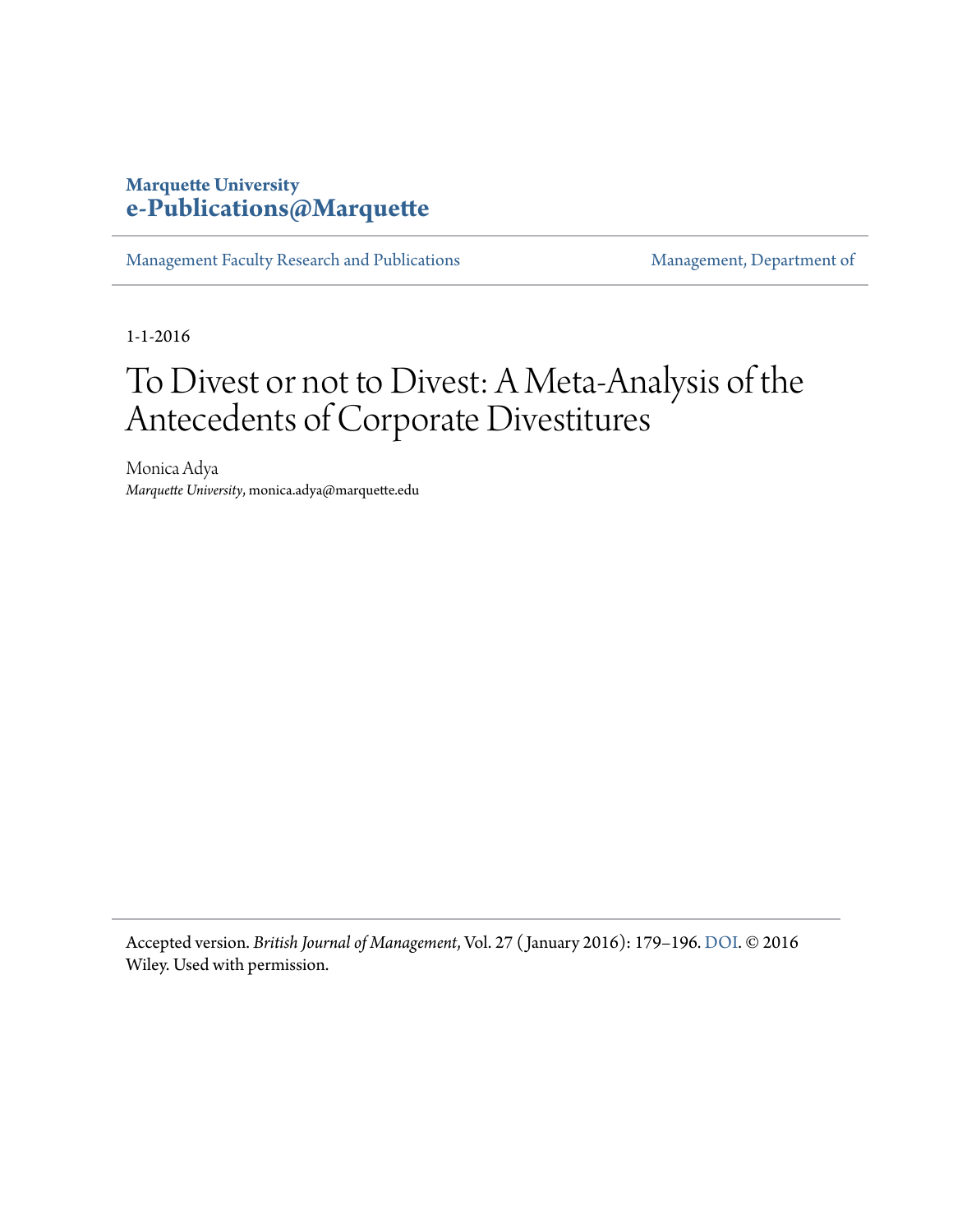# To Divest or not to Divest: A Meta-Analysis of the Antecedents of Corporate Divestitures

Kalin D. Kolev

*Department of Management College of Business Administration Marquette University Milwaukee, WI*

#### **Abstract**

Corporate divestitures have been identified as important strategic actions with a positive impact on firm performance. Yet, what is still missing in the strategic management literature is an integrative framework that quantitatively synthesizes the relative impact of various antecedents to divestitures, and theoretically reconciles the multitude of theories underlying divestiture research. To fill this gap, the author conducts a meta-analysis (based on a sample of 35 studies) and develops four broad categories of determinants: corporate governance; firm strategy; performance; and industry environment. Evidence is found that divestitures are driven mainly by prior divestment experience, structural factors (firm size and firm diversification) and weak unit performance. In addition, the relative predictive validity of several theoretical perspectives on divestment decisions is assessed.

*[Citation Journal/Monograph Title*, Vol XX, No. XX (m yyyy): pg. XX-XX[. DOI.](file:///C:/Users/olsons/Desktop/Desktop/author%20versions/dx.doi.org/10.1016/j.acalib.2009.06.017) This article is © [Publisher's Name] and permission has been granted for this version to appear i[n e-Publications@Marquette.](http://epublications.marquette.edu/) [Publisher's Name] does not grant permission for this article to be further copied/distributed or hosted elsewhere without the express permission from [Publisher's Name].]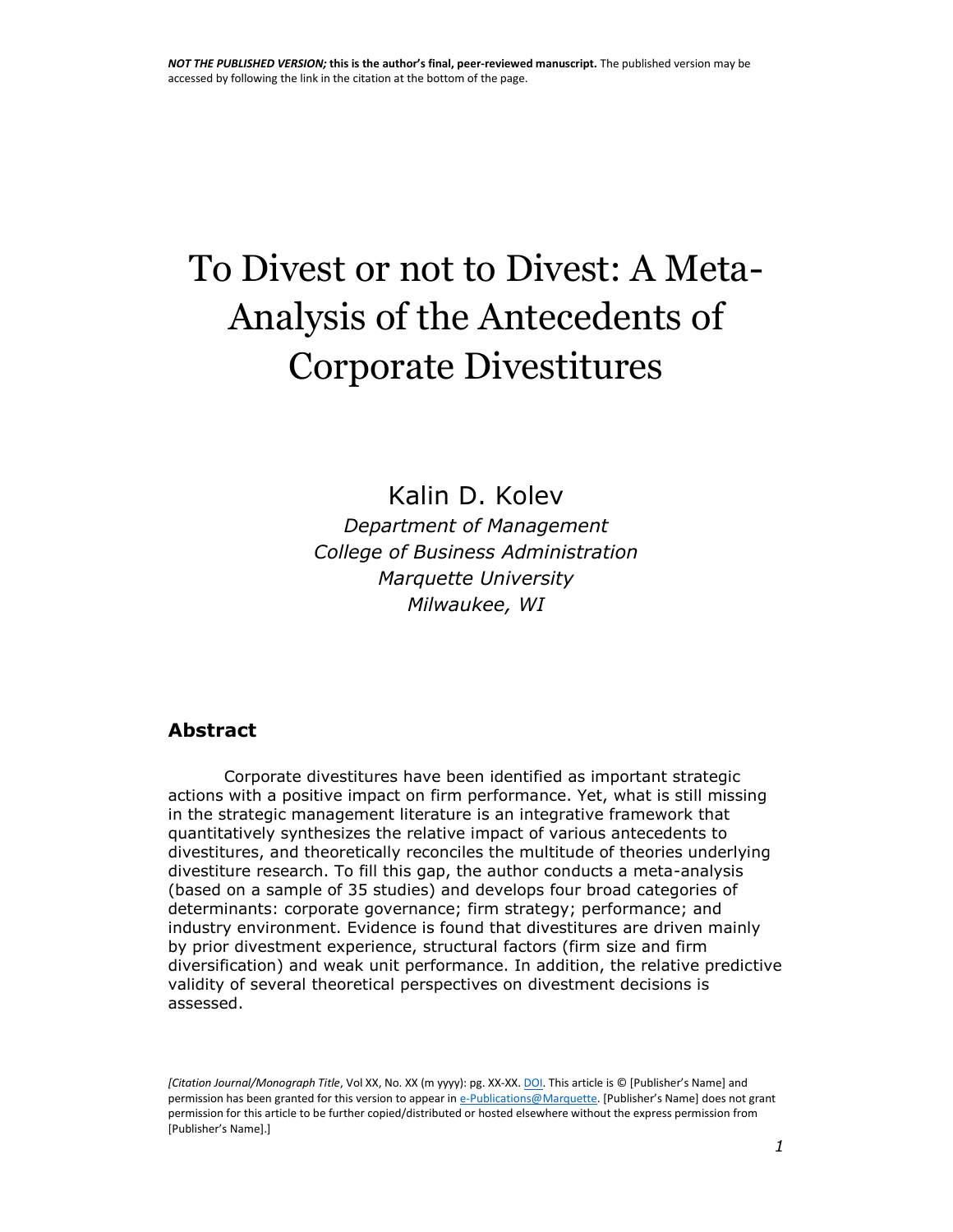## **Introduction**

Corporate divestitures are major strategic decisions with important implications for firm competitiveness and profitability. Divestitures represent adjustments to a firm's ownership and business portfolio structure via a sell-off, spin-off and carve-out of a business unit, or sale of corporate assets (Brauer, [2006;](http://onlinelibrary.wiley.com/doi/10.1111/1467-8551.12145/full#bjom12145-bib-0015) Mulherin and Boone, [2000](http://onlinelibrary.wiley.com/doi/10.1111/1467-8551.12145/full#bjom12145-bib-0075)). Following prior research, I use the terms 'divestitures', 'divesting', 'divestment' and 'divestment activity' interchangeably in this paper.

Existing research provides evidence that divestitures alleviate problems of misallocation of corporate resources (Hoskisson and Johnson, [1992\)](http://onlinelibrary.wiley.com/doi/10.1111/1467-8551.12145/full#bjom12145-bib-0050), improve managerial ability to coordinate a leaner organization (Hoskisson and Turk, [1990\)](http://onlinelibrary.wiley.com/doi/10.1111/1467-8551.12145/full#bjom12145-bib-0051) and increase profitability (Lee and Madhavan, [2010\)](http://onlinelibrary.wiley.com/doi/10.1111/1467-8551.12145/full#bjom12145-bib-0066). As such, divestitures strengthen internal structural arrangements and improve the competitive position in the external environment.

Despite the positive effects of divestitures, managers may be reluctant to undertake them, since they often come at a personal cost. First, divestitures might require the admission of prior mistakes and inappropriate strategies (e.g. McNamara, Moon and Bromiley, [2002\)](http://onlinelibrary.wiley.com/doi/10.1111/1467-8551.12145/full#bjom12145-bib-0071). Second, divesting is inconsistent with the growth goals of managers (Donaldson and Lorsch, [1983\)](http://onlinelibrary.wiley.com/doi/10.1111/1467-8551.12145/full#bjom12145-bib-0030), since it typically reduces firm size and managerial compensation. Finally, since divestitures lead to major structural changes in the firm, they generate intense political issues and resistance inside and outside the firm (Dial and Murphy, [1995\)](http://onlinelibrary.wiley.com/doi/10.1111/1467-8551.12145/full#bjom12145-bib-0029). Since a decision to divest has important and beneficial strategic implications, but can be difficult to undertake, there are both theoretical and practical benefits in understanding the factors that facilitate or hinder divestitures. However, there are three factors that limit the ability to draw strong conclusions about divestiture antecedents from the extant literature. While prior research has identified a broad number of antecedents, the latter have usually been studied in isolation, with little focus on developing an integrative framework of divestiture determinants. In addition, there is empirical disagreement on the strength and sign of the relationship between certain antecedents and divestitures. Finally, while multiple theoretical

*<sup>[</sup>Citation Journal/Monograph Title*, Vol XX, No. XX (m yyyy): pg. XX-XX[. DOI.](file:///C:/Users/olsons/Desktop/Desktop/author%20versions/dx.doi.org/10.1016/j.acalib.2009.06.017) This article is © [Publisher's Name] and permission has been granted for this version to appear i[n e-Publications@Marquette.](http://epublications.marquette.edu/) [Publisher's Name] does not grant permission for this article to be further copied/distributed or hosted elsewhere without the express permission from [Publisher's Name].]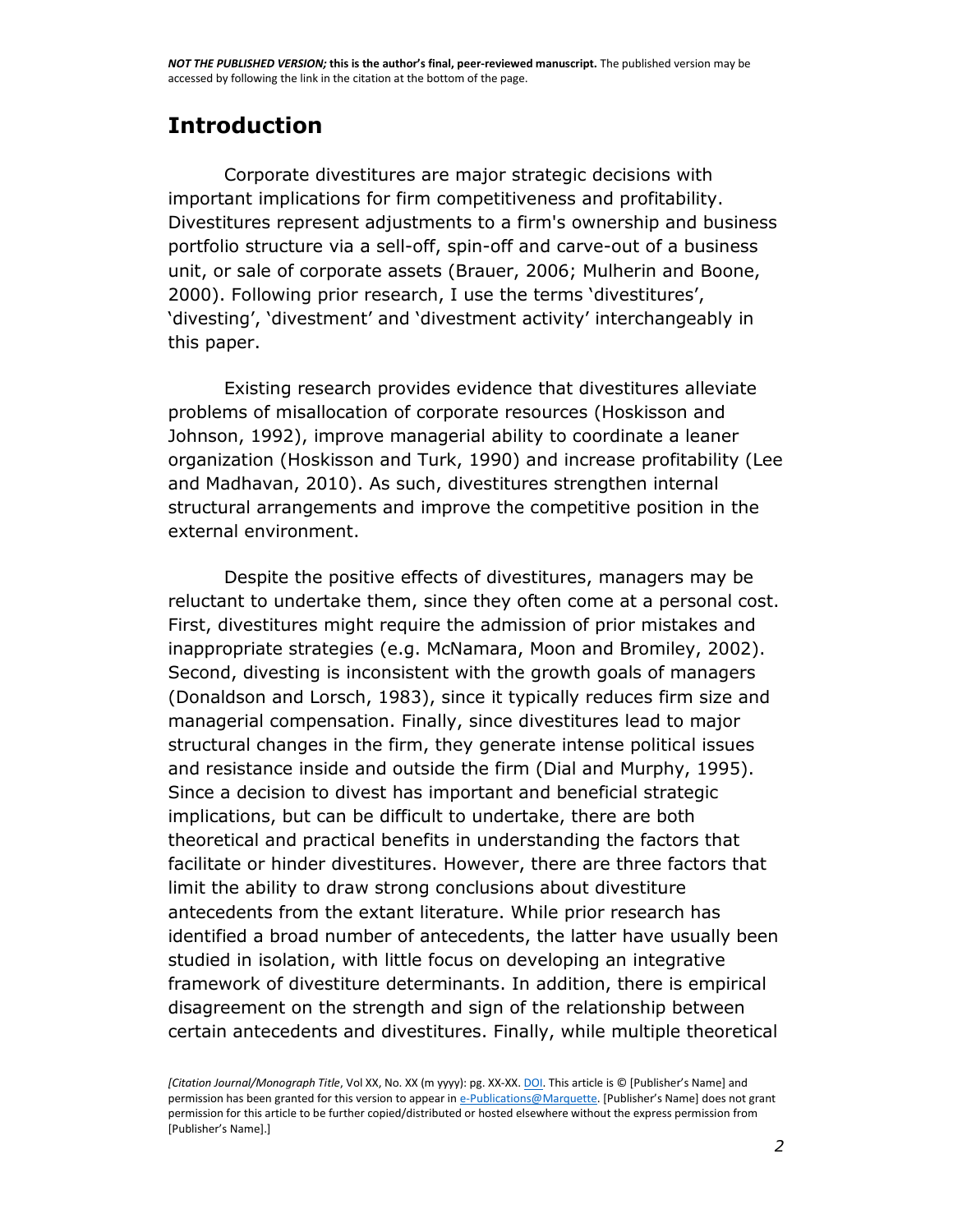perspectives have been used to study divestitures, there is still a lack of consensus on which of them have the strongest predictive power regarding divestitures.

To fill this gap, I conduct a meta-analytic review, which develops an integrative framework of the most common divestiture drivers, reconciles existing empirical inconsistencies on the relationships between antecedents and divestitures, and synthesizes the theories best suited to explain divestitures. I aim to make several contributions to the literature.

First, contrary to the majority of existing divestiture research that studies the divestment decision in isolation, I build an integrative framework, arguing that divestitures are driven by factors related to internal inefficiencies and weak structural arrangements, and suboptimal conditions in the external environment. In particular, I build on prior theorizing (Brauer, [2006;](http://onlinelibrary.wiley.com/doi/10.1111/1467-8551.12145/full#bjom12145-bib-0015) Johnson, [1996\)](http://onlinelibrary.wiley.com/doi/10.1111/1467-8551.12145/full#bjom12145-bib-0058) to suggest four broad categories of divestiture antecedents: corporate governance; firm strategy; performance; and industry environment determinants.

Second, via a meta-analysis I can obtain more robust effects, discuss with greater confidence the results obtained, and make broader generalizations on the validity of findings across various samples and research conditions. Also, with a meta-analysis I can resolve conflicting findings in existing research. For example, while some studies report a negative relationship between firm performance and divestitures (Hoskisson, Johnson and Moesel, [1994;](http://onlinelibrary.wiley.com/doi/10.1111/1467-8551.12145/full#bjom12145-bib-0052) Shimizu and Hitt, [2005\)](http://onlinelibrary.wiley.com/doi/10.1111/1467-8551.12145/full#bjom12145-bib-0089), others find a positive one (Berry, [2010;](http://onlinelibrary.wiley.com/doi/10.1111/1467-8551.12145/full#bjom12145-bib-0010) Quigley and Hambrick, [2012\)](http://onlinelibrary.wiley.com/doi/10.1111/1467-8551.12145/full#bjom12145-bib-0084). Similarly, some studies identify a positive association between managerial equity and divestitures (Chatterjee, Harrison and Bergh, [2003\)](http://onlinelibrary.wiley.com/doi/10.1111/1467-8551.12145/full#bjom12145-bib-0019), but others provide evidence for a negative relationship (Sanders, [2001;](http://onlinelibrary.wiley.com/doi/10.1111/1467-8551.12145/full#bjom12145-bib-0086) Shimizu, [2007\)](http://onlinelibrary.wiley.com/doi/10.1111/1467-8551.12145/full#bjom12145-bib-0088). Finally, I can assess the relative importance of different factors affecting divestitures and the predictive validity of their underlying theories.

Overall, this study allows the following questions to be answered: To what extent do various antecedents that can be derived from commonly used theories drive divestitures? Which commonly used theories are best suited to explain divestment decisions?

*<sup>[</sup>Citation Journal/Monograph Title*, Vol XX, No. XX (m yyyy): pg. XX-XX[. DOI.](file:///C:/Users/olsons/Desktop/Desktop/author%20versions/dx.doi.org/10.1016/j.acalib.2009.06.017) This article is © [Publisher's Name] and permission has been granted for this version to appear i[n e-Publications@Marquette.](http://epublications.marquette.edu/) [Publisher's Name] does not grant permission for this article to be further copied/distributed or hosted elsewhere without the express permission from [Publisher's Name].]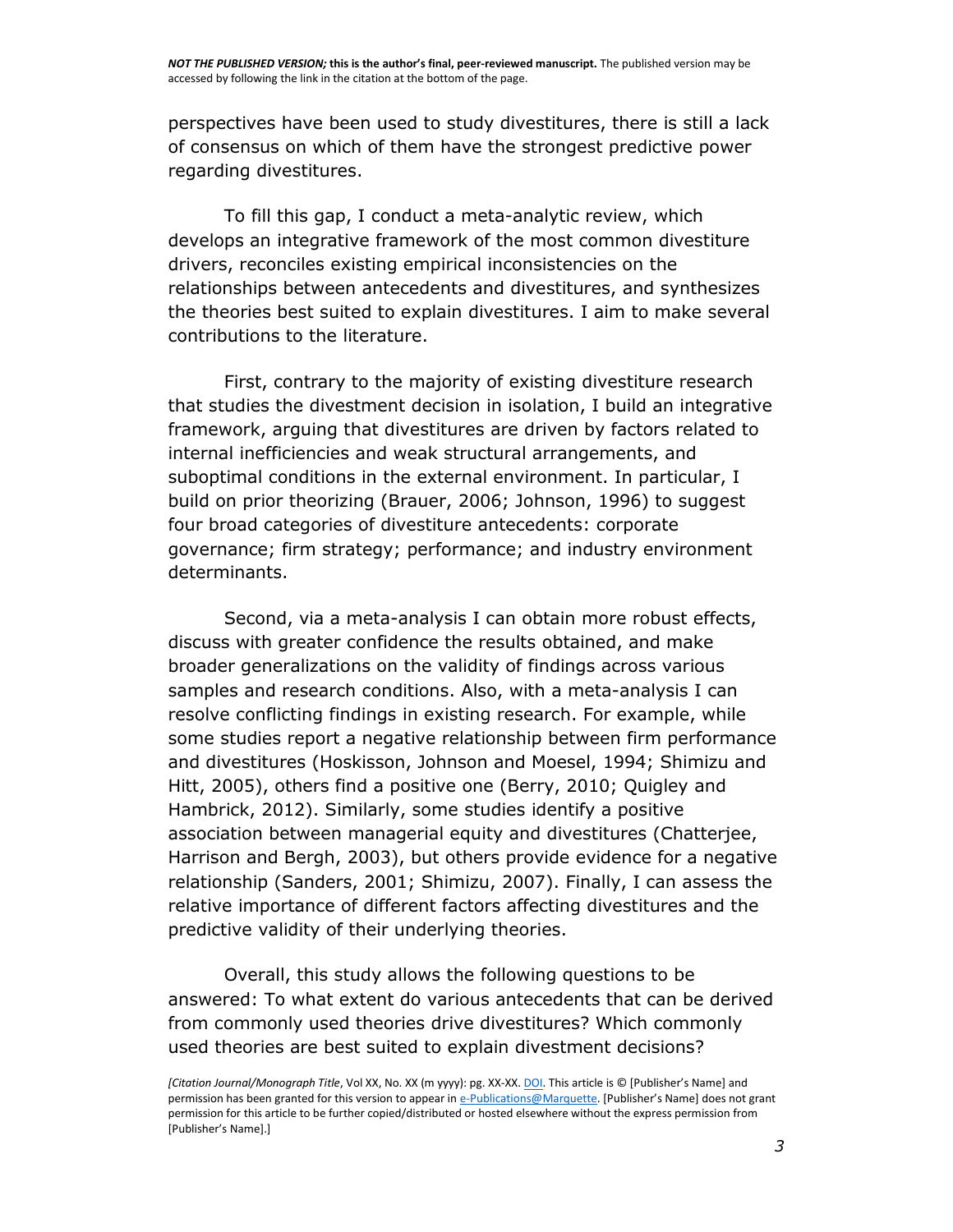The paper is organized as follows. I begin by describing the overall framework of divestiture determinants and develop hypotheses on the factors affecting divestitures. Then, I describe the methodological approach, followed by the results. I conclude with a discussion of the findings, limitations and suggestions for future research.

#### **Theory and hypotheses**

Divestitures are major strategic decisions with critical implications for the firm's structure, competitive strategy and performance (Brauer, [2006\)](http://onlinelibrary.wiley.com/doi/10.1111/1467-8551.12145/full#bjom12145-bib-0015). In other words, divestitures could be viewed as means to achieve optimal structural arrangements within the firm and strong competitive position in the external environment. Addressing these two objectives probably puts the firm in a better position to compete, achieve a competitive advantage and enhance profitability. If managers are to fulfill those two objectives, they need to focus on factors facilitating or hindering divestitures in order to achieve internal firm efficiency and external environmental adaptability. Subsequently, from a strategic management perspective, it is not only important to outline the antecedents of divestitures, but also to categorize them in a theoretical framework. Ultimately, I posit that divestitures are driven by factors related to: (a) internal inefficiencies and weak structural arrangements; and (b) suboptimal conditions in the external environment. Developing such a model of divestiture antecedents is consistent with several prior articles on divestitures (Brauer, [2006;](http://onlinelibrary.wiley.com/doi/10.1111/1467-8551.12145/full#bjom12145-bib-0015) Johnson, [1996;](http://onlinelibrary.wiley.com/doi/10.1111/1467-8551.12145/full#bjom12145-bib-0058) Moschieri and Mair, [2008\)](http://onlinelibrary.wiley.com/doi/10.1111/1467-8551.12145/full#bjom12145-bib-0074), which have followed this internal–external framework and have argued for four broad categories of factors influencing divestitures: corporate governance determinants; firm strategy determinants; performance determinants; and industry environment determinants. Using this framework not only allows me to examine the magnitude of effect sizes for each of these antecedent factors, but also helps outline which of these categories has the highest predictive validity in terms of firms' engagement in divestiture activities. Furthermore, each of these categories of factors has been strongly related to a specific theory or theories, and the incorporation of the latter into the proposed framework could serve as a means of synthesis and assessment of the validity of those theories as they apply to corporate divestitures (cf. Sleesman *et al*., [2012\)](http://onlinelibrary.wiley.com/doi/10.1111/1467-8551.12145/full#bjom12145-bib-0090).

*<sup>[</sup>Citation Journal/Monograph Title*, Vol XX, No. XX (m yyyy): pg. XX-XX[. DOI.](file:///C:/Users/olsons/Desktop/Desktop/author%20versions/dx.doi.org/10.1016/j.acalib.2009.06.017) This article is © [Publisher's Name] and permission has been granted for this version to appear i[n e-Publications@Marquette.](http://epublications.marquette.edu/) [Publisher's Name] does not grant permission for this article to be further copied/distributed or hosted elsewhere without the express permission from [Publisher's Name].]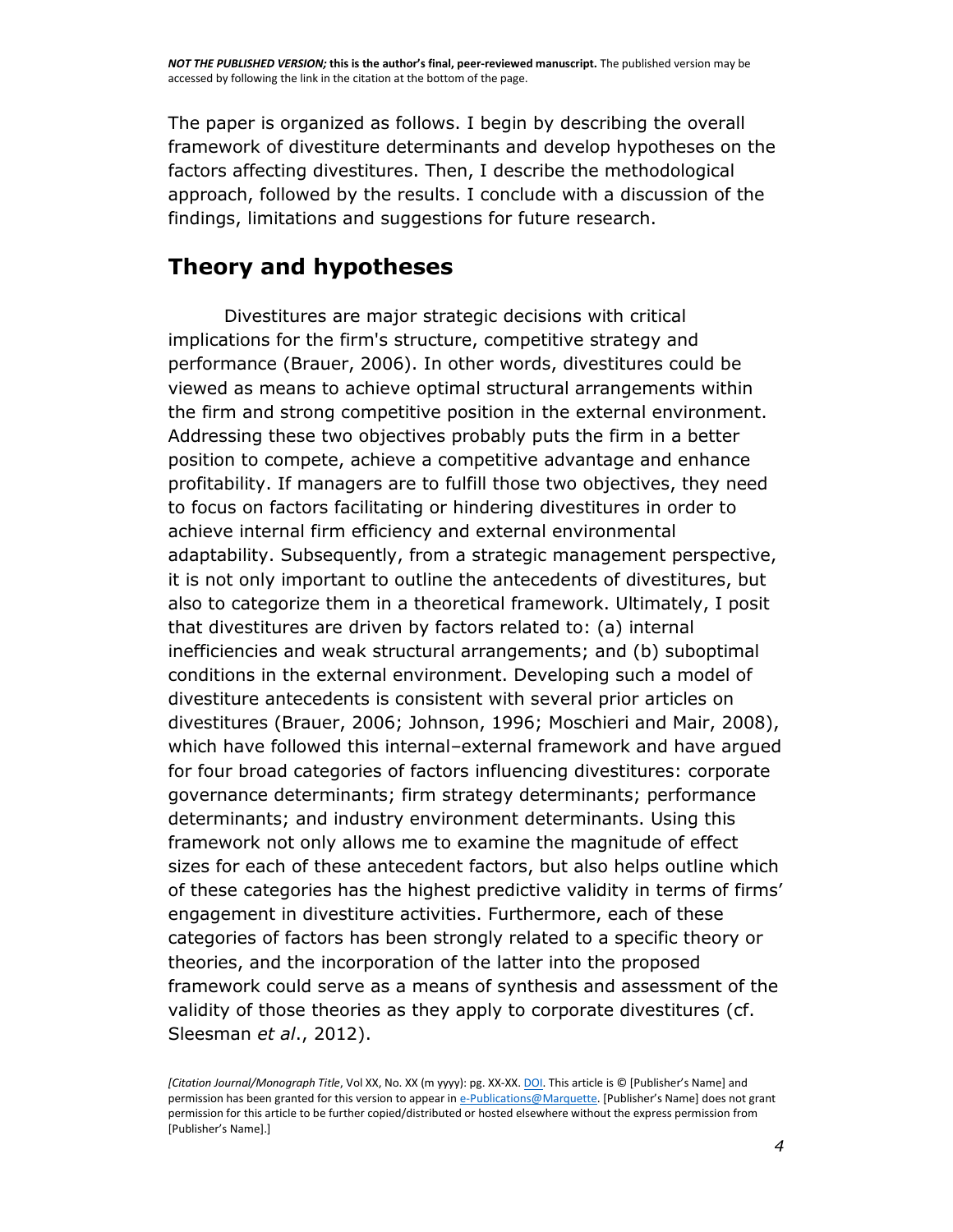In particular, I posit that firm factors such as strategy and performance determinants will have the strongest impact on divestitures, followed by corporate factors (corporate governance determinants) and industry environment determinants. These arguments are based on the idea that managers have greater control over internal firm factors, which would allow them to use divestitures in response to deficiencies in those internal factors. In addition, prior research on the role of corporate and industry factors (McGahan and Porter, [1997,](http://onlinelibrary.wiley.com/doi/10.1111/1467-8551.12145/full#bjom12145-bib-0069) [2002;](http://onlinelibrary.wiley.com/doi/10.1111/1467-8551.12145/full#bjom12145-bib-0070) Misangyi *et al*., [2006\)](http://onlinelibrary.wiley.com/doi/10.1111/1467-8551.12145/full#bjom12145-bib-0073) provides evidence that those factors matter less in driving firm strategic behavior.

Below I elaborate on each category of factors influencing divestitures.

#### **Corporate governance determinants**

Corporate governance determinants have been the most studied divestiture antecedents in prior research. The unifying theme among all governance determinants is that they influence the motivation and discretion of managers to undertake divestitures. Since divestitures generally benefit shareholders, but involve cognitive dissonance and managerial reluctance to implement (Dial and Murphy, [1995\)](http://onlinelibrary.wiley.com/doi/10.1111/1467-8551.12145/full#bjom12145-bib-0029), the effectiveness of firm governance factors is likely to have an impact on the likelihood of divestitures (Sanders, [2001\)](http://onlinelibrary.wiley.com/doi/10.1111/1467-8551.12145/full#bjom12145-bib-0086). The underlying theory behind the relationship between corporate governance factors and divestitures is agency theory (Jensen and Meckling, [1976\)](http://onlinelibrary.wiley.com/doi/10.1111/1467-8551.12145/full#bjom12145-bib-0057). At the heart of agency theory lies the conflict of interests between shareholders and managers and the potential means through which these interests could converge. While shareholders strive for higher returns and wealth maximization, managers are self-interested and may engage in actions to increase personal wealth even at shareholders' expense. Without proper controls over managers, their actions could seriously affect firm wealth (Jensen and Meckling, [1976\)](http://onlinelibrary.wiley.com/doi/10.1111/1467-8551.12145/full#bjom12145-bib-0057). For example, driven by self-serving objectives for firm growth (Donaldson and Lorsch, [1983\)](http://onlinelibrary.wiley.com/doi/10.1111/1467-8551.12145/full#bjom12145-bib-0030), maintaining the status quo (Lant, Milliken and Batra, [1992\)](http://onlinelibrary.wiley.com/doi/10.1111/1467-8551.12145/full#bjom12145-bib-0065), and reluctance to admit prior mistakes (McNamara, Moon and Bromiley, [2002\)](http://onlinelibrary.wiley.com/doi/10.1111/1467-8551.12145/full#bjom12145-bib-0071), managers are reluctant to divest corporate divisions even if the latter are underperforming. However, with proper governance mechanisms in place, managers are more likely to engage in divestment activities. I examine the following

*<sup>[</sup>Citation Journal/Monograph Title*, Vol XX, No. XX (m yyyy): pg. XX-XX[. DOI.](file:///C:/Users/olsons/Desktop/Desktop/author%20versions/dx.doi.org/10.1016/j.acalib.2009.06.017) This article is © [Publisher's Name] and permission has been granted for this version to appear i[n e-Publications@Marquette.](http://epublications.marquette.edu/) [Publisher's Name] does not grant permission for this article to be further copied/distributed or hosted elsewhere without the express permission from [Publisher's Name].]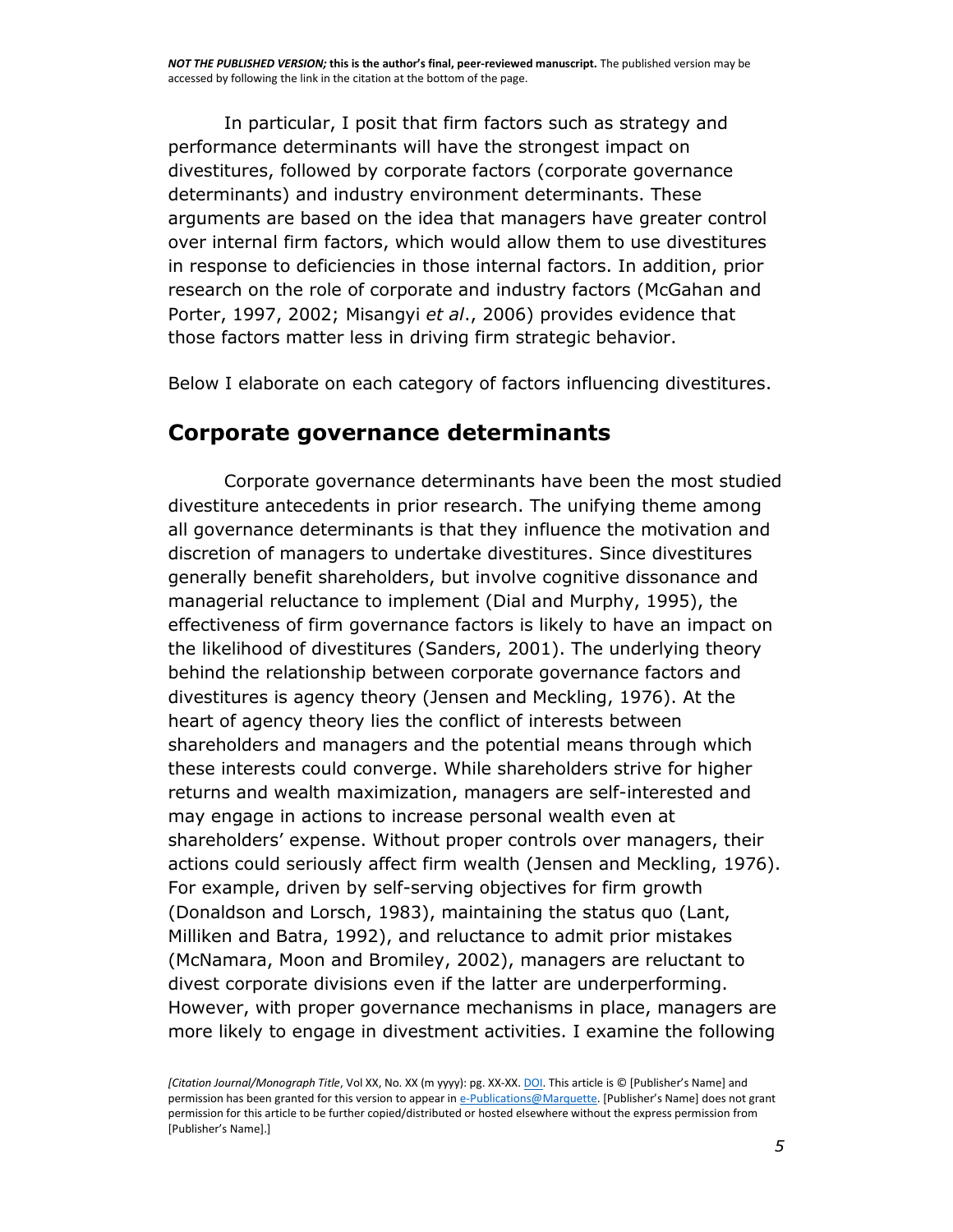governance variables: boards of directors; large external shareholders; separation of CEO and board chairman positions (no duality); and managerial equity.

The theoretical argument behind the first three factors follows agency theory logic. More specifically, the stronger those governance mechanisms, the more likely firms will engage in shareholderbeneficial strategies, such as divestitures. For example, the level of (in)dependence of directors from executives, and especially the CEO, is particularly important for boards to fulfill their fiduciary duties. When the board is dominated by outsiders, they are more independent of the CEO and are more likely to challenge inefficient strategies and force the CEO to initiate actions which create shareholder value (cf. Kroll, Walters and Wright, [2008\)](http://onlinelibrary.wiley.com/doi/10.1111/1467-8551.12145/full#bjom12145-bib-0062).

Similarly, the existence of large external shareholders serves as an effective monitoring mechanism that increases the interest alignment between managers and shareholders (Jensen and Meckling, [1976\)](http://onlinelibrary.wiley.com/doi/10.1111/1467-8551.12145/full#bjom12145-bib-0057). External shareholders possess sizeable shares in the firm and have the leverage to exercise pressure on managers (Schnatterly, Shaw and Jennings, [2008\)](http://onlinelibrary.wiley.com/doi/10.1111/1467-8551.12145/full#bjom12145-bib-0087) to execute value-enhancing strategies consistent with shareholders' interests (Bethel and Liebeskind, [1993\)](http://onlinelibrary.wiley.com/doi/10.1111/1467-8551.12145/full#bjom12145-bib-0011).

In addition, CEOs who also serve as the chairman of the board (or position of duality) will be more likely to discourage divestitures for two reasons. First, because CEOs with duality have considerable influence over board members, they could filter information to board members and control the agenda of board meetings and deliberations in the boardroom (Finkelstein and D'Aveni, [1994\)](http://onlinelibrary.wiley.com/doi/10.1111/1467-8551.12145/full#bjom12145-bib-0034). Thus, they are able to divert attention away from CEO-sensitive topics, such as potential divestitures of poorly performing divisions. Additionally, duality undermines directors' ability and motivation to monitor the CEO. Owing to fear of CEO retaliation, directors are less inclined to question CEO decisions, even if they consider those decisions inappropriate (Westphal and Bednar, [2005\)](http://onlinelibrary.wiley.com/doi/10.1111/1467-8551.12145/full#bjom12145-bib-0092). Considering that CEOs are interested in maintaining the status quo and preserving their firms intact (Lant, Milliken and Batra, [1992\)](http://onlinelibrary.wiley.com/doi/10.1111/1467-8551.12145/full#bjom12145-bib-0065), the duality position gives them strong power to prevent attempts at divesting corporate divisions.

*<sup>[</sup>Citation Journal/Monograph Title*, Vol XX, No. XX (m yyyy): pg. XX-XX[. DOI.](file:///C:/Users/olsons/Desktop/Desktop/author%20versions/dx.doi.org/10.1016/j.acalib.2009.06.017) This article is © [Publisher's Name] and permission has been granted for this version to appear i[n e-Publications@Marquette.](http://epublications.marquette.edu/) [Publisher's Name] does not grant permission for this article to be further copied/distributed or hosted elsewhere without the express permission from [Publisher's Name].]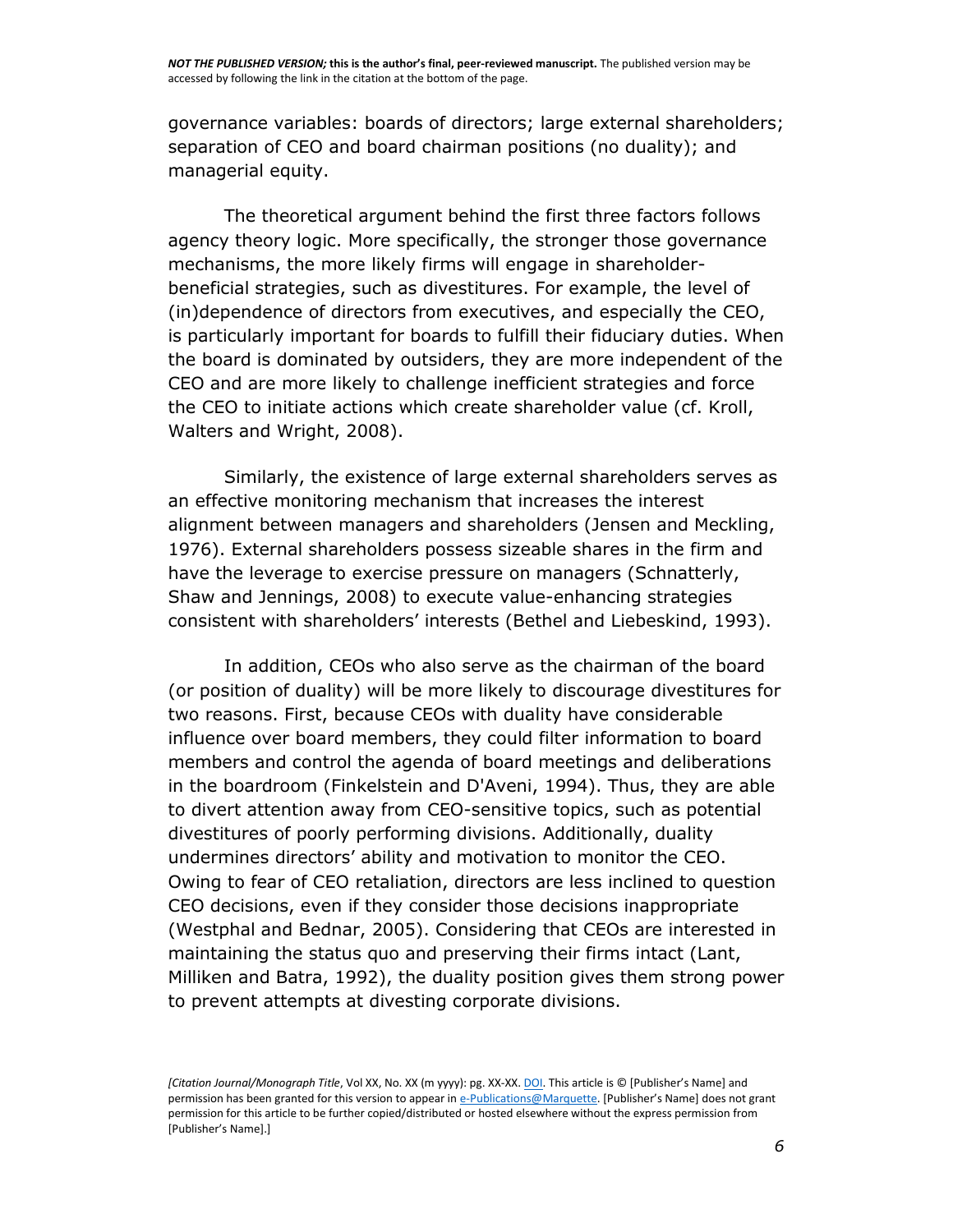The final antecedent factor under this category is managerial equity. When managers possess firm shares, they become partial owners of the firm, and their income is tied to its performance. This creates incentives for managers to pursue strategies that are beneficial for shareholders and for their personal wealth (Gomez-Mejia, Berrone and Franco-Santos, [2010\)](http://onlinelibrary.wiley.com/doi/10.1111/1467-8551.12145/full#bjom12145-bib-0039). As such, classical agency theory suggests that managerial equity could align the interests of managers and shareholders (Dalton *et al*., [2003\)](http://onlinelibrary.wiley.com/doi/10.1111/1467-8551.12145/full#bjom12145-bib-0023) and encourage implementation of value-increasing activities, including divestitures.

However, findings from other domains in management challenge the above arguments. More specifically, I draw on research of selfidentification and socio-emotional wealth to argue that managerial equity reduces the likelihood of divesting. Prior research shows that firm ownership leads to stronger managers' identification with their organization (French and Rosenstein, [1984\)](http://onlinelibrary.wiley.com/doi/10.1111/1467-8551.12145/full#bjom12145-bib-0035) which enhances their emotional attachment to the firm, often called socio-emotional wealth (Gomez-Mejia *et al*., [2007\)](http://onlinelibrary.wiley.com/doi/10.1111/1467-8551.12145/full#bjom12145-bib-0040). This emotional attachment could lead to decision biases where managers favor strategies inconsistent with economic efficiency rationales. For example, Gomez-Mejia and colleagues [\(2007\)](http://onlinelibrary.wiley.com/doi/10.1111/1467-8551.12145/full#bjom12145-bib-0040) find evidence that, in order to maintain their attachment with the organization (socio-emotional wealth), individuals are willing to sacrifice economic performance.

Translating this logic to divestitures, I argue that managerial ownership of the firm will reduce their willingness to dispose of firm assets, despite the fact that this decision is justified by performance improvements. Being partial owners helps managers to identify strongly with the firm, and this identification generates substantial non-economic benefits (Ashforth and Mael, [1989\)](http://onlinelibrary.wiley.com/doi/10.1111/1467-8551.12145/full#bjom12145-bib-0004). In this case, divesting corporate assets (which enhances financial outcomes) could be viewed as secondary in priority to maintaining the firm intact (which is beneficial to self-identification with and attachment to the firm). Additionally, ownership enhances managerial influence over other firm stakeholders. Managers with large ownership stakes are able to obscure information about underperforming units, downplay the seriousness of units' financial failures and fend off internal and external pressures to divest those units (e.g. Gomez-Mejia, Nunez-Nickel and Guttierez, [2001\)](http://onlinelibrary.wiley.com/doi/10.1111/1467-8551.12145/full#bjom12145-bib-0041).

*<sup>[</sup>Citation Journal/Monograph Title*, Vol XX, No. XX (m yyyy): pg. XX-XX[. DOI.](file:///C:/Users/olsons/Desktop/Desktop/author%20versions/dx.doi.org/10.1016/j.acalib.2009.06.017) This article is © [Publisher's Name] and permission has been granted for this version to appear i[n e-Publications@Marquette.](http://epublications.marquette.edu/) [Publisher's Name] does not grant permission for this article to be further copied/distributed or hosted elsewhere without the express permission from [Publisher's Name].]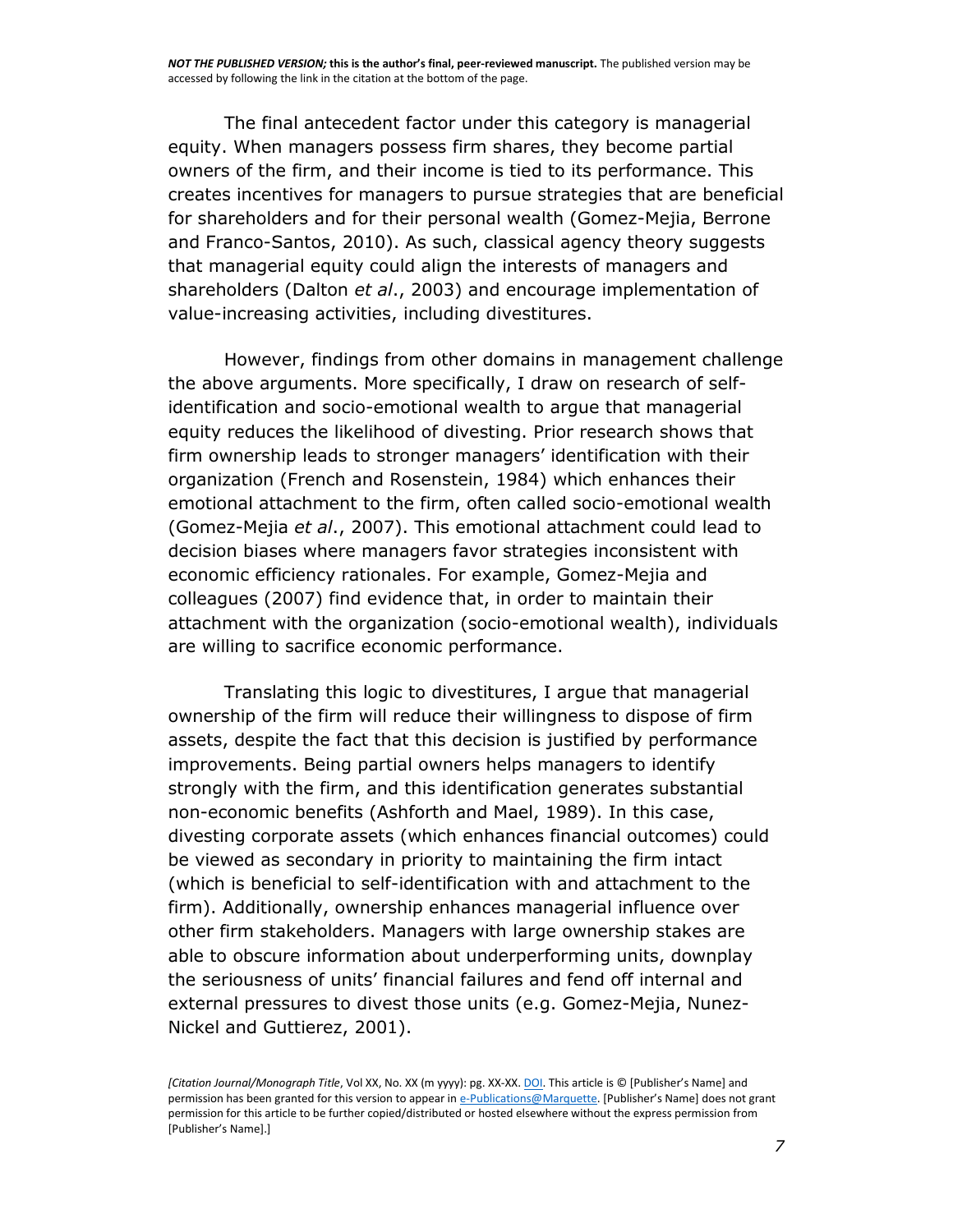Overall, I offer the following hypothesis regarding the impact of corporate governance determinants on divestitures:

*H1*:

Firms will engage in more divestment activity if: (a) their boards are outsider-dominated; (b) there are large external shareholders; (c) there is no CEO duality; and (d) managerial equity is low.

## **Firm strategy determinants**

Firm strategy has a major impact on the firm's ability to compete and is dependent on the firm's existing structural characteristics and accumulated experiences and routines. These structural arrangements and organizational experiences facilitate or hinder the firm in devising and implementing important strategic activities. Considering that divestitures are major strategic actions with strong performance implications (Lee and Madhavan, [2010\)](http://onlinelibrary.wiley.com/doi/10.1111/1467-8551.12145/full#bjom12145-bib-0066), I posit that these two elements (structural characteristics and organizational experiences) of a firm's strategy will be important determinants of corporate divestitures (Johnson, [1996\)](http://onlinelibrary.wiley.com/doi/10.1111/1467-8551.12145/full#bjom12145-bib-0058).

Under structural arrangements, I examine level of diversification, firm size and prior acquisitions, arguing that these factors contribute significantly to internal (in)efficiency. A common theoretical framework that could integrate the above factors is portfolio theory (Duhaime and Grant, [1984;](http://onlinelibrary.wiley.com/doi/10.1111/1467-8551.12145/full#bjom12145-bib-0031) Markides, [1992\)](http://onlinelibrary.wiley.com/doi/10.1111/1467-8551.12145/full#bjom12145-bib-0068). Its main focus is on internal efficiencies and efficient management of corporate units within diversified corporations. In addition, the theory is concerned with the means and mechanisms through which managers could achieve appropriate and beneficial internal organizational structures and design. Thus, portfolio theory could view divestitures as means for solving suboptimal and inefficient forms of internal organizing.

Level of diversification is associated with a bigger number and more diverse divisions within the firm. Thus, a highly diversified firm is less dependent on a single division, and it becomes easier to divest the latter, especially when it experiences poor performance. Additionally,

*<sup>[</sup>Citation Journal/Monograph Title*, Vol XX, No. XX (m yyyy): pg. XX-XX[. DOI.](file:///C:/Users/olsons/Desktop/Desktop/author%20versions/dx.doi.org/10.1016/j.acalib.2009.06.017) This article is © [Publisher's Name] and permission has been granted for this version to appear i[n e-Publications@Marquette.](http://epublications.marquette.edu/) [Publisher's Name] does not grant permission for this article to be further copied/distributed or hosted elsewhere without the express permission from [Publisher's Name].]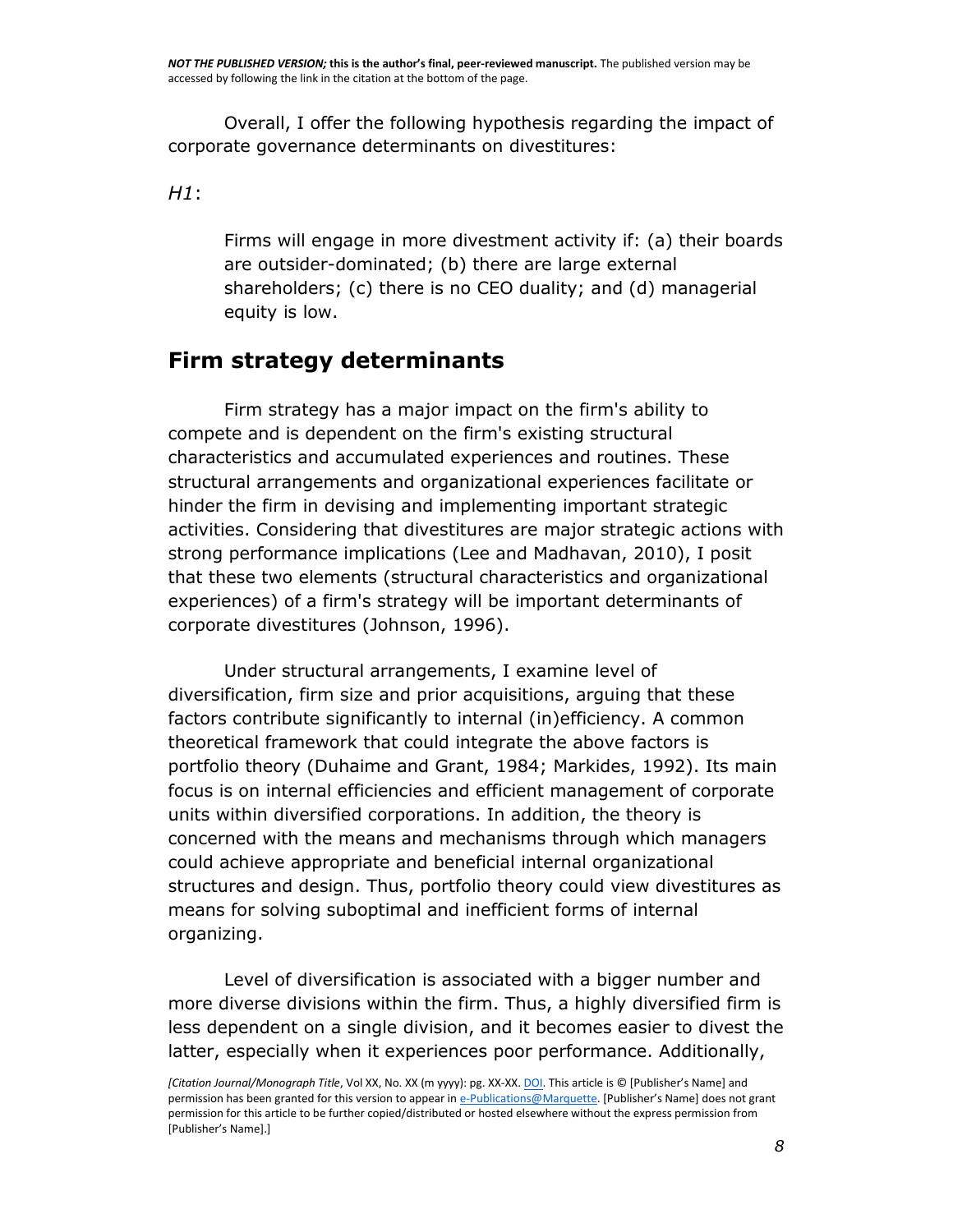beyond a certain level of diversification, firms begin to experience problems stemming from loss of control and misallocation of corporate resources (Ravenscraft and Scherer, [1987\)](http://onlinelibrary.wiley.com/doi/10.1111/1467-8551.12145/full#bjom12145-bib-0085), inefficiencies (Hoskisson and Turk, [1990\)](http://onlinelibrary.wiley.com/doi/10.1111/1467-8551.12145/full#bjom12145-bib-0051) and increased bureaucratic costs (Nayyar, [1992\)](http://onlinelibrary.wiley.com/doi/10.1111/1467-8551.12145/full#bjom12145-bib-0076). Ultimately, as diversification increases, the organizational structure becomes more difficult to manage and more complex, which inhibits information-processing capabilities and translates into loss of corporate value (e.g. Berger and Ofek, [1995\)](http://onlinelibrary.wiley.com/doi/10.1111/1467-8551.12145/full#bjom12145-bib-0008).

Similarly, firm size is associated with additional inefficiencies in managing the firm. Increasing firm boundaries inhibits executives' ability to manage its operations and procedures effectively. Larger size translates into higher levels of complexity, which undermine corporate control. Size also generates rigidity and tunnel vision (Miller and Chen, [1994\)](http://onlinelibrary.wiley.com/doi/10.1111/1467-8551.12145/full#bjom12145-bib-0072), which inhibit the firm's awareness and quick response to market rivals. This jeopardizes the firm's ability to compete and ultimately leads to loss of competitive advantages. To counteract those tendencies, managers may downsize by divesting assets (e.g. Decker and Mellewigt, [2012\)](http://onlinelibrary.wiley.com/doi/10.1111/1467-8551.12145/full#bjom12145-bib-0026).

Acquisitions are a common growth strategy that leads to increased levels of diversification and size, raising the complexity of the firm and thus placing more coordination and control burdens on managers (Ravenscraft and Scherer, [1987\)](http://onlinelibrary.wiley.com/doi/10.1111/1467-8551.12145/full#bjom12145-bib-0085). Also, acquiring other companies requires additional efforts for the successful incorporation of those companies within the existing portfolio of businesses in the focal firm. This, however, diverts managerial attention away from the core organizational activities and generates costs associated with the integration of the newly added businesses into the existing lines of the firm's activities (e.g. Cannella and Hambrick, [1993\)](http://onlinelibrary.wiley.com/doi/10.1111/1467-8551.12145/full#bjom12145-bib-0018). In general, to reduce inefficiencies, bureaucracy and complexity stemming from more diversification, larger size and numerous acquisitions, managers may engage in divestitures.

Organizational experiences are an important determinant of future firm behavior, because those experiences are incorporated into existing routines and practices and facilitate managerial decisionmaking (Haleblian, Kim and Rajagopalan, [2006\)](http://onlinelibrary.wiley.com/doi/10.1111/1467-8551.12145/full#bjom12145-bib-0043). Through prior divestitures, managers generate useful experiences and lessons that guide them in their future engagement in divestitures. The theory that

*<sup>[</sup>Citation Journal/Monograph Title*, Vol XX, No. XX (m yyyy): pg. XX-XX[. DOI.](file:///C:/Users/olsons/Desktop/Desktop/author%20versions/dx.doi.org/10.1016/j.acalib.2009.06.017) This article is © [Publisher's Name] and permission has been granted for this version to appear i[n e-Publications@Marquette.](http://epublications.marquette.edu/) [Publisher's Name] does not grant permission for this article to be further copied/distributed or hosted elsewhere without the express permission from [Publisher's Name].]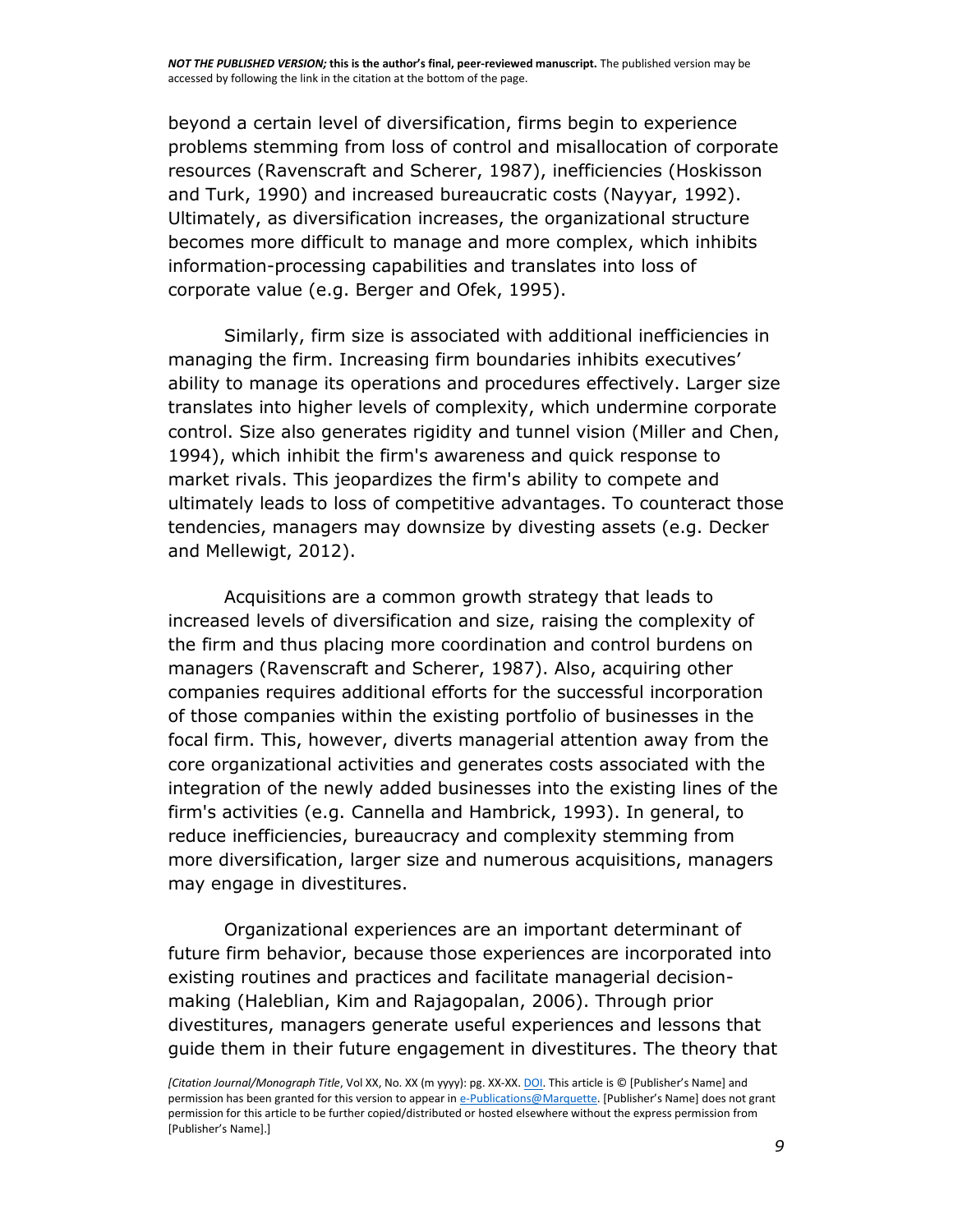underlies research on organization experiences is organizational learning theory (Levitt and March, [1988\)](http://onlinelibrary.wiley.com/doi/10.1111/1467-8551.12145/full#bjom12145-bib-0067). It argues that firm strategic behavior is driven by organizational routines that are established through prior managerial experiences (Nelson and Winter, [1982\)](http://onlinelibrary.wiley.com/doi/10.1111/1467-8551.12145/full#bjom12145-bib-0077). The more experienced managers become with a particular strategic action, the more confidence they gain, and the more likely they are to repeat that action (Haleblian, Kim and Rajagopalan, [2006\)](http://onlinelibrary.wiley.com/doi/10.1111/1467-8551.12145/full#bjom12145-bib-0043).

When managers have engaged in divestitures, they become familiar with the process of divesting, which becomes institutionalized and enters the organization's set of routines (Nelson and Winter, [1982\)](http://onlinelibrary.wiley.com/doi/10.1111/1467-8551.12145/full#bjom12145-bib-0077). The existence of routines generates a consistent pattern of conducting activities and creates pressure for managers to follow these patterns. Combined with the fact that divestitures generally accumulate firm wealth (Lee and Madhavan, [2010\)](http://onlinelibrary.wiley.com/doi/10.1111/1467-8551.12145/full#bjom12145-bib-0066), this suggests that prior divestitures encourage managers to undertake additional divestitures in the future. Overall, the cumulative effects of divestiture experience and expected divestiture success may bolster managers' confidence in implementing subsequent divestitures, despite their inherent complexity. In support of this argument, prior research finds that experience with different types of major reorganizational changes in the firm is positively related to future such changes (Haleblian, Kim and Rajagopalan, [2006\)](http://onlinelibrary.wiley.com/doi/10.1111/1467-8551.12145/full#bjom12145-bib-0043).

*H2*:

Firms will engage in more divestment activity if: (a) the firm is more diversified; (b) the firm is larger; (c) the firm has previously undertaken a larger number of acquisitions; and (d) the firm has previously completed a larger number of divestitures.

#### **Performance determinants**

One of the most commonly studied antecedents to divestitures has been prior performance at both the corporate and the unit level. Prior research argues that poor performance indicates organizational efficiency problems, and divestitures are used to reduce such problems (Johnson, [1996;](http://onlinelibrary.wiley.com/doi/10.1111/1467-8551.12145/full#bjom12145-bib-0058) Ravenscraft and Scherer, [1987\)](http://onlinelibrary.wiley.com/doi/10.1111/1467-8551.12145/full#bjom12145-bib-0085). A theoretical framework that integrates the performance determinants of

*<sup>[</sup>Citation Journal/Monograph Title*, Vol XX, No. XX (m yyyy): pg. XX-XX[. DOI.](file:///C:/Users/olsons/Desktop/Desktop/author%20versions/dx.doi.org/10.1016/j.acalib.2009.06.017) This article is © [Publisher's Name] and permission has been granted for this version to appear i[n e-Publications@Marquette.](http://epublications.marquette.edu/) [Publisher's Name] does not grant permission for this article to be further copied/distributed or hosted elsewhere without the express permission from [Publisher's Name].]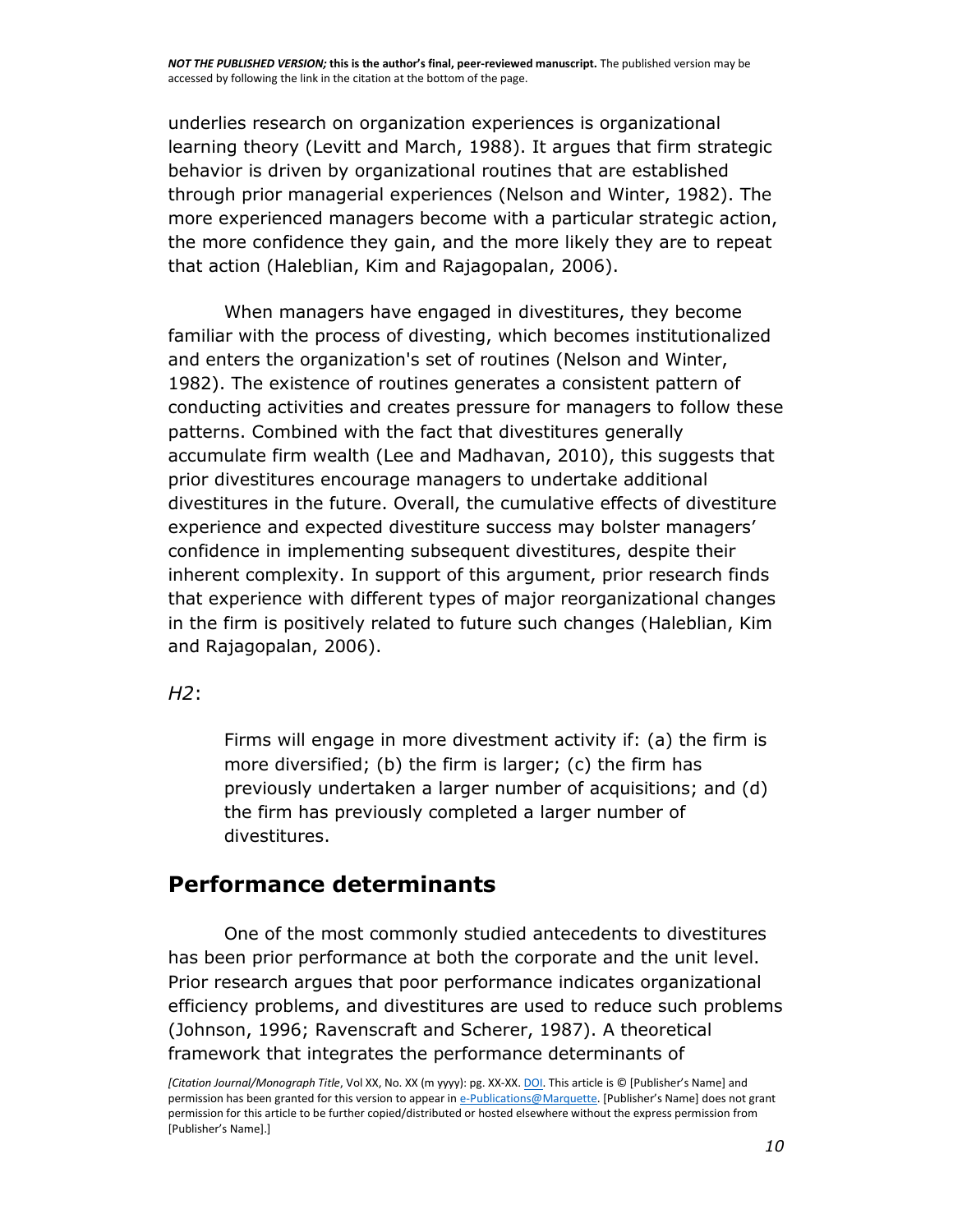divestitures is the behavioral theory of the firm (BTOF) (Cyert and March, [1963\)](http://onlinelibrary.wiley.com/doi/10.1111/1467-8551.12145/full#bjom12145-bib-0021). The BTOF argues that managerial behavior is influenced by performance feedback obtained by comparing performance aspiration levels against current performance (Greve, [2003\)](http://onlinelibrary.wiley.com/doi/10.1111/1467-8551.12145/full#bjom12145-bib-0042). When performance is strong and firms possess solid financial resources, they are less likely to deviate from their current routines and practices, thus enforcing managerial persistence and preservation of the status quo (Greve, [2003\)](http://onlinelibrary.wiley.com/doi/10.1111/1467-8551.12145/full#bjom12145-bib-0042). However, when performance is below those aspirations, firms engage in a search for solutions to return to initially aspired levels of performance. Hence, prior poor performance leads to dissatisfaction with the status quo and forces managers to engage in change, such as divestitures. Furthermore, poor corporate performance is usually accompanied with weak balance sheets and inability to invest in new projects and innovate. In order to generate the funds necessary to pay debts or invest in new strategies, firms may decide to divest unprofitable corporate assets. As such, divestitures may serve as a tool to strengthen the financial position of the firm and achieve corporate efficiency. Additionally, strong corporate performance is an indication that current strategies are effective, and there is no need to make changes in corporate scope (Iyer and Miller, [2008\)](http://onlinelibrary.wiley.com/doi/10.1111/1467-8551.12145/full#bjom12145-bib-0055).

Prior unit performance is also a strong driver of divestitures. When a corporate unit is underperforming, it sends a negative signal to corporate executives about its ability to achieve operational efficiency and gain competitive advantage. Thus, this unit is perceived as a burden to the entire organization by draining valuable corporate resources, and therefore should be divested (e.g. Brauer, [2008;](http://onlinelibrary.wiley.com/doi/10.1111/1467-8551.12145/full#bjom12145-bib-0016) Shimizu, [2007\)](http://onlinelibrary.wiley.com/doi/10.1111/1467-8551.12145/full#bjom12145-bib-0088). Furthermore, since corporate units are evaluated on future prospects and on meeting internal financial criteria (e.g. Thomas and Waring, [1999\)](http://onlinelibrary.wiley.com/doi/10.1111/1467-8551.12145/full#bjom12145-bib-0091), poor unit financial results reflect the inability of the unit to meet performance aspirations, which encourages its divestment.

Another factor closely related to prior performance is corporate resources or slack. When a firm is performing well and generates strong cash flows, it can build and set aside additional resources. To the contrary, a firm in financial distress is less likely to possess slack resources. In general, the availability of slack resources serves as a buffer and reduces the firm's sensitivity to performance misfortunes

*<sup>[</sup>Citation Journal/Monograph Title*, Vol XX, No. XX (m yyyy): pg. XX-XX[. DOI.](file:///C:/Users/olsons/Desktop/Desktop/author%20versions/dx.doi.org/10.1016/j.acalib.2009.06.017) This article is © [Publisher's Name] and permission has been granted for this version to appear i[n e-Publications@Marquette.](http://epublications.marquette.edu/) [Publisher's Name] does not grant permission for this article to be further copied/distributed or hosted elsewhere without the express permission from [Publisher's Name].]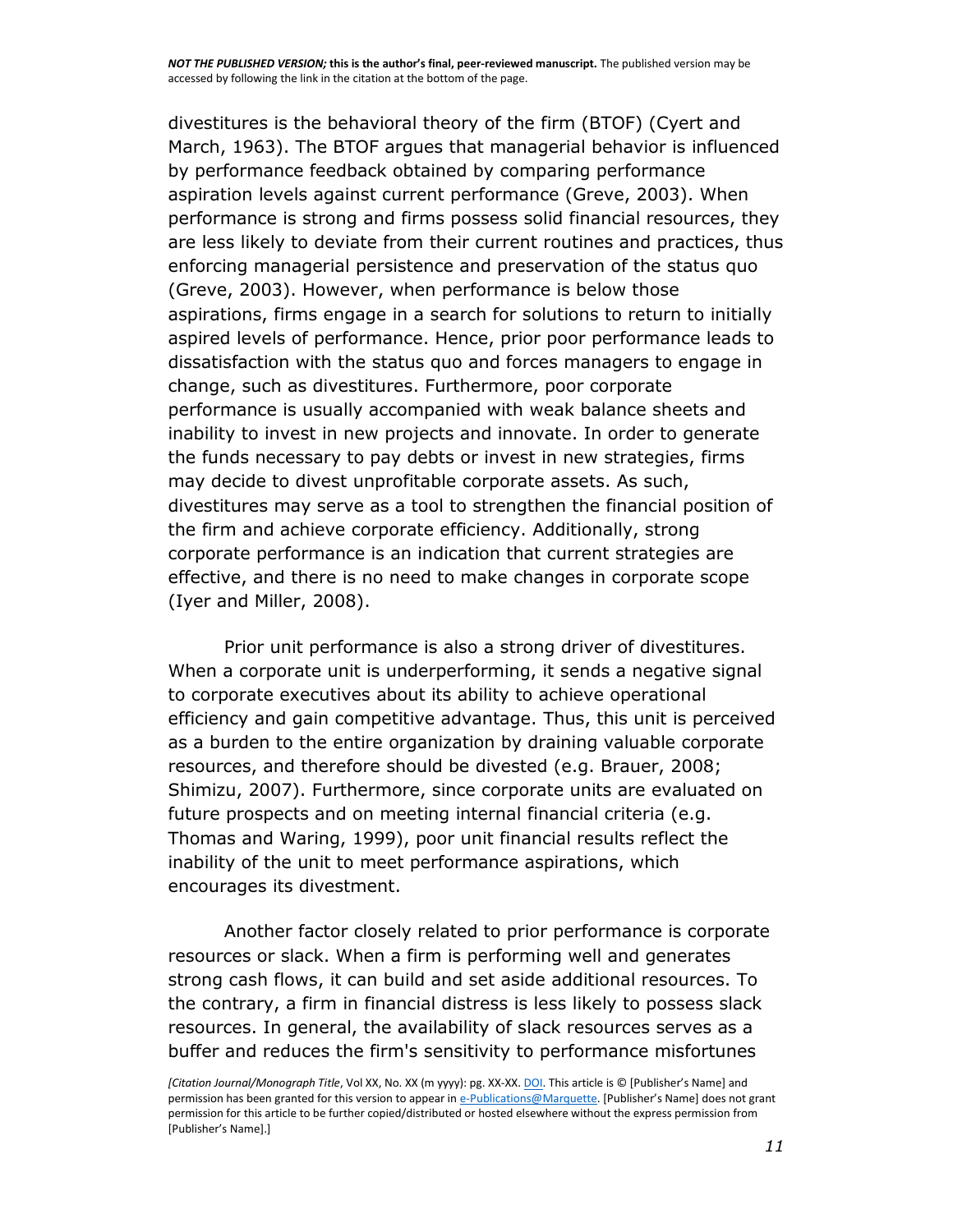and willingness to engage in major changes (Palmer and Wiseman, [1999\)](http://onlinelibrary.wiley.com/doi/10.1111/1467-8551.12145/full#bjom12145-bib-0079). This large pool of slack resources leads managers to maintain the status quo and not change existing organizational structures and firm boundaries. However, when corporate resources are depleted, 'managers may increase efforts at raising resource levels through various risk-laden actions' (Palmer and Wiseman, [1999,](http://onlinelibrary.wiley.com/doi/10.1111/1467-8551.12145/full#bjom12145-bib-0079) p. 1043), including major strategic moves, such as divestitures.

*H3*:

Firms will engage in more divestment activity if: (a) prior corporate performance is low; (b) prior unit performance is low; and (c) slack is low.

## **Industry environment determinants**

Industry characteristics affect the level of fit between the firm and its external environment and influence the amount of organizational change necessary to adapt to the environmental context. As a result, environmental factors have a direct bearing on managerial alertness to external conditions, assessment of the firm's fit with the environment, and the need for strategic changes (Wiersema and Bantel, [1993\)](http://onlinelibrary.wiley.com/doi/10.1111/1467-8551.12145/full#bjom12145-bib-0094). The theoretical perspective that examines how industry conditions affect firm conduct and strategy is industrial organizational economics (IO economics) (Bain, [1968;](http://onlinelibrary.wiley.com/doi/10.1111/1467-8551.12145/full#bjom12145-bib-0005) Porter, [1980\)](http://onlinelibrary.wiley.com/doi/10.1111/1467-8551.12145/full#bjom12145-bib-0082). In the context of divestitures, IO economics would suggest that the strategic decision to divest is driven by the industry structure in which the firm operates. More specifically, unfavorable conditions, such as increasing environmental uncertainty and decreasing or low environmental munificence, are likely to drive more divestitures.

Environmental uncertainty is associated with a high degree of unpredictability in the environment, which presents many unclear situations to organizational decision-makers (Duncan, [1972\)](http://onlinelibrary.wiley.com/doi/10.1111/1467-8551.12145/full#bjom12145-bib-0032). Highly uncertain environments are characterized by instability and consistent changes that place 'tremendous cognitive demands' (Wiersema and Bantel, [1993](http://onlinelibrary.wiley.com/doi/10.1111/1467-8551.12145/full#bjom12145-bib-0094) p. 488) on decision-makers and limit their ability to conduct appropriate evaluation of the external conditions and their fit with the firm. Thus, in highly uncertain settings, managers have great

*<sup>[</sup>Citation Journal/Monograph Title*, Vol XX, No. XX (m yyyy): pg. XX-XX[. DOI.](file:///C:/Users/olsons/Desktop/Desktop/author%20versions/dx.doi.org/10.1016/j.acalib.2009.06.017) This article is © [Publisher's Name] and permission has been granted for this version to appear i[n e-Publications@Marquette.](http://epublications.marquette.edu/) [Publisher's Name] does not grant permission for this article to be further copied/distributed or hosted elsewhere without the express permission from [Publisher's Name].]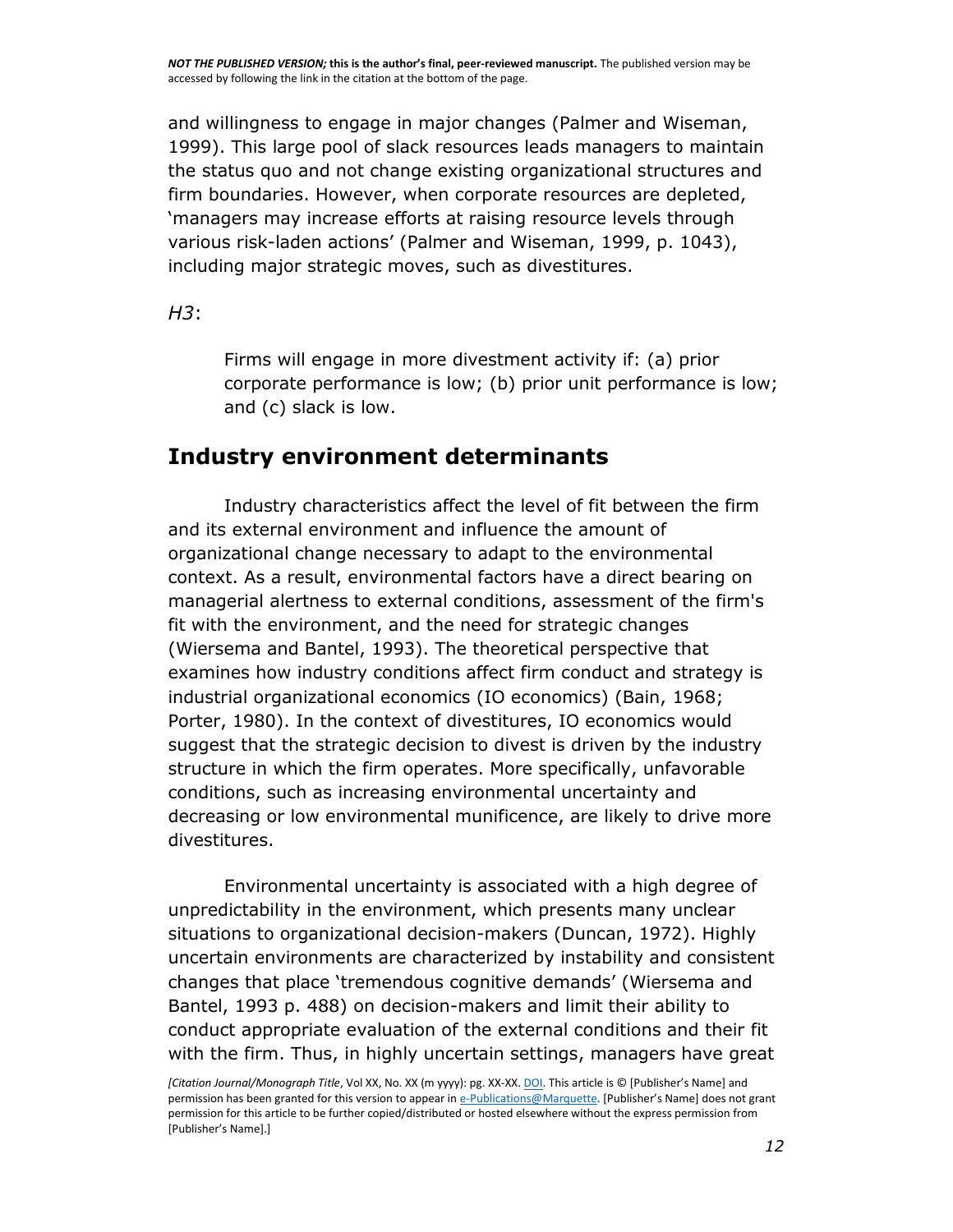difficulty developing their plans (conduct) in the market. This uncertainty is unsettling and reduces managers' ability to govern the firm efficiently (Bergh and Lawless, [1998\)](http://onlinelibrary.wiley.com/doi/10.1111/1467-8551.12145/full#bjom12145-bib-0009) and, ultimately, raises the costs of hierarchical governance. A common approach to reducing those costs is for managers to focus internally and simplify organization structures (e.g. Palmer and Wiseman, [1999\)](http://onlinelibrary.wiley.com/doi/10.1111/1467-8551.12145/full#bjom12145-bib-0079) by divesting corporate units (Keats and Hitt, [1988\)](http://onlinelibrary.wiley.com/doi/10.1111/1467-8551.12145/full#bjom12145-bib-0059).

Environmental munificence is characterized by the availability of resources and the ability of the environment to support growth (Dess and Beard, [1984\)](http://onlinelibrary.wiley.com/doi/10.1111/1467-8551.12145/full#bjom12145-bib-0027). Thus, highly munificent environments serve as a buffer from external hostilities (Wiersema and Bantel, [1993\)](http://onlinelibrary.wiley.com/doi/10.1111/1467-8551.12145/full#bjom12145-bib-0094), reduce managers' alertness, and lead them to maintain the status quo in their firms. Alternatively, munificent markets provide more opportunities for managers to improve the performance of relatively weak divisions, and thus reduce the likelihood of divestiture of those divisions. In contrast, low environmental munificence leads to scarcity of resources and increased threats faced by managers. Simply stated, low-munificence industries do not provide a buffer against environmental hostilities (Parks and Conlon, [1995\)](http://onlinelibrary.wiley.com/doi/10.1111/1467-8551.12145/full#bjom12145-bib-0080), have higher rates of rivalry and lower profit potential, and may encourage managers to engage in cost-cutting and restructuring activities, including divestitures. Stated formally:

*H4*:

Firms will engage in more divestment activity if: (a) environmental uncertainty is high; and (b) environmental munificence is low.

#### **Methods**

#### *Sample*

To identify the population of papers that tested the relationships between various antecedents and divestitures, searches for relevant articles were conducted in several databases, such as ABI/INFORM COMPLETE, ISI Web of Science, JSTOR, Business Source Premier and Academy of Management Proceedings. I focused only on published studies, $<sup>1</sup>$  $<sup>1</sup>$  $<sup>1</sup>$  as recent theorizing finds strong evidence that the omission</sup> of unpublished work or the file drawer problem 'does not produce an

*<sup>[</sup>Citation Journal/Monograph Title*, Vol XX, No. XX (m yyyy): pg. XX-XX[. DOI.](file:///C:/Users/olsons/Desktop/Desktop/author%20versions/dx.doi.org/10.1016/j.acalib.2009.06.017) This article is © [Publisher's Name] and permission has been granted for this version to appear i[n e-Publications@Marquette.](http://epublications.marquette.edu/) [Publisher's Name] does not grant permission for this article to be further copied/distributed or hosted elsewhere without the express permission from [Publisher's Name].]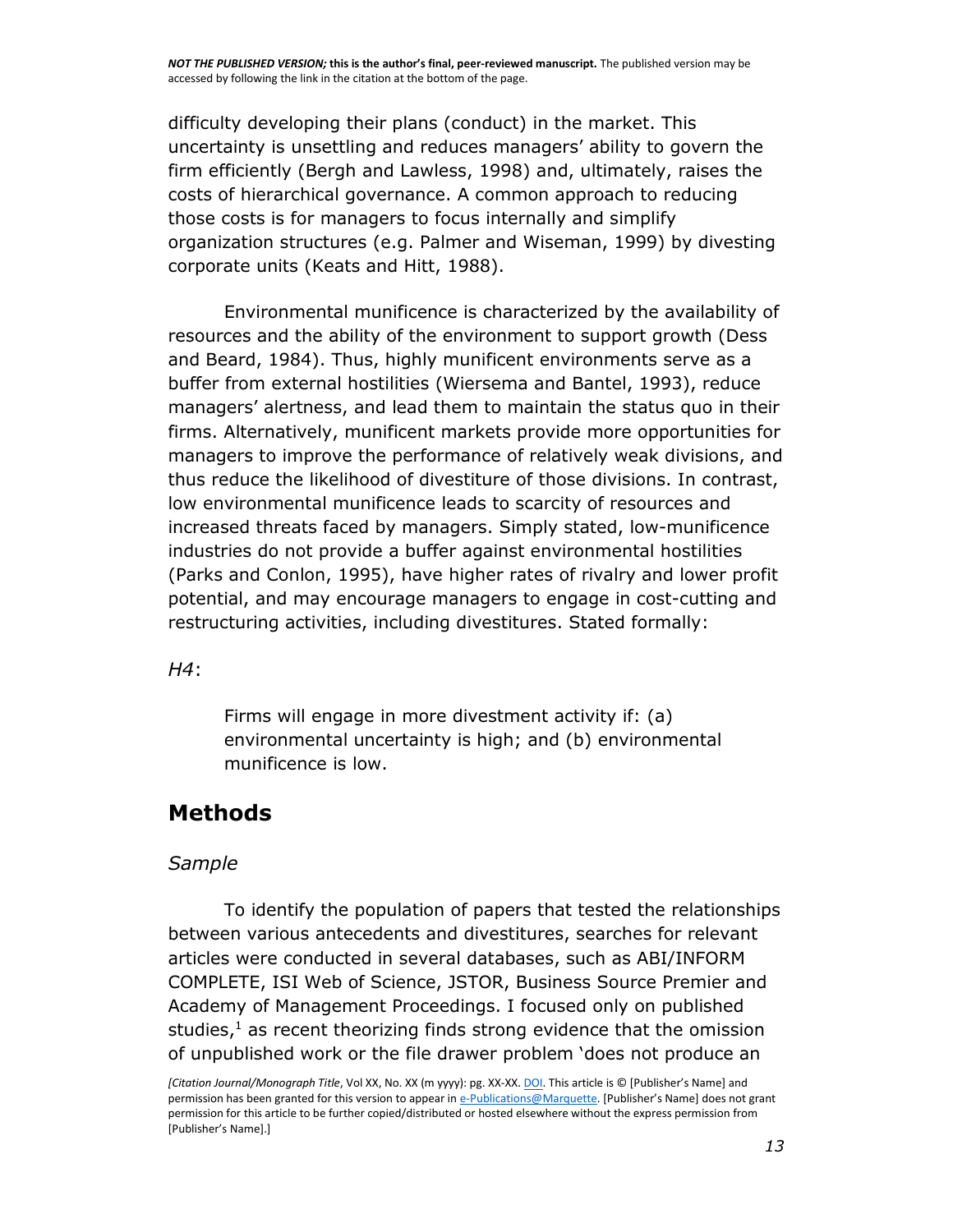inflation bias and does not pose a serious threat to the validity of meta-analytically derived conclusions' (Dalton *et al*., [2012](http://onlinelibrary.wiley.com/doi/10.1111/1467-8551.12145/full#bjom12145-bib-0022) p. 221). Furthermore, I relied only on peer-reviewed journals and left out books and book chapters. As a result, I identified 192 articles addressing divestitures and, after careful review, 35 studies were included (see Appendix [Studies used in the meta-analysis\)](http://onlinelibrary.wiley.com/doi/10.1111/1467-8551.12145/full#bjom12145-app-0001), 158 relevant samples and total  $N = 188,078$  for the antecedentsdivestitures association. I did not specify a starting year of publications for the search, but the earliest articles coded dated back to 1986, and the latest ones were published in 2015. While I identified a large sample of studies based on the keyword searches, the number of studies that I could use for this inquiry was reduced for several reasons. Most importantly, the majority of divestiture research examined the performance implications of divestitures, rather than the antecedents of divestitures, rendering those studies unusable for the study. Additionally, a number of the articles were either theoretical in nature or lacked necessary data, such as sample size or correlation coefficients, to be meta-analyzed. I would like to acknowledge that, while the total sample of 35 articles is smaller than a recent metaanalysis on the performance implications of divestiture (Lee and Madhavan [\(2010\)](http://onlinelibrary.wiley.com/doi/10.1111/1467-8551.12145/full#bjom12145-bib-0066) used 94 studies), it is comparable to other metaanalyses (e.g. Dalton *et al*., [1999;](http://onlinelibrary.wiley.com/doi/10.1111/1467-8551.12145/full#bjom12145-bib-0025) Deutsch, [2005\)](http://onlinelibrary.wiley.com/doi/10.1111/1467-8551.12145/full#bjom12145-bib-0028).

#### *Inclusion criteria*

While I strived to be broad and comprehensive by expanding beyond the management literature and including research in the accounting and finance fields, I had to remain focused and exclude academic fields that might have fundamentally different approaches to the divestiture construct (e.g. research treating employee lay-offs as divestment activities). As a result, I decided to follow prior metaanalytic research in the strategic management field with regard to the selection of journals (e.g. Dalton *et al*., [1998,](http://onlinelibrary.wiley.com/doi/10.1111/1467-8551.12145/full#bjom12145-bib-0024) 1999; King *et al*., [2004\)](http://onlinelibrary.wiley.com/doi/10.1111/1467-8551.12145/full#bjom12145-bib-0061): see Table [1.](http://onlinelibrary.wiley.com/doi/10.1111/1467-8551.12145/full#bjom12145-tbl-0001)

*<sup>[</sup>Citation Journal/Monograph Title*, Vol XX, No. XX (m yyyy): pg. XX-XX[. DOI.](file:///C:/Users/olsons/Desktop/Desktop/author%20versions/dx.doi.org/10.1016/j.acalib.2009.06.017) This article is © [Publisher's Name] and permission has been granted for this version to appear i[n e-Publications@Marquette.](http://epublications.marquette.edu/) [Publisher's Name] does not grant permission for this article to be further copied/distributed or hosted elsewhere without the express permission from [Publisher's Name].]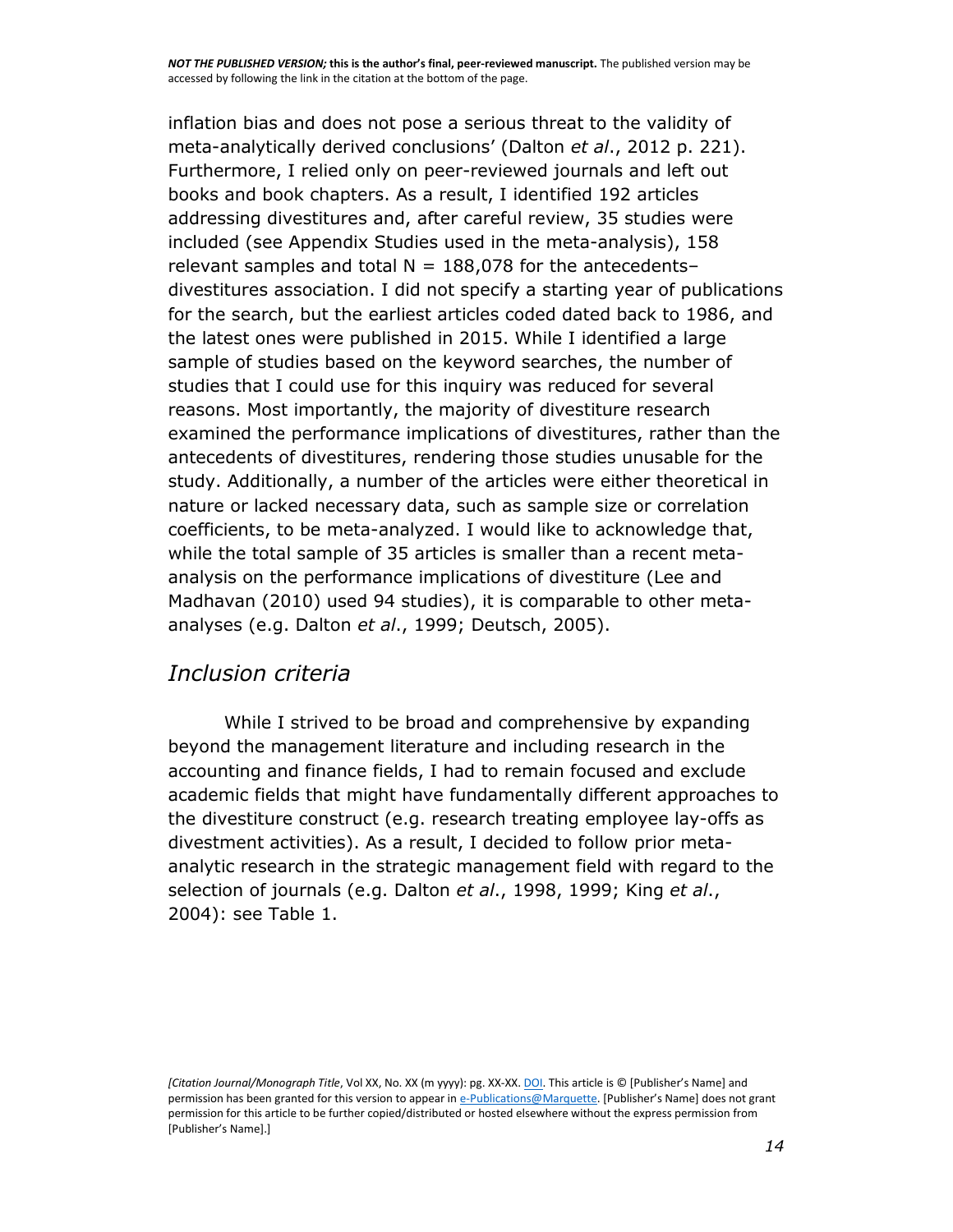| Table 1. List of journals used to identify divestiture studies |                            |
|----------------------------------------------------------------|----------------------------|
| <b>Journal name</b>                                            | Impact factor <sup>a</sup> |
|                                                                |                            |
| Academy of Management Journal                                  | 4.974                      |
| <b>Accounting Review</b>                                       | 2.234                      |
| Administrative Science Quarterly                               | 2.394                      |
| <b>Applied Financial Economics</b>                             | 0.64 <sup>b</sup>          |
| <b>British Journal of Management</b>                           | 1.909                      |
| Financial Management                                           | 0.873                      |
| Journal of Accounting Research                                 | 2.449                      |
| Journal of Business                                            | <b>NA</b>                  |
| Journal of Business Finance & Accounting                       | 1.261                      |
| Journal of Finance                                             | 6.033                      |
| Journal of Financial Economics                                 | 3.759                      |
| Journal of Financial Research                                  | <b>NA</b>                  |
| Journal of Management                                          | 6.862                      |
| Journal of Management Studies                                  | 3.277                      |
| Managerial and Decision Economics                              | 1.07c                      |
| Organization Science                                           | 3.807                      |
| Strategic Management Journal                                   | 2.993                      |
| Strategic Organization                                         | 1.853                      |

*<sup>a</sup>*The impact factor is for 2013.

*<sup>b</sup>*Average impact factor for 2011.

*<sup>c</sup>*Average impact factor over three-year period.

The key search words were derived in accordance with the various definitions of divestitures presented in prior review articles (Brauer, [2006;](http://onlinelibrary.wiley.com/doi/10.1111/1467-8551.12145/full#bjom12145-bib-0015) Johnson, [1996\)](http://onlinelibrary.wiley.com/doi/10.1111/1467-8551.12145/full#bjom12145-bib-0058). The computer-aided search was based on the following keywords: divest, divestiture, divestment, spin-off, carve-out, split-up, sell-off, dediversification, refocusing, downscoping, disbanding, abandonment, and firm exit. In addition, I examined the reference lists of the potentially applicable articles for additional studies that might not have been identified through the database search. To be included in the lists, those studies had to include a correlation between the variables of interest or statistical data sufficient to calculate correlations. In addition, I included correlation coefficients only from studies in which I could conclude a causal

*[Citation Journal/Monograph Title*, Vol XX, No. XX (m yyyy): pg. XX-XX[. DOI.](file:///C:/Users/olsons/Desktop/Desktop/author%20versions/dx.doi.org/10.1016/j.acalib.2009.06.017) This article is © [Publisher's Name] and permission has been granted for this version to appear i[n e-Publications@Marquette.](http://epublications.marquette.edu/) [Publisher's Name] does not grant permission for this article to be further copied/distributed or hosted elsewhere without the express permission from [Publisher's Name].]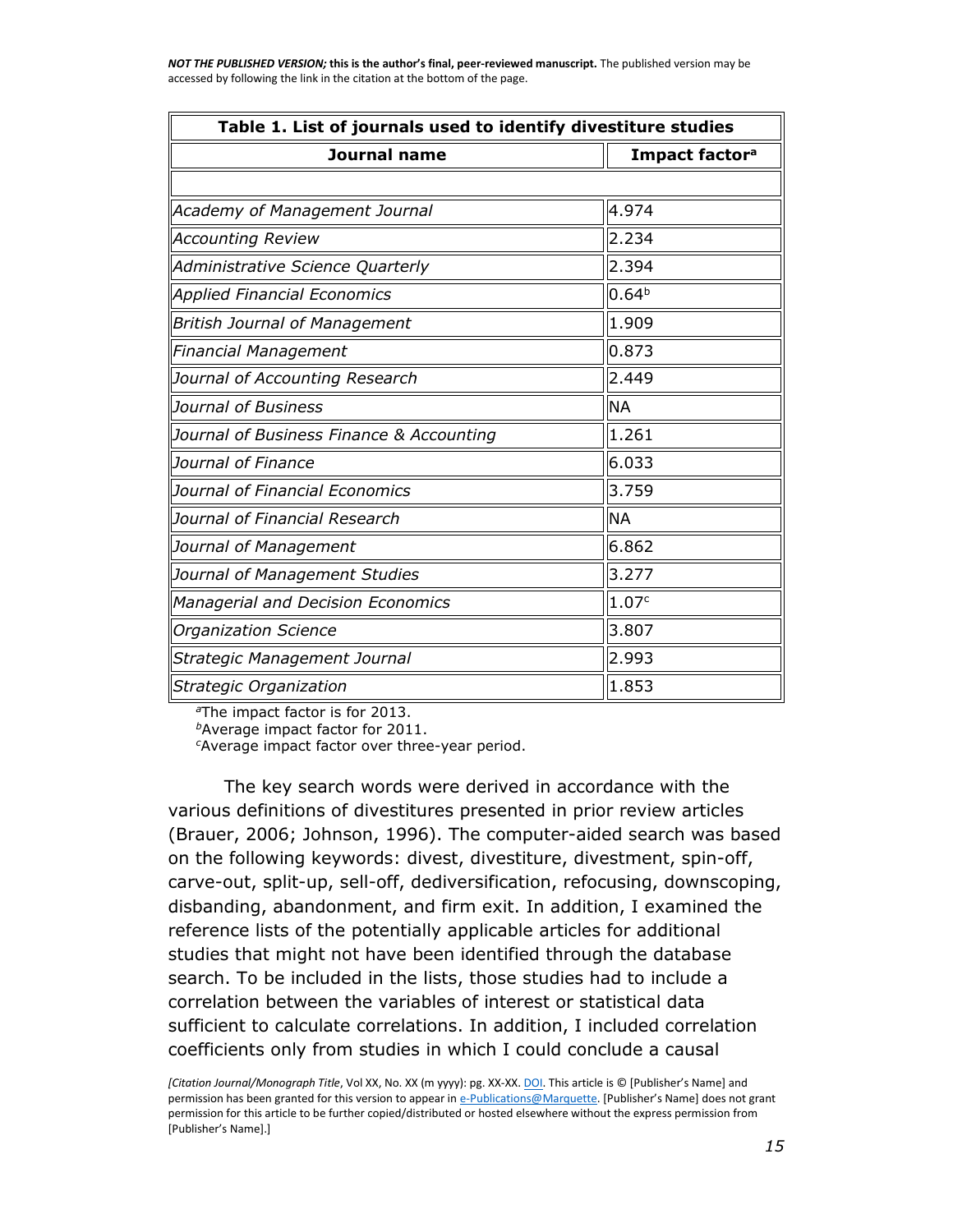relationship between the antecedent variables and divestitures. That is, I included correlation coefficients only when the antecedent variables temporarily preceded the divestiture event (e.g. antecedent variables were measured at time t−1 and divestitures occurred at time t). Finally, I needed at least three studies to estimate the relationship between a particular antecedent and divestitures.

#### *Coding*

The initial step in the coding process included several meetings between the author and three additional coders, where we outlined coding rules and jointly coded seven articles. After the coders had become familiar with the coding procedures, the remaining articles were split among the author and the three coders for independent coding. I randomly selected several articles that were coded by everyone, and any discrepancies were resolved through additional discussions.

A list of the dependent and all independent variables and their definitions is provided in Table [2.](http://onlinelibrary.wiley.com/doi/10.1111/1467-8551.12145/full#bjom12145-tbl-0002)

*[Citation Journal/Monograph Title*, Vol XX, No. XX (m yyyy): pg. XX-XX[. DOI.](file:///C:/Users/olsons/Desktop/Desktop/author%20versions/dx.doi.org/10.1016/j.acalib.2009.06.017) This article is © [Publisher's Name] and permission has been granted for this version to appear i[n e-Publications@Marquette.](http://epublications.marquette.edu/) [Publisher's Name] does not grant permission for this article to be further copied/distributed or hosted elsewhere without the express permission from [Publisher's Name].]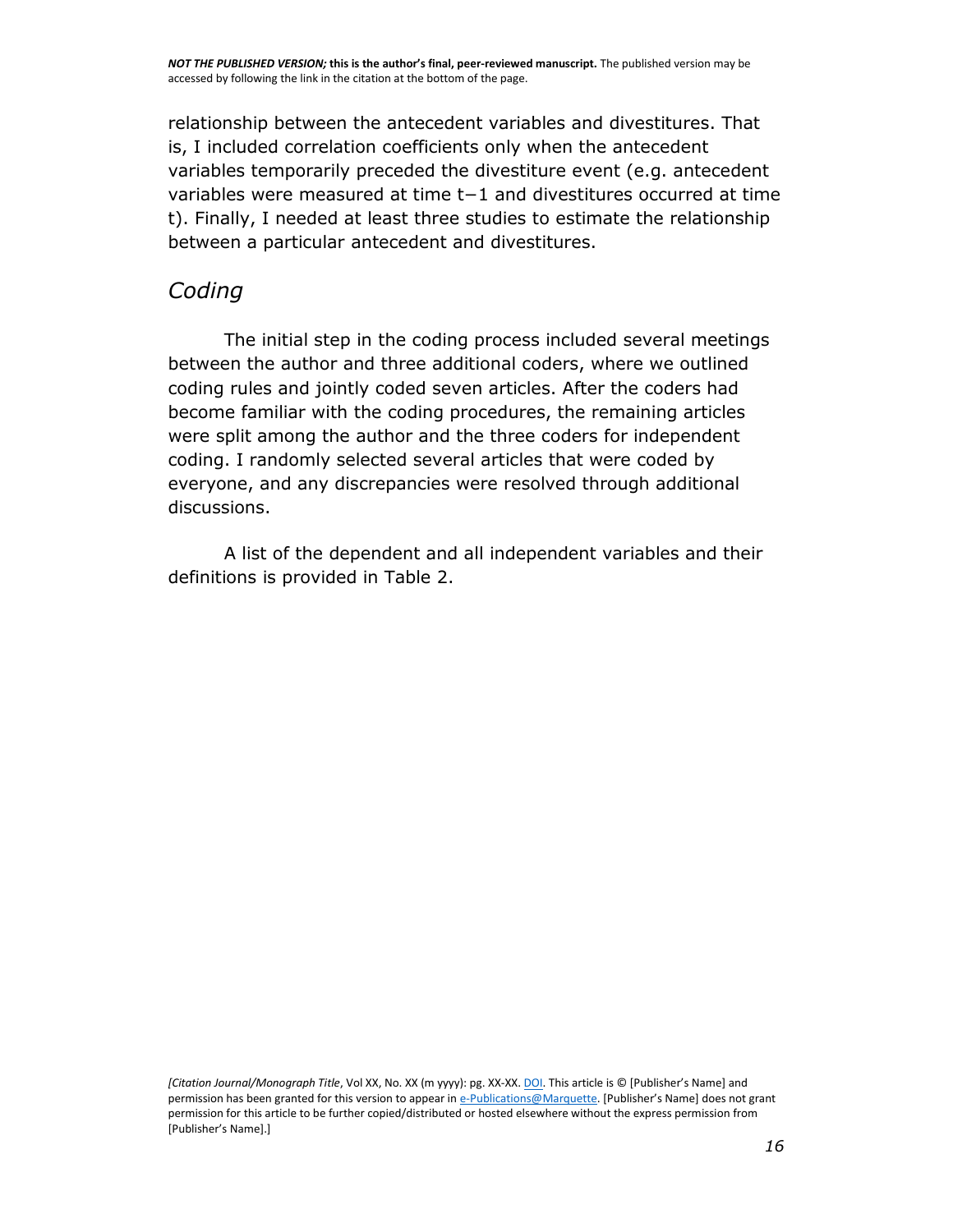| Table 2. Description of dependent and independent variables |                                                                                                                                                                                                                                                                                                                                                                                                                                                                                                                                                                                 |  |  |  |  |  |  |  |
|-------------------------------------------------------------|---------------------------------------------------------------------------------------------------------------------------------------------------------------------------------------------------------------------------------------------------------------------------------------------------------------------------------------------------------------------------------------------------------------------------------------------------------------------------------------------------------------------------------------------------------------------------------|--|--|--|--|--|--|--|
| <b>Variable</b><br>name                                     | <b>Description</b>                                                                                                                                                                                                                                                                                                                                                                                                                                                                                                                                                              |  |  |  |  |  |  |  |
|                                                             |                                                                                                                                                                                                                                                                                                                                                                                                                                                                                                                                                                                 |  |  |  |  |  |  |  |
|                                                             | Dependent variable                                                                                                                                                                                                                                                                                                                                                                                                                                                                                                                                                              |  |  |  |  |  |  |  |
| Divestment<br>activity                                      | Existence of divestiture(s) (coded as 1 if there was a divestiture and<br>0 otherwise); number of units or divisions divested; number of<br>divestitures and divestment intensity (ratio of divested assets to<br>total corporate assets).                                                                                                                                                                                                                                                                                                                                      |  |  |  |  |  |  |  |
|                                                             | Independent variables                                                                                                                                                                                                                                                                                                                                                                                                                                                                                                                                                           |  |  |  |  |  |  |  |
| Outsider-<br>dominated<br>board                             | Ratio of independent to total number of directors (Dalton et al.,<br>1998).                                                                                                                                                                                                                                                                                                                                                                                                                                                                                                     |  |  |  |  |  |  |  |
| Large external<br>shareholders                              | Number of blockholders, blockholder equity and institutional equity<br>combined together. Blockholders represent the number of<br>shareholders with at least 5% stake in the company. Blockholder<br>equity is the percentage corporate shares owned by shareholders<br>with at least 5% stake in the company. Institutional equity is the<br>amount of corporate shares owned by institutional investors, such<br>as pension funds, mutual funds, and hedge funds, divided by the<br>number of outstanding corporate shares <sup>a</sup> (Brickley, Lease and<br>Smith, 1988). |  |  |  |  |  |  |  |
| Managerial<br>equity                                        | Amount of stock owned by the CEO and insider directors <sup>b</sup> (Dalton<br>et al., 2003).                                                                                                                                                                                                                                                                                                                                                                                                                                                                                   |  |  |  |  |  |  |  |
| Duality                                                     | A dummy variable coded as 1 if the CEO and board chairman<br>positions are held by the same person and 0 otherwise (Boyd,<br>1995).                                                                                                                                                                                                                                                                                                                                                                                                                                             |  |  |  |  |  |  |  |
| Prior<br>acquisitions                                       | Number of acquisitions conducted by the firm in prior periods.                                                                                                                                                                                                                                                                                                                                                                                                                                                                                                                  |  |  |  |  |  |  |  |
| Prior<br>divestitures                                       | Number of divestitures conducted by the firm in prior periods.                                                                                                                                                                                                                                                                                                                                                                                                                                                                                                                  |  |  |  |  |  |  |  |
| Firm slack<br>resources                                     | Slack resources have been operationalized as absorbed slack<br>(selling, general and administrative expenses over sales),<br>unabsorbed slack (current assets to current liabilities), potential<br>slack (inverse ratio of debt to equity), and free cash flow ((operating<br>income - taxes - interest expense - depreciation - preferred<br>dividend - common dividend)/equity) (Bourgeois, 1981; Haleblian<br>et al., 2012).                                                                                                                                                |  |  |  |  |  |  |  |
| Prior corporate<br>performance                              | Relied on multiple operationalizations used in prior research, such as<br>return on assets (ROA), return on equity (ROE), return on sales<br>(ROS), and Tobin's Q (Greve, 2003).                                                                                                                                                                                                                                                                                                                                                                                                |  |  |  |  |  |  |  |
| Prior unit<br>performance                                   | Return on assets at the unit level (ROA) (e.g. Greve, 2003).                                                                                                                                                                                                                                                                                                                                                                                                                                                                                                                    |  |  |  |  |  |  |  |

*<sup>[</sup>Citation Journal/Monograph Title*, Vol XX, No. XX (m yyyy): pg. XX-XX[. DOI.](file:///C:/Users/olsons/Desktop/Desktop/author%20versions/dx.doi.org/10.1016/j.acalib.2009.06.017) This article is © [Publisher's Name] and permission has been granted for this version to appear i[n e-Publications@Marquette.](http://epublications.marquette.edu/) [Publisher's Name] does not grant permission for this article to be further copied/distributed or hosted elsewhere without the express permission from [Publisher's Name].]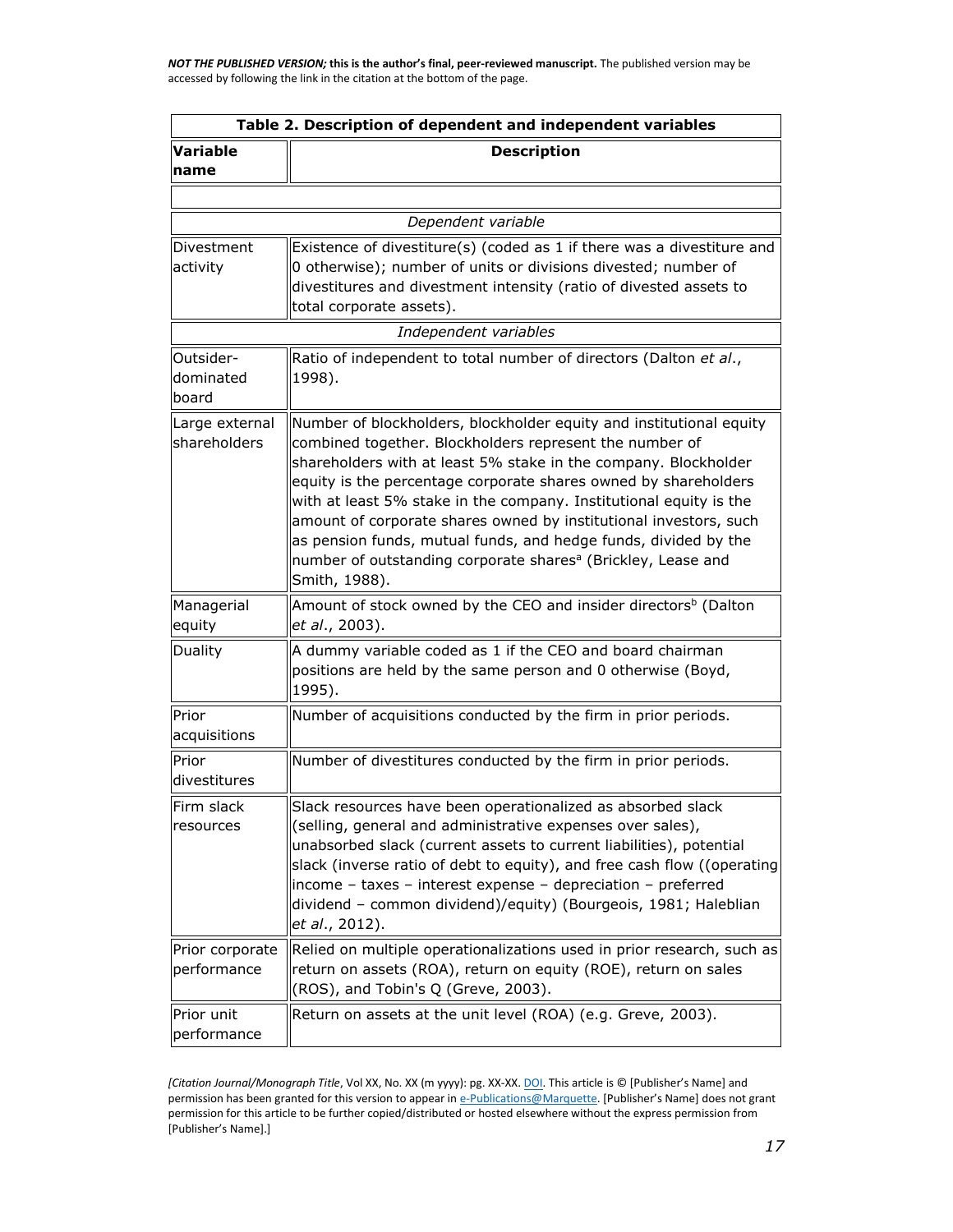|                             | Table 2. Description of dependent and independent variables                                                                                                                                                               |  |  |  |  |  |  |  |
|-----------------------------|---------------------------------------------------------------------------------------------------------------------------------------------------------------------------------------------------------------------------|--|--|--|--|--|--|--|
| <b>Variable</b><br>Iname    | <b>Description</b>                                                                                                                                                                                                        |  |  |  |  |  |  |  |
| Level of<br>diversification | Entropy index ( $\Sigma P_i \ln(1/P_i)$ , where $P_i$ is the sales attributed to<br>segment i, and $ln(1/P_i)$ , the logarithm of the inverse of sales, is the<br>weight for each segment i. (Jacquemin and Berry, 1979). |  |  |  |  |  |  |  |
| lFirm size                  | Logarithm of firm assets or sales (Iyer and Miller, 2008).                                                                                                                                                                |  |  |  |  |  |  |  |
| Dynamism                    | Standard errors of regression coefficient, obtained from regressing<br>total industry sales over year-counter variable, divided by mean<br>industry sales (Dess and Beard, 1984).                                         |  |  |  |  |  |  |  |
| Munificence                 | Regression coefficient, obtained from regressing total industry sales<br>over year-counter variable, divided by mean industry sales (Dess<br>land Beard, 1984).                                                           |  |  |  |  |  |  |  |

*<sup>a</sup>*Using each of these three elements separately did not change the significance of the results.

*<sup>b</sup>*When inside directors' stock ownership and CEO stock ownership were used separately, similar results were obtained, with the only exception that CEO stock ownership was significant for 90% confidence interval.

#### *Meta-analytic procedures*

Meta-analysis is a technique that allows the true relationship between two variables to be estimated across separate samples. This estimate (or effect size) is a mean correlation coefficient derived from the correlation coefficients of all samples by weighting the sample size of each study. The observed zero-order coefficient provides a more accurate estimation of the population mean because various statistical artifacts are corrected and positive and negative sampling errors are eliminated (Hunter and Schmidt, [1990\)](http://onlinelibrary.wiley.com/doi/10.1111/1467-8551.12145/full#bjom12145-bib-0053). In this meta-analysis, I estimated effect sizes through the correlation coefficient *r*, which is used primarily in meta-analyses and has the advantages of easy interpretation and small downward bias (Aguinis *et al*., [2011;](http://onlinelibrary.wiley.com/doi/10.1111/1467-8551.12145/full#bjom12145-bib-0001) Geyskens *et al*., [2009\)](http://onlinelibrary.wiley.com/doi/10.1111/1467-8551.12145/full#bjom12145-bib-0036). A main part of any meta-analysis is the calculation of the standard errors, which allows for the examination of correlation variability and the creation of confidence intervals (Whitener, [1990\)](http://onlinelibrary.wiley.com/doi/10.1111/1467-8551.12145/full#bjom12145-bib-0093). If the confidence interval for a given correlation coefficient does not include zero, it could be concluded that there is a statistically significant association between the variables under investigation. To conduct the statistical analysis, I relied on Hunter and Schmidt's [\(1990,](http://onlinelibrary.wiley.com/doi/10.1111/1467-8551.12145/full#bjom12145-bib-0053) [2004\)](http://onlinelibrary.wiley.com/doi/10.1111/1467-8551.12145/full#bjom12145-bib-0054) psychometric analytic procedure to derive the

*<sup>[</sup>Citation Journal/Monograph Title*, Vol XX, No. XX (m yyyy): pg. XX-XX[. DOI.](file:///C:/Users/olsons/Desktop/Desktop/author%20versions/dx.doi.org/10.1016/j.acalib.2009.06.017) This article is © [Publisher's Name] and permission has been granted for this version to appear i[n e-Publications@Marquette.](http://epublications.marquette.edu/) [Publisher's Name] does not grant permission for this article to be further copied/distributed or hosted elsewhere without the express permission from [Publisher's Name].]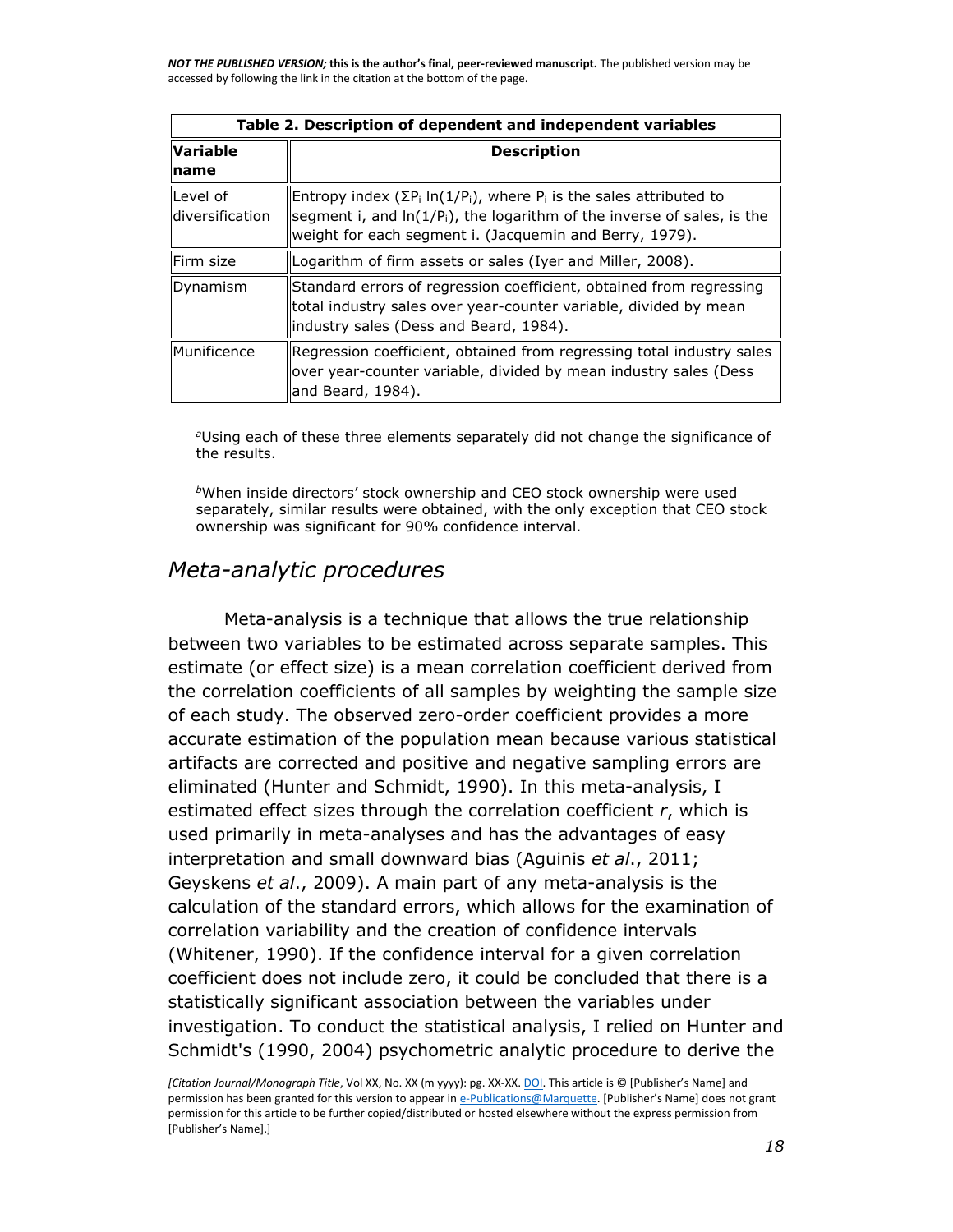mean correlation scores. This method relies on a random-effects model, which is the preferred approach because it assumes that population effect sizes vary across samples and provides appropriate type I error rate (Geyskens *et al*., [2009;](http://onlinelibrary.wiley.com/doi/10.1111/1467-8551.12145/full#bjom12145-bib-0036) Kepes *et al*., [2012\)](http://onlinelibrary.wiley.com/doi/10.1111/1467-8551.12145/full#bjom12145-bib-0060). In addition to correcting for sampling errors, Hunter and Schmidt [\(1990\)](http://onlinelibrary.wiley.com/doi/10.1111/1467-8551.12145/full#bjom12145-bib-0053) advise addressing several artifacts, such as measurement error, dichotomization of a truly continuous variable and range restriction. Since the variables in the meta-analysis are objective and no reliability statistics are given, I followed prior research and used a reliability level of 0.8 (Dalton *et al*., [1999\)](http://onlinelibrary.wiley.com/doi/10.1111/1467-8551.12145/full#bjom12145-bib-0025)[.2](http://onlinelibrary.wiley.com/doi/10.1111/1467-8551.12145/full#bjom12145-note-0003) Range restrictions were set at 1 (Lee and Madhavan, [2010\)](http://onlinelibrary.wiley.com/doi/10.1111/1467-8551.12145/full#bjom12145-bib-0066). No study in the meta-analysis included a dichotomization of a truly continuous variable. Finally, I inspected the data for outliers through schematic plots and did not identify outliers to be a problem in the study.

## *Robustness check*

There have been concerns about non-independence in metaanalyses and the impact of pooling multiple correlation coefficients from a single study (Lee and Madhavan, [2010\)](http://onlinelibrary.wiley.com/doi/10.1111/1467-8551.12145/full#bjom12145-bib-0066). I handled this issue in the following manner. First, if a study reported multiple measures of the dependent and/or independent variables and thus multiple correlations, I averaged those correlations. As a robustness check, I also conducted analyses based on only one correlation coefficient and on all correlation coefficients from a single study (Geyskens *et al*., [2009\)](http://onlinelibrary.wiley.com/doi/10.1111/1467-8551.12145/full#bjom12145-bib-0036). The results remained the same. In addition, I checked whether different operationalizations of the antecedent variables produced similar results. Overall, findings were consistent with those reported here.

Finally, as an additional robustness analysis, I addressed potential publication bias (the file drawer effect). Such bias is present when the probability of a study being published is dependent on the magnitude, direction or significance of the study's results (Begg, [1994\)](http://onlinelibrary.wiley.com/doi/10.1111/1467-8551.12145/full#bjom12145-bib-0007). I employed Duval and Tweedie's [\(2000](http://onlinelibrary.wiley.com/doi/10.1111/1467-8551.12145/full#bjom12145-bib-0033)) 'trim and fill' method. Findings indicate that publication bias is not a serious issue for the meta-analysis.

In summary, the robustness of the results is consistent with prior evidence suggesting that methodological approach and 'judgment

*<sup>[</sup>Citation Journal/Monograph Title*, Vol XX, No. XX (m yyyy): pg. XX-XX[. DOI.](file:///C:/Users/olsons/Desktop/Desktop/author%20versions/dx.doi.org/10.1016/j.acalib.2009.06.017) This article is © [Publisher's Name] and permission has been granted for this version to appear i[n e-Publications@Marquette.](http://epublications.marquette.edu/) [Publisher's Name] does not grant permission for this article to be further copied/distributed or hosted elsewhere without the express permission from [Publisher's Name].]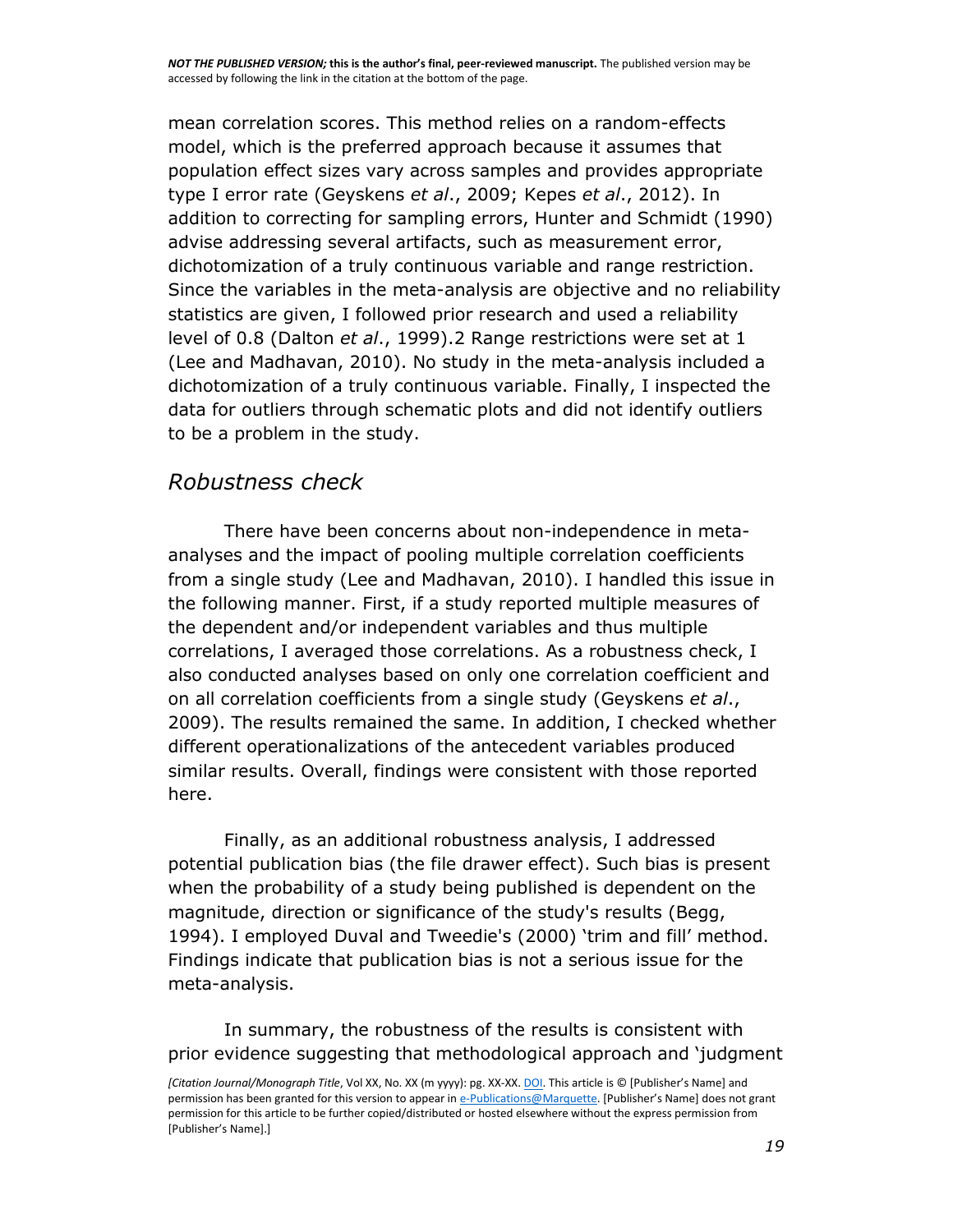calls involved in the conduct of a meta-analysis have little impact on the resulting … effect sizes' (Aguinis *et al*., [2011](http://onlinelibrary.wiley.com/doi/10.1111/1467-8551.12145/full#bjom12145-bib-0001) p. 5).

#### **Results**

Table [3](http://onlinelibrary.wiley.com/doi/10.1111/1467-8551.12145/full#bjom12145-tbl-0003) presents a summary of the results for the hypothesized relationships. Hypothesis 1 relates to the impact of corporate governance mechanisms on divestitures. Overall, I find weak support for it. In line with my theorizing, results show that outsider-dominated boards are positively associated with divestitures ( $\rho = 0.07$ ,  $k = 9$ , N = 3747), and greater managerial equity leads to fewer divestitures (ρ  $= -0.11$ , k = 6, N = 2311). Large external shareholders and CEO duality do not have a statistically significant effect on divestitures. In Hypothesis 2, I theorized on the impact of firm strategy determinants on divestitures. Overall, this hypothesis was supported, since level of diversification ( $\rho = 0.09$ , k = 19, N = 27,162), firm size ( $\rho = 0.33$ , k = 27, N = 53,008) and prior divestitures ( $\rho = 0.53$ , k = 6, N = 13,783) lead to increased subsequent divestment activity. I did not find statistically significant correlation between prior acquisitions and subsequent divestitures. Hypothesis 3 discussed the role of performance determinants on divestitures. I found that prior unit performance ( $\rho = -0.18$ , k = 4, N = 1750) and slack resources ( $\rho =$  $-0.04$ , k = 24, N = 24,771) exhibit a negative association with divestitures, which supports my theorizing. However, prior corporate performance did not affect divestitures in a statistically significant way. Finally, I find no support for Hypothesis 4, since results show no statistically significant association between environmental uncertainty/munificence and divestitures.

| Table 3. Meta-analytic results of the various antecedents to corporate divestitures <sup>a</sup> |                  |         |          |          |                                                    |           |                                    |      |      |         |  |
|--------------------------------------------------------------------------------------------------|------------------|---------|----------|----------|----------------------------------------------------|-----------|------------------------------------|------|------|---------|--|
| Variable                                                                                         | <b>Supported</b> | N       | <b>k</b> | <b>R</b> | P                                                  | <b>SD</b> | 95% CI                             |      |      | 90% CV  |  |
|                                                                                                  |                  |         |          |          |                                                    |           |                                    |      |      |         |  |
| Corporate governance (H1)                                                                        |                  |         |          |          |                                                    |           |                                    |      |      |         |  |
| Outsider-<br>dominated board                                                                     | lYes             | 3747 9  |          | 0.05     | $0.07\ 0.00$                                       |           | 0.03                               | 0.10 | 0.07 | 0.07    |  |
| Large external<br><b>Ishareholders</b>                                                           | lNo.             | 6602 14 |          | 0.02     |                                                    |           | $0.03$ $0.08 - 0.02$ $0.08 - 0.08$ |      |      | 0.13    |  |
| Managerial equity Yes                                                                            |                  | 2311    |          |          | $6 - 0.08 - 0.11$ 0.03 $-0.15$ -0.06 -0.14         |           |                                    |      |      | $-0.07$ |  |
| Duality                                                                                          | <b>No</b>        |         |          |          | $1252$ 3 $-0.03$ $-0.04$ 0.00 $-0.09$ 0.02 $-0.04$ |           |                                    |      |      | $-0.04$ |  |

*[Citation Journal/Monograph Title*, Vol XX, No. XX (m yyyy): pg. XX-XX[. DOI.](file:///C:/Users/olsons/Desktop/Desktop/author%20versions/dx.doi.org/10.1016/j.acalib.2009.06.017) This article is © [Publisher's Name] and permission has been granted for this version to appear i[n e-Publications@Marquette.](http://epublications.marquette.edu/) [Publisher's Name] does not grant permission for this article to be further copied/distributed or hosted elsewhere without the express permission from [Publisher's Name].]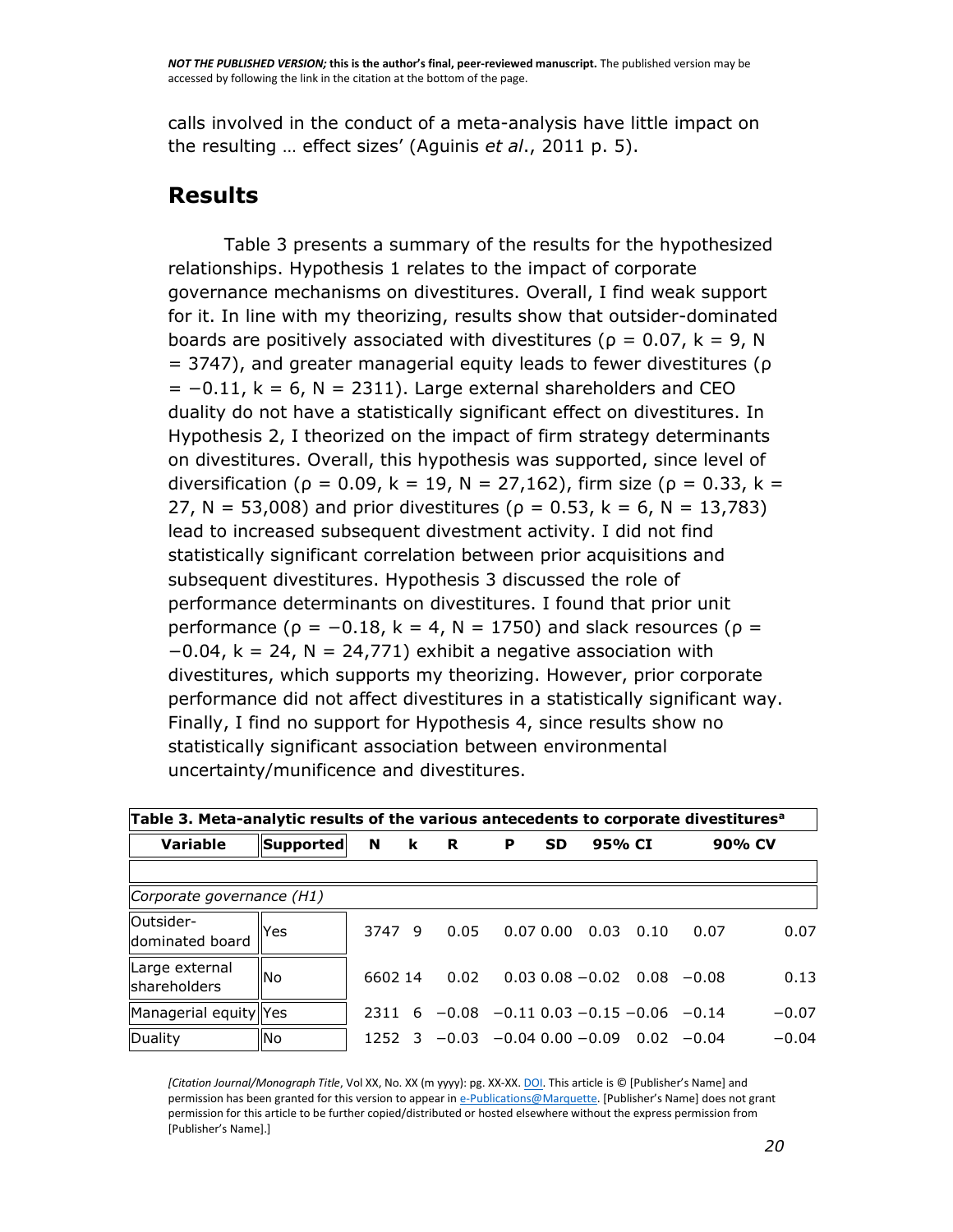| Table 3. Meta-analytic results of the various antecedents to corporate divestitures <sup>a</sup> |                  |           |   |                                                          |          |           |                       |                             |                                  |                    |  |
|--------------------------------------------------------------------------------------------------|------------------|-----------|---|----------------------------------------------------------|----------|-----------|-----------------------|-----------------------------|----------------------------------|--------------------|--|
| <b>Variable</b>                                                                                  | <b>Supported</b> | N         | k | R                                                        | P        | <b>SD</b> |                       | 95% CI                      | 90% CV                           |                    |  |
|                                                                                                  |                  |           |   |                                                          |          |           |                       |                             |                                  | Firm strategy (H2) |  |
| Level of<br>ldiversification                                                                     | Yes              | 27,162 19 |   | 0.07                                                     | 0.090.10 |           |                       |                             | $0.04$ $0.14$ $-0.04$            | 0.22               |  |
| lFirm size                                                                                       | <b>Yes</b>       | 53,008 27 |   | 0.27                                                     |          |           | $0.33\ 0.34\ 0.20$    | 0.46                        | $-0.10$                          | 0.77               |  |
| Prior acquisitions No                                                                            |                  | 7126      | 8 | 0.026                                                    |          |           | $0.032$ $0.17 - 0.09$ | 0.15                        | $-0.19$                          | 0.25               |  |
| Prior divestitures IlYes                                                                         |                  | 13,783 6  |   | 0.42                                                     |          |           | $0.53$ $0.28$ $0.30$  | 0.75                        | 0.17                             | 0.89               |  |
| Performance (H3)                                                                                 |                  |           |   |                                                          |          |           |                       |                             |                                  |                    |  |
| Prior corporate<br>performance                                                                   | No               | 29,633 24 |   | 0.02                                                     |          |           |                       | $0.02$ $0.10 - 0.02$ $0.06$ | $-0.11$                          | 0.15               |  |
| lPrior unit<br>performance                                                                       | Yes              | 1750      |   | $4 -0.14 -0.180.08 -0.27 -0.08 -0.28$                    |          |           |                       |                             |                                  | $-0.07$            |  |
| lFirm slack<br>resources                                                                         | Yes              |           |   | $24,771$ 24 $-0.03$ $-0.04$ 0.06 $-0.07$ $-0.01$ $-0.12$ |          |           |                       |                             |                                  | 0.04               |  |
| Industry environment (H4)                                                                        |                  |           |   |                                                          |          |           |                       |                             |                                  |                    |  |
| Environmental<br>Uncertainty                                                                     | <b>No</b>        | 3634 7    |   | 0.01                                                     |          |           |                       |                             | $0.01$ 0.14 $-0.10$ 0.13 $-0.17$ | 0.20               |  |
| Environmental<br>Munificence                                                                     | <b>No</b>        | 13,299    |   | $7 - 0.003 - 0.003$ 0.00 $-0.02$ 0.01 $-0.003$           |          |           |                       |                             |                                  | $-0.003$           |  |

 $P^2N$  = combined sample size;  $k =$  number of correlations;  $r =$  raw score correlation;  $p =$  corrected true score population correlation; SD = standard deviation of true score population correlation;  $CI =$  confidence interval;  $CV =$ credibility interval.

In addition to the hypothesized relationships, I also conducted some exploratory analyses of moderating conditions.<sup>[3](http://onlinelibrary.wiley.com/doi/10.1111/1467-8551.12145/full#bjom12145-note-0004)</sup> In particular, I was able to identify two moderating conditions (as with the main analyses, I needed at least three studies to perform moderation analyses). The first moderating condition is period of divestitures (before and after 1990). Prior research argues that, during the 1980s, there were significant changes in the market for corporate control (Gibbs, [1993\)](http://onlinelibrary.wiley.com/doi/10.1111/1467-8551.12145/full#bjom12145-bib-0038) and a strong push for refocusing (Chatterjee, Harrison and Bergh, [2003\)](http://onlinelibrary.wiley.com/doi/10.1111/1467-8551.12145/full#bjom12145-bib-0019). The second moderating condition is whether the study was based on single-industry or multiple-industry data. The results are presented in Appendix [Moderation analyses of the](http://onlinelibrary.wiley.com/doi/10.1111/1467-8551.12145/full#bjom12145-app-0002)  [relationship between antecedents and corporate divestitures.](http://onlinelibrary.wiley.com/doi/10.1111/1467-8551.12145/full#bjom12145-app-0002) The majority of the confidence intervals overlap, which prevents us from stating any statistically significant difference in results. I found statistically significant results for level of diversification before and

*<sup>[</sup>Citation Journal/Monograph Title*, Vol XX, No. XX (m yyyy): pg. XX-XX[. DOI.](file:///C:/Users/olsons/Desktop/Desktop/author%20versions/dx.doi.org/10.1016/j.acalib.2009.06.017) This article is © [Publisher's Name] and permission has been granted for this version to appear i[n e-Publications@Marquette.](http://epublications.marquette.edu/) [Publisher's Name] does not grant permission for this article to be further copied/distributed or hosted elsewhere without the express permission from [Publisher's Name].]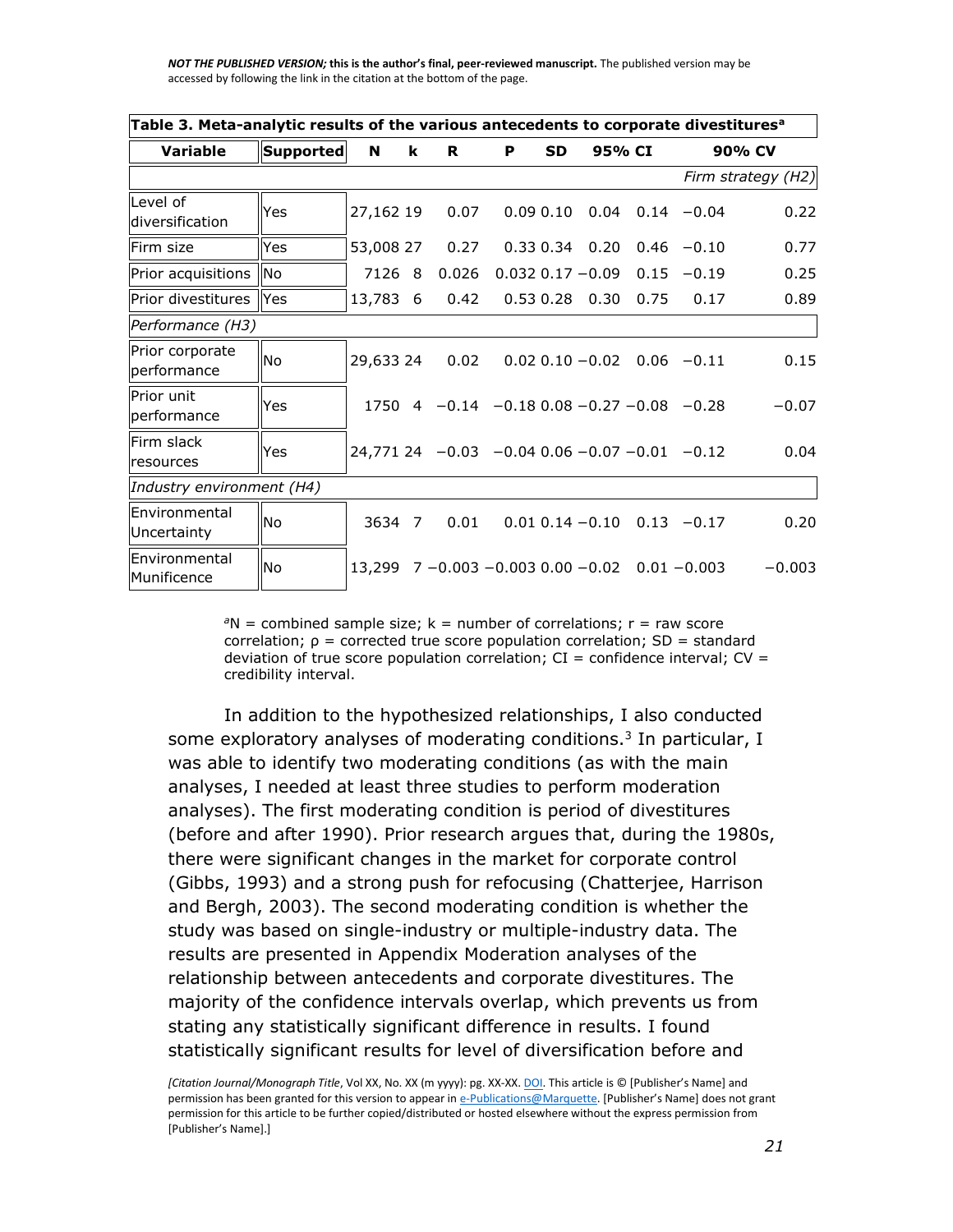after 1990, firm size before and after 1990, and prior corporate performance before and after 1990. Those results suggest that, before 1990, managers were more sensitive to and responded more strongly to performance shortfalls and inefficient internal arrangements by divesting. In addition, firm size had a significantly stronger association with corporate divestitures when data came from a single industry compared with multiple industries.

## **Discussion**

In this meta-analysis I developed an integrative framework for organizing divestiture antecedents, identifying the strongest predictors of divestitures, and outlining the underlying theories behind the decision to divest. Drawing on the idea that divestitures help firms improve internal organizational inefficiencies and adapt successfully to suboptimal external environment conditions, I argued that it is necessary to focus on and examine factors facilitating or hindering divestitures in order to achieve those two objectives. As a result, I build a framework where divestitures are driven by internal factors (corporate governance determinants, firm strategy determinants and performance determinants) and external factors (industry environment determinants). In addition, the meta-analysis allowed me to answer the two research questions: 'To what extent do various antecedents that can be derived from commonly used theories drive divestitures?' and 'Which commonly used theories are best suited to explain divestment decisions?' The results indicate that divestitures are largely driven by factors residing within the firm and the corporate unit rather than the external environment. In addition, inefficient structural arrangements, weak unit performance and low availability of slack, and prior experience with divestitures appear as the main drivers of subsequent divestitures. Finally, organizational learning theory, portfolio theory and the BTOF, rather than agency theory, seem to be better suited to explain divestiture decisions.

## *Theoretical implications*

A somewhat surprising finding, given the broad reliance on agency theory in prior research, is the fact that the theory received very weak support in the study (only one out of four relationships

*<sup>[</sup>Citation Journal/Monograph Title*, Vol XX, No. XX (m yyyy): pg. XX-XX[. DOI.](file:///C:/Users/olsons/Desktop/Desktop/author%20versions/dx.doi.org/10.1016/j.acalib.2009.06.017) This article is © [Publisher's Name] and permission has been granted for this version to appear i[n e-Publications@Marquette.](http://epublications.marquette.edu/) [Publisher's Name] does not grant permission for this article to be further copied/distributed or hosted elsewhere without the express permission from [Publisher's Name].]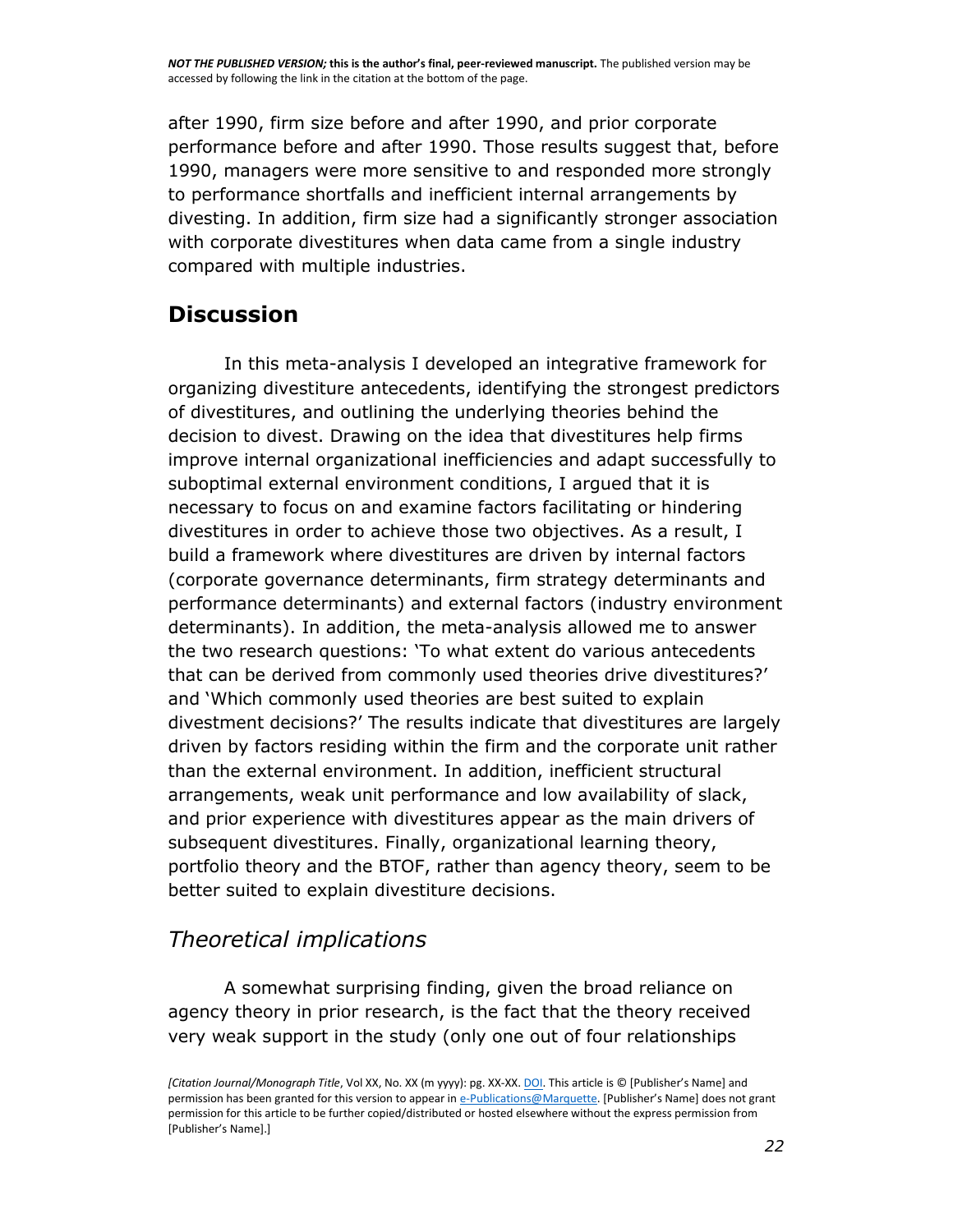followed agency theory logic). While independent boards might benefit shareholder value via encouraging divestitures, managerial ownership exacerbates the problem, and large external shareholders and lack of duality do not help. This raises the question: What do these results mean for future research on corporate governance and agency theory? I argue that scholars need to go beyond the predominant economic focus of agency theory, where firm value is seen through the lens of economic returns. Rather, I propose that agency theory examines different types of value measured by socio-emotional wealth, firm identification and preservation of firm boundaries. For example, it is an interesting avenue for future research to compare family firms and public firms. I expect that, among the former, socio-emotional wealth and maintaining the firm intact will have much greater priority compared with public firms (Gomez-Mejia *et al*., [2007\)](http://onlinelibrary.wiley.com/doi/10.1111/1467-8551.12145/full#bjom12145-bib-0040). As a result, family firms may be less likely to divest, even if corporate units underperform. Furthermore, I expect to see differences in the applicability of agency theory across different institutional regimes. In particular, countries such as the USA and UK focus more on the protection of shareholders' interests, while countries such as Germany and Japan emphasize the interests of employees (e.g. La Porta *et al*., [2000\)](http://onlinelibrary.wiley.com/doi/10.1111/1467-8551.12145/full#bjom12145-bib-0064). This may indicate that divestitures are less likely to happen in the latter institutional regimes, since divestitures would negatively affect existing employees and morale of the firm.

The results show that large external shareholders do not affect the likelihood of divesting. While this may seem surprising, it could be attributed to the way large external shareholders have been operationalized in prior research. While the majority of divestiture research has employed the classical agency theory view of homogeneity among large external shareholders, more recent research shows that different types of large external shareholders, such as dedicated or transient, exhibit different associations with firm strategic actions (Connelly *et al*., [2010\)](http://onlinelibrary.wiley.com/doi/10.1111/1467-8551.12145/full#bjom12145-bib-0020). In particular, dedicated external shareholders exhibit long-term orientation, and transient shareholders are more short-term oriented. This suggests that the former might be more tolerant and patient with underperforming firms (Koh, [2007\)](http://onlinelibrary.wiley.com/doi/10.1111/1467-8551.12145/full#bjom12145-bib-0063) before encouraging the divestiture of weak corporate units. On the contrary, the latter shareholders are more interested in quick gains (Porter, [1992\)](http://onlinelibrary.wiley.com/doi/10.1111/1467-8551.12145/full#bjom12145-bib-0083), which makes them less tolerant towards underperforming units.

*<sup>[</sup>Citation Journal/Monograph Title*, Vol XX, No. XX (m yyyy): pg. XX-XX[. DOI.](file:///C:/Users/olsons/Desktop/Desktop/author%20versions/dx.doi.org/10.1016/j.acalib.2009.06.017) This article is © [Publisher's Name] and permission has been granted for this version to appear i[n e-Publications@Marquette.](http://epublications.marquette.edu/) [Publisher's Name] does not grant permission for this article to be further copied/distributed or hosted elsewhere without the express permission from [Publisher's Name].]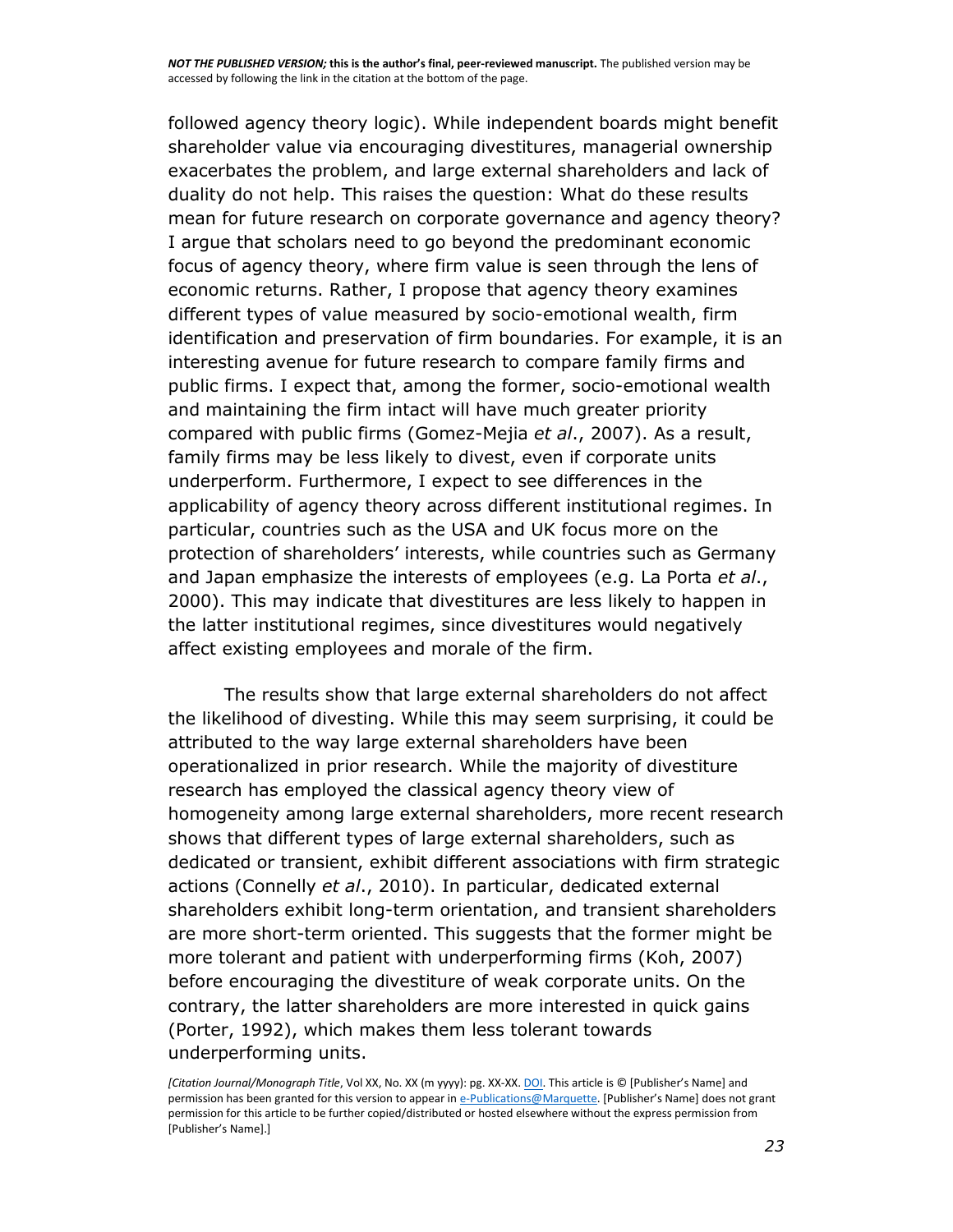Firm strategy determinants were the strongest drivers of divestitures. I am not surprised that structural factors, such as firm size and level of diversification, which relate to internal organizational efficiency, take priority in managerial focus of attention (Ocasio, [1997\)](http://onlinelibrary.wiley.com/doi/10.1111/1467-8551.12145/full#bjom12145-bib-0078) and play a dominant role in the decision to divest. In addition, these results point at the relative efficacy and applicability of portfolio theory to divestitures and its strong predictive power.

The single strongest predictor of divestitures is prior divestitures. This finding suggests that managers are able to obtain valuable lessons from prior divestitures, encode this knowledge in organizational routines, and successfully use it in future similar strategic actions. Thus, being involved in prior divestitures enhances the confidence and skills of managers to continue with future divestitures. As result, I find strong support for organizational learning theory as an underlying theory in research on divestitures. Still, those findings do not elaborate on the potential contingencies in the relationship between prior divestiture experience and future divestment. One such contingency is the elapsed time between divestitures. Prior research on strategic decision-making, including acquisitions, finds evidence that the best way for managers to learn from prior activities is by spacing those activities not too close or too far apart from each other (Aktas, de Bodt and Roll, [2013;](http://onlinelibrary.wiley.com/doi/10.1111/1467-8551.12145/full#bjom12145-bib-0002) Hayward, [2002\)](http://onlinelibrary.wiley.com/doi/10.1111/1467-8551.12145/full#bjom12145-bib-0047). Translating this logic to divestiture suggests that, if the interval between divestitures is too long, it could reduce the likelihood of subsequent divestitures, because managers might forget some of the routines and practices associated with prior divestitures. Another important contingency that deserves attention in future research is the type of divestiture experience that managers have accumulated. I argue that, if managers had conducted successful divestitures in the past, they would be more confident and willing to engage in future divestitures.

The results show that prior acquisitions do not appear to predict subsequent divestitures. We envision several explanations for these results. First, acquisitions are large strategic events that are closely followed by financial experts, and their subsequent divestiture would indicate that those acquisitions were inappropriate. No manager is willing to admit such mistakes (e.g. McNamara, Moon and Bromiley, [2002\)](http://onlinelibrary.wiley.com/doi/10.1111/1467-8551.12145/full#bjom12145-bib-0071). Second, acquisitions are rather different from divestitures,

*<sup>[</sup>Citation Journal/Monograph Title*, Vol XX, No. XX (m yyyy): pg. XX-XX[. DOI.](file:///C:/Users/olsons/Desktop/Desktop/author%20versions/dx.doi.org/10.1016/j.acalib.2009.06.017) This article is © [Publisher's Name] and permission has been granted for this version to appear i[n e-Publications@Marquette.](http://epublications.marquette.edu/) [Publisher's Name] does not grant permission for this article to be further copied/distributed or hosted elsewhere without the express permission from [Publisher's Name].]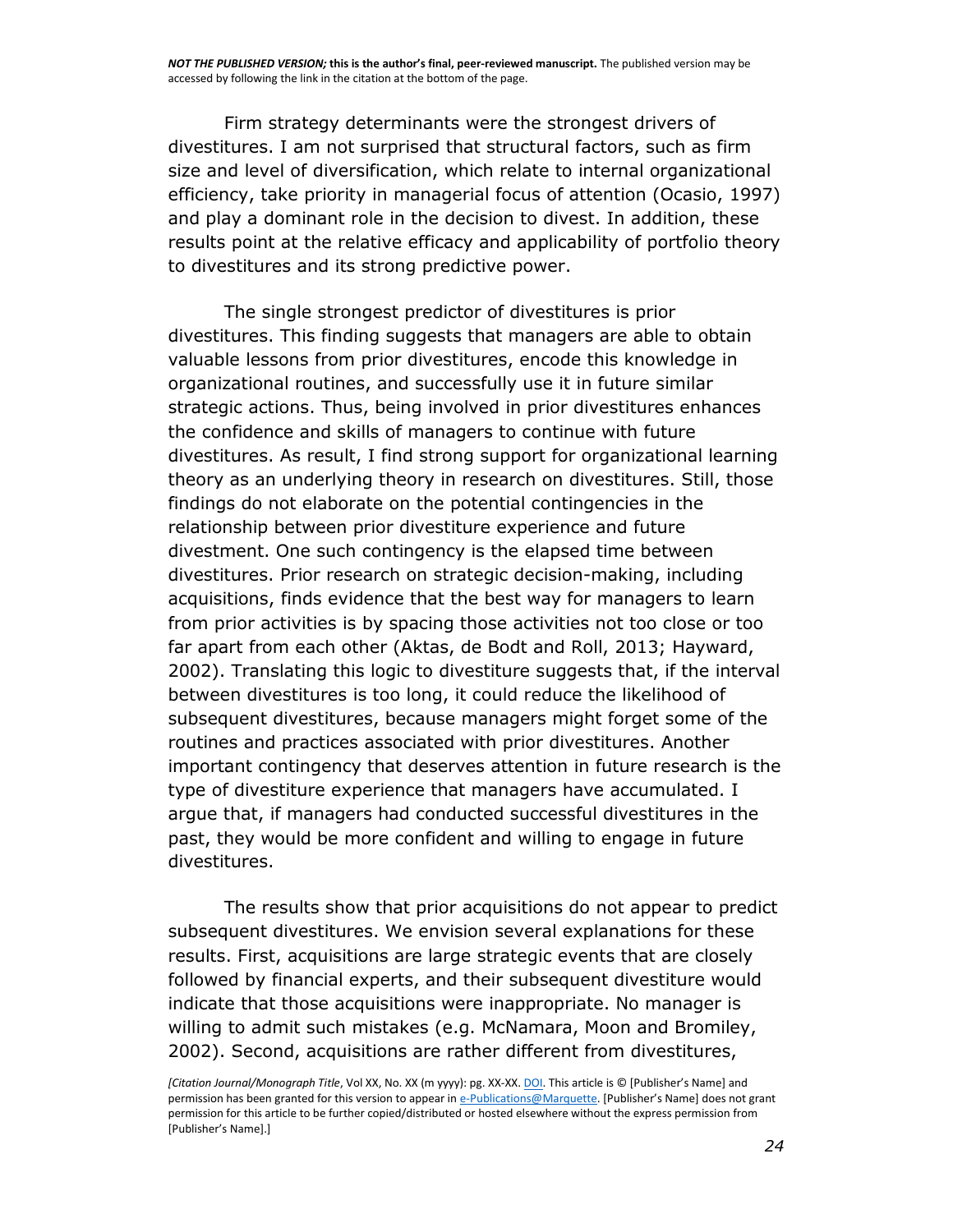which might prevent the transfer of experience and practices from the former to the latter. While acquisitions require the appropriate integration of new units, assets and employees to existing organizational routines, divestitures necessitate the appropriate disposal of current organizational assets. Third, the data allowed me to code only the number of prior acquisitions, without distinguishing between successful and unsuccessful acquisitions. It is a fruitful avenue for future research to study whether number of acquisitions interacts with acquisition performance to jointly predict corporate divestitures.

Overall, I find relative support that BTOF and performance determinants explain divestiture decisions well. In particular, poor unit performance leads to its divestiture, suggesting that managers carefully monitor and review corporate units and make appropriate decisions to divest weak units and keep well-performing ones. Interestingly, poor corporate performance exhibited no impact on divestitures. It may be that, while poor corporate performance might reflect the general financial position of the firm, it is harder for managers to identify precisely the source of corporate losses (Hayward and Shimizu, [2006\)](http://onlinelibrary.wiley.com/doi/10.1111/1467-8551.12145/full#bjom12145-bib-0048) and thus blame a particular division.

Finally, industry conditions appear to have no impact on divestitures. Such a finding is not very surprising, given prior evidence that many firms are not responsive to industry prospects when making strategic decisions (Arrfelt *et al*., 2015). A potential explanation for this result is the fact that environmental factors may be less salient cues to managers regarding divestitures (e.g. Ocasio, [1997\)](http://onlinelibrary.wiley.com/doi/10.1111/1467-8551.12145/full#bjom12145-bib-0078). In other words, managers may be more attentive to and respond more strongly to internal firm factors that dominate their focus of attention. In a similar vein, managers may have greater control over internal firm factors compared with environmental conditions, which would allow them to use divestitures in response to deficiencies in those internal factors.

The overall results of my integrative framework confirmed the expectations of which categories of antecedents will be the strongest drivers of corporate divestitures. Firm strategy determinants, such as firm size, firm diversification and prior divestitures, and performance determinants, mainly prior unit performance, have the biggest impact

*<sup>[</sup>Citation Journal/Monograph Title*, Vol XX, No. XX (m yyyy): pg. XX-XX[. DOI.](file:///C:/Users/olsons/Desktop/Desktop/author%20versions/dx.doi.org/10.1016/j.acalib.2009.06.017) This article is © [Publisher's Name] and permission has been granted for this version to appear i[n e-Publications@Marquette.](http://epublications.marquette.edu/) [Publisher's Name] does not grant permission for this article to be further copied/distributed or hosted elsewhere without the express permission from [Publisher's Name].]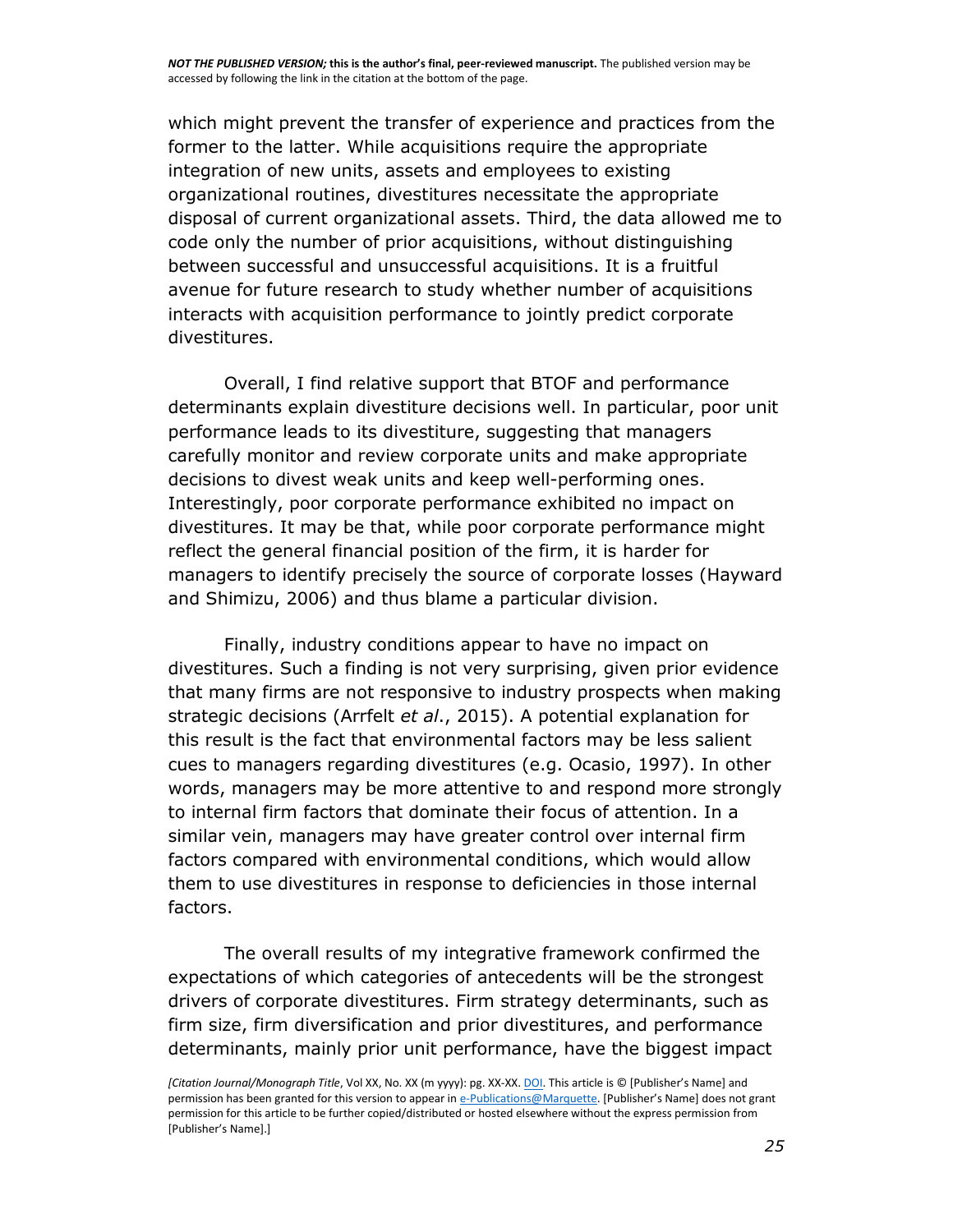on the decision to divest. These are followed by corporate governance determinants, such as managerial equity and outsider-dominated boards. Those findings indicate that portfolio theory, organizational learning theory and, to a certain extent, BTOF are the major theories underlying corporate divestitures.

While it is critical to assess the magnitude of individual effect sizes between antecedents and divestitures and determine which are the strongest predictors, it is also important to evaluate the results from a comparative lens. In particular, I benchmarked the magnitude of obtained effect sizes to other meta-analyses examining strategic decision-making and/or the constructs that I used (Dalton *et al*., [2003;](http://onlinelibrary.wiley.com/doi/10.1111/1467-8551.12145/full#bjom12145-bib-0023) Deutsch, [2005;](http://onlinelibrary.wiley.com/doi/10.1111/1467-8551.12145/full#bjom12145-bib-0028) Geyskens, Steenkamp, and Kumar, [2006;](http://onlinelibrary.wiley.com/doi/10.1111/1467-8551.12145/full#bjom12145-bib-0037) Sleesman *et al*., [2012\)](http://onlinelibrary.wiley.com/doi/10.1111/1467-8551.12145/full#bjom12145-bib-0090). Overall, the correlations between my antecedent factors and corporate divestitures are similar and even larger in magnitude compared with the correlations examined in those prior metaanalyses. This indicates that those results have theoretical and practical significance, and the theories outlined could serve as a starting point to promote further theorizing (e.g. Bosco *et al*., 2012).

#### *Practical implications*

The findings from this meta-analysis also offer some useful insight for managers and shareholders. In terms of corporate governance antecedents, stacking the boards with independent directors seems to produce results that are in line with shareholder interests and wealth maximization. However, the common argument of managerial ownership exacerbates the problem of executive selfserving behavior, and I advise reconsideration of managerial pay design especially in terms of divestiture outcomes. Moreover, conducting multiple prior divestitures could be seen as valuable managerial experience, which helps in future corporate restructuring and value enhancement – when firms undertake divestitures, they have to put in charge of this process people with the relevant prior experience. However, when managers transfer experiences between different restructuring modes, such as transferring acquisition experience to divestitures, beneficial financial outcomes are not guaranteed.

*<sup>[</sup>Citation Journal/Monograph Title*, Vol XX, No. XX (m yyyy): pg. XX-XX[. DOI.](file:///C:/Users/olsons/Desktop/Desktop/author%20versions/dx.doi.org/10.1016/j.acalib.2009.06.017) This article is © [Publisher's Name] and permission has been granted for this version to appear i[n e-Publications@Marquette.](http://epublications.marquette.edu/) [Publisher's Name] does not grant permission for this article to be further copied/distributed or hosted elsewhere without the express permission from [Publisher's Name].]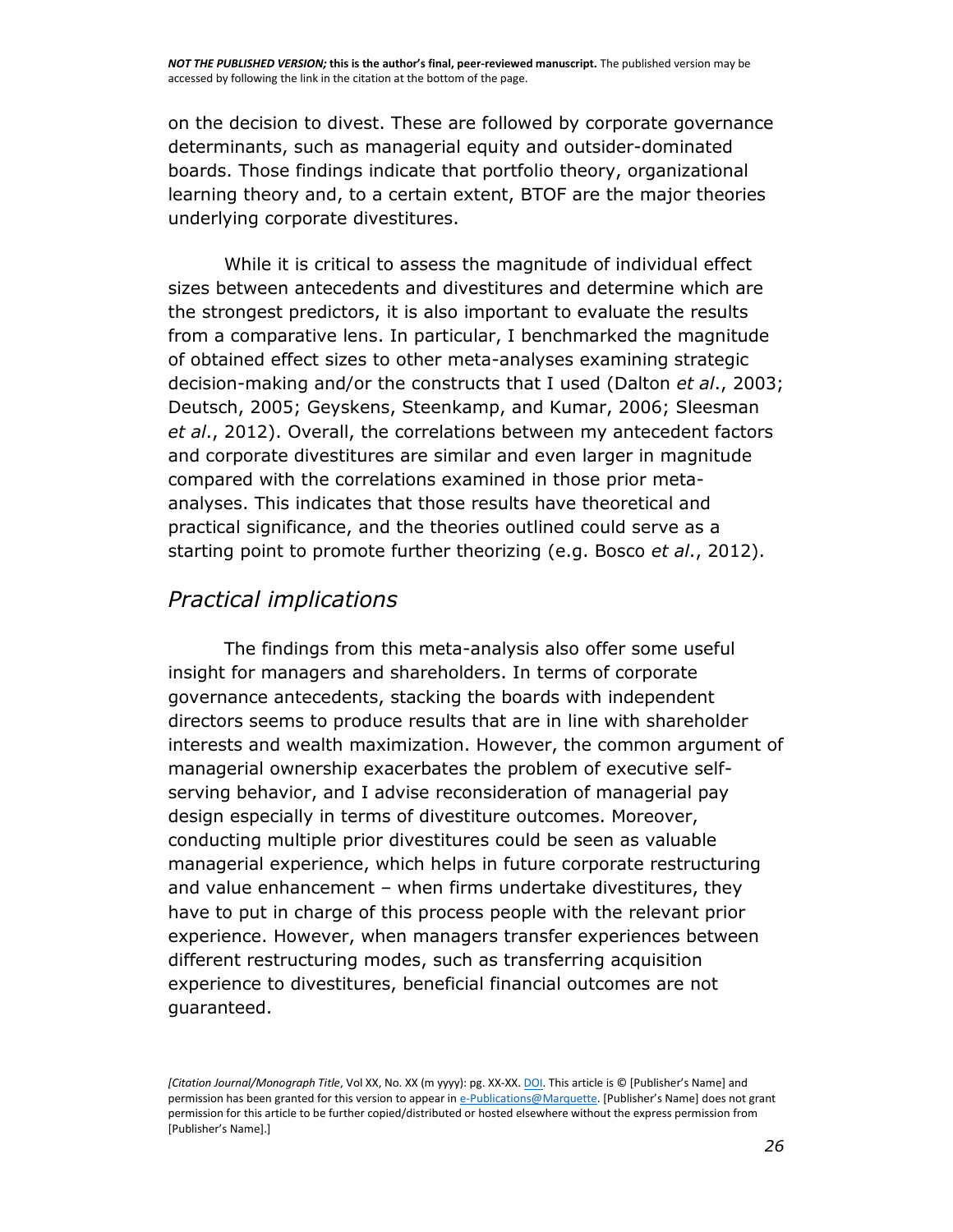### *Limitations and future research opportunities*

I have to point out some limitations of the meta-analysis. First, I was constrained to the availability of prior empirical studies and had to discard multiple studies that were qualitative in nature or lacked sufficient quantitative statistics to estimate effect sizes. Also, I am dependent on the quality and methodological rigor of the studies used in the meta-analysis. For example, I see certain limitations with the way large external shareholders have been measured in prior research. The aggregation of large external shareholders into a homogeneous category precludes identifying the inherent differences between various types of those shareholders and their different orientation and approach to divestitures. Such a limitation opens an avenue for future research to examine potential moderating conditions. For example, type of shareholders, various institutional regimes, types of firms (family vs public firms) and success of prior acquisitions appear to be important moderating factors that deserve future examination.

Second, while the meta-analysis included only studies where the various antecedents were measured before the divestiture event, it is still not possible to infer complete causality. Future research could address this issue by carefully controlling for third variables and relying more exclusively on cross-lagged panel designs and appropriate estimation techniques.

I posit that future studies could use additional theories to explain divestitures. One such theoretical perspective is transaction cost economics (TCE) (Williamson, [1985\)](http://onlinelibrary.wiley.com/doi/10.1111/1467-8551.12145/full#bjom12145-bib-0095). Considering that TCE theorizes on boundaries of the firm, it would be interesting to examine the direct impact of TCE and factors such as asset specificity and risk preferences on managerial choices to undertake divestitures. Relatedly, I posit that the resource-based view perspective (Barney, [1991\)](http://onlinelibrary.wiley.com/doi/10.1111/1467-8551.12145/full#bjom12145-bib-0006) has been underused in divestiture research. In particular, viewing corporate units through the lens of valuable, rare, inimitable and non-substitutable resources could explain why certain units are not divested despite weak profitability. Finally, upper echelon theory (Hambrick and Mason, [1984\)](http://onlinelibrary.wiley.com/doi/10.1111/1467-8551.12145/full#bjom12145-bib-0045) fits well with divestitures. Since corporate decisions and strategic actions are a reflection of managerial

*<sup>[</sup>Citation Journal/Monograph Title*, Vol XX, No. XX (m yyyy): pg. XX-XX[. DOI.](file:///C:/Users/olsons/Desktop/Desktop/author%20versions/dx.doi.org/10.1016/j.acalib.2009.06.017) This article is © [Publisher's Name] and permission has been granted for this version to appear i[n e-Publications@Marquette.](http://epublications.marquette.edu/) [Publisher's Name] does not grant permission for this article to be further copied/distributed or hosted elsewhere without the express permission from [Publisher's Name].]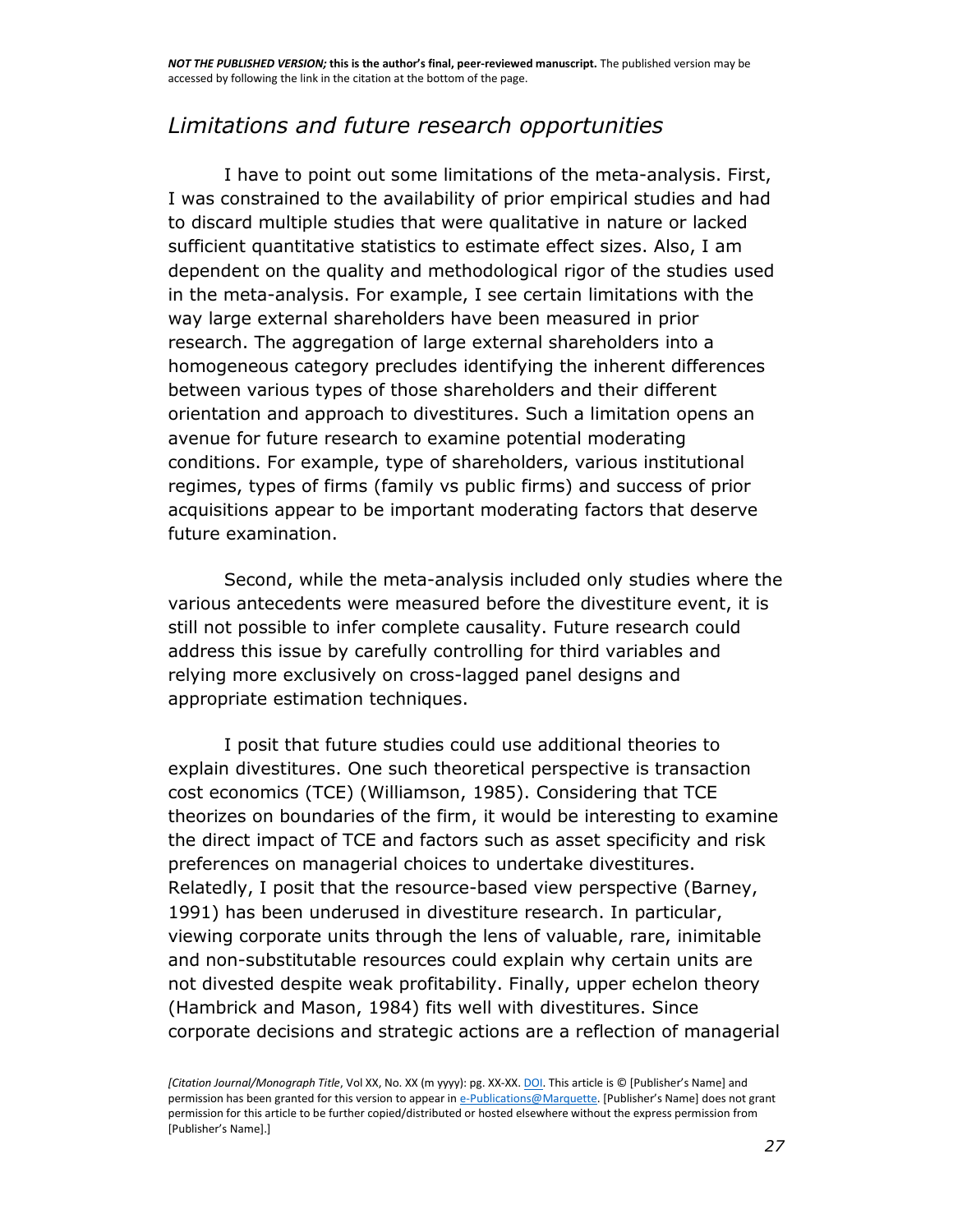characteristics, it would be a fruitful avenue to study how managerial demographic characteristics, managerial dispositional traits and various types of diversity, including gender diversity, among top executives, affect decisions to divest. For example, because diversity among top executives generates conflict and reduces the ability to reach consensus (Harrison *et al*., [2002;](http://onlinelibrary.wiley.com/doi/10.1111/1467-8551.12145/full#bjom12145-bib-0046) Pelled, [1996\)](http://onlinelibrary.wiley.com/doi/10.1111/1467-8551.12145/full#bjom12145-bib-0081), I expect that divestitures are less likely to happen in firms with greater diversity among top executives.

In summary, this meta-analysis aimed to develop an integrative framework to organize divestiture antecedents, examine which of those antecedents have the strongest impact on the decision to divest, and assess which underlying theories have the highest predictive power in terms of divestitures. I hope that my study provides valuable insights and suggestions for future research on divestitures and will spur the additional interest and attention that this phenomenon deserves.

#### **Appendix: Studies used in the meta-analysis**

- Bergh, D. D. (1997). 'Predicting divestiture of unrelated acquisitions: an integrative model of ex ante conditions', *Strategic Management Journal*, **18**, pp. 715–731.
- Bergh, D. D. (1998). 'Product–market uncertainty, portfolio restructuring, and performance: an information-processing and resource-based view', *Journal of Management*, **24**, pp. 135– 155.
- Bergh, D. D. (2001). 'Executive retention and acquisition outcomes: a test of opposing views on the influence of organizational tenure', *Journal of Management*, **27**, pp. 603–622.
- Bergh, D. D. and G. F. Holbein (1997). 'Assessment and redirection of longitudinal analysis: demonstration with a study of the diversification and divestiture relationship', *Strategic Management Journal*, **18**, pp. 557–571.
- Berry, H. (2010). 'Why do firms divest?', *Organization Science*, **21**, pp. 380–396.

*<sup>[</sup>Citation Journal/Monograph Title*, Vol XX, No. XX (m yyyy): pg. XX-XX[. DOI.](file:///C:/Users/olsons/Desktop/Desktop/author%20versions/dx.doi.org/10.1016/j.acalib.2009.06.017) This article is © [Publisher's Name] and permission has been granted for this version to appear i[n e-Publications@Marquette.](http://epublications.marquette.edu/) [Publisher's Name] does not grant permission for this article to be further copied/distributed or hosted elsewhere without the express permission from [Publisher's Name].]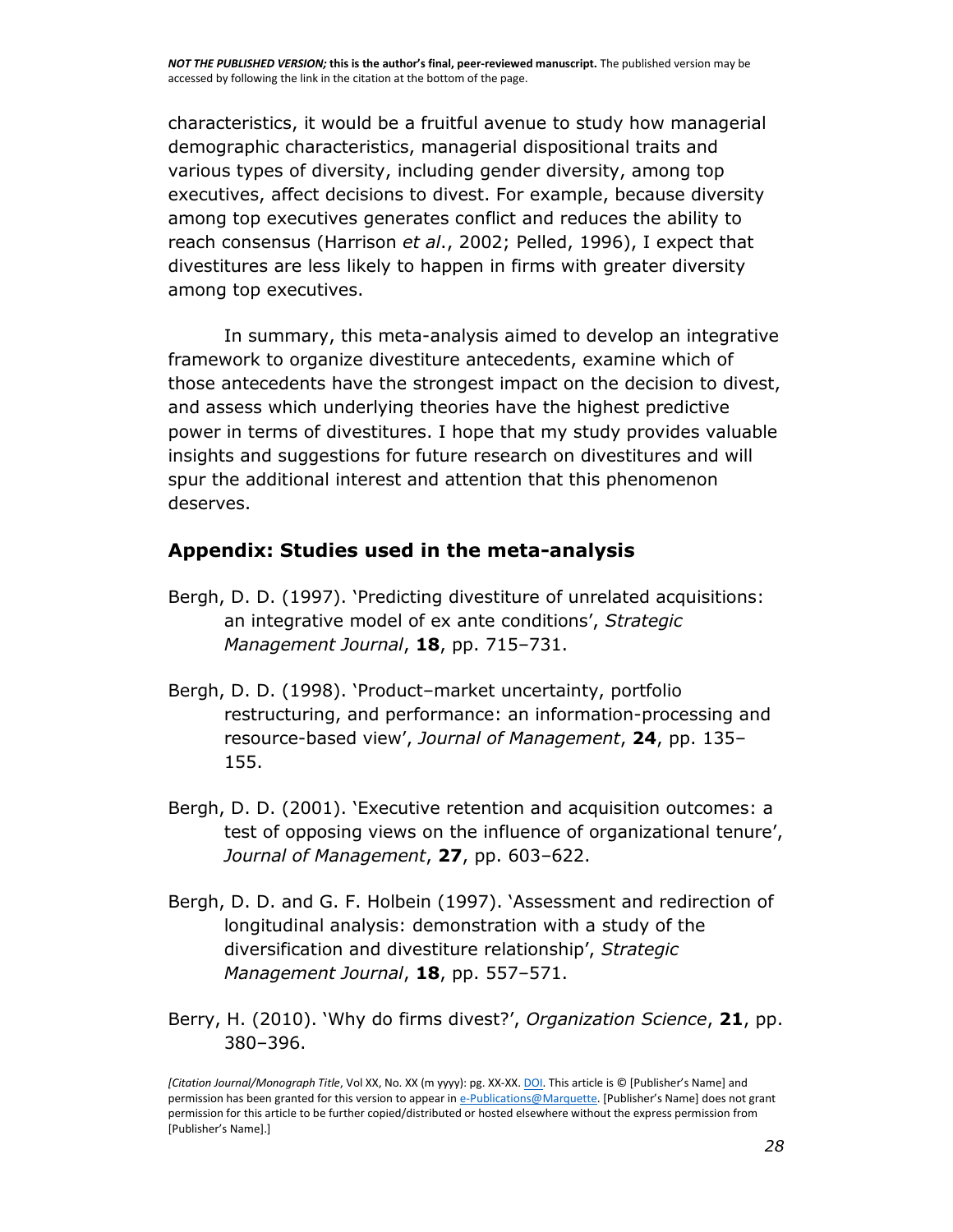- Bethel, J. E. and J. Liebeskind (1993). 'The effects of ownership structure on corporate restructuring', *Strategic Management Journal*, **14**, pp. 15–31.
- Brauer, M. F. and T. Laamanen (2014). 'Workforce downsizing and firm performance: an organizational routine perspective', *Journal of Management Studies*, doi: 10.1111/joms.12074.
- Brauer, M. F. and M. F. Wiersema (2012). 'Industry divestiture waves: how a firm's position influences investor returns', *Academy of Management Journal*, **55**, pp. 1472–1492.
- Brauer, M. F., J. Mammen and J. Luger (2014). 'Sell-offs and firm performance: a matter of experience?', *Journal of Management*, doi: 10.1177/0149206314552452.
- Chatterjee, S., J. S. Harrison and D. D. Bergh (2003). 'Failed takeover attempts, corporate governance and refocusing', *Strategic Management Journal*, **24**, pp. 87–96.
- Damaraju, N. L., J. B. Barney and A. K. Makhija (2014). 'Real options in divestment alternatives', *Strategic Management Journal*, doi: 10.1002/smj.2243.
- Durand R. and J. Vergne (2014). 'Asset divestment as a response to media attacks in stigmatized industries', *Strategic Management Journal*, doi: 10.1002/smj.2280.
- Feldman, E. (2014). 'Legacy divestitures: motives and implications', *Organization Science*, **25**, pp. 815–832.
- Fortune, A. and W. Mitchell (2012). 'Unpacking firm exit at the firm and industry levels: the adaptation and selection of firm capabilities', *Strategic Management Journal*, **33**, pp. 794–819.
- Gibbs, P. A. (1993). 'Determinants of corporate restructuring the relative importance of corporate governance, takeover threat, and free cash flow', *Strategic Management Journal*, **14**, pp. 51– 68.

*<sup>[</sup>Citation Journal/Monograph Title*, Vol XX, No. XX (m yyyy): pg. XX-XX[. DOI.](file:///C:/Users/olsons/Desktop/Desktop/author%20versions/dx.doi.org/10.1016/j.acalib.2009.06.017) This article is © [Publisher's Name] and permission has been granted for this version to appear i[n e-Publications@Marquette.](http://epublications.marquette.edu/) [Publisher's Name] does not grant permission for this article to be further copied/distributed or hosted elsewhere without the express permission from [Publisher's Name].]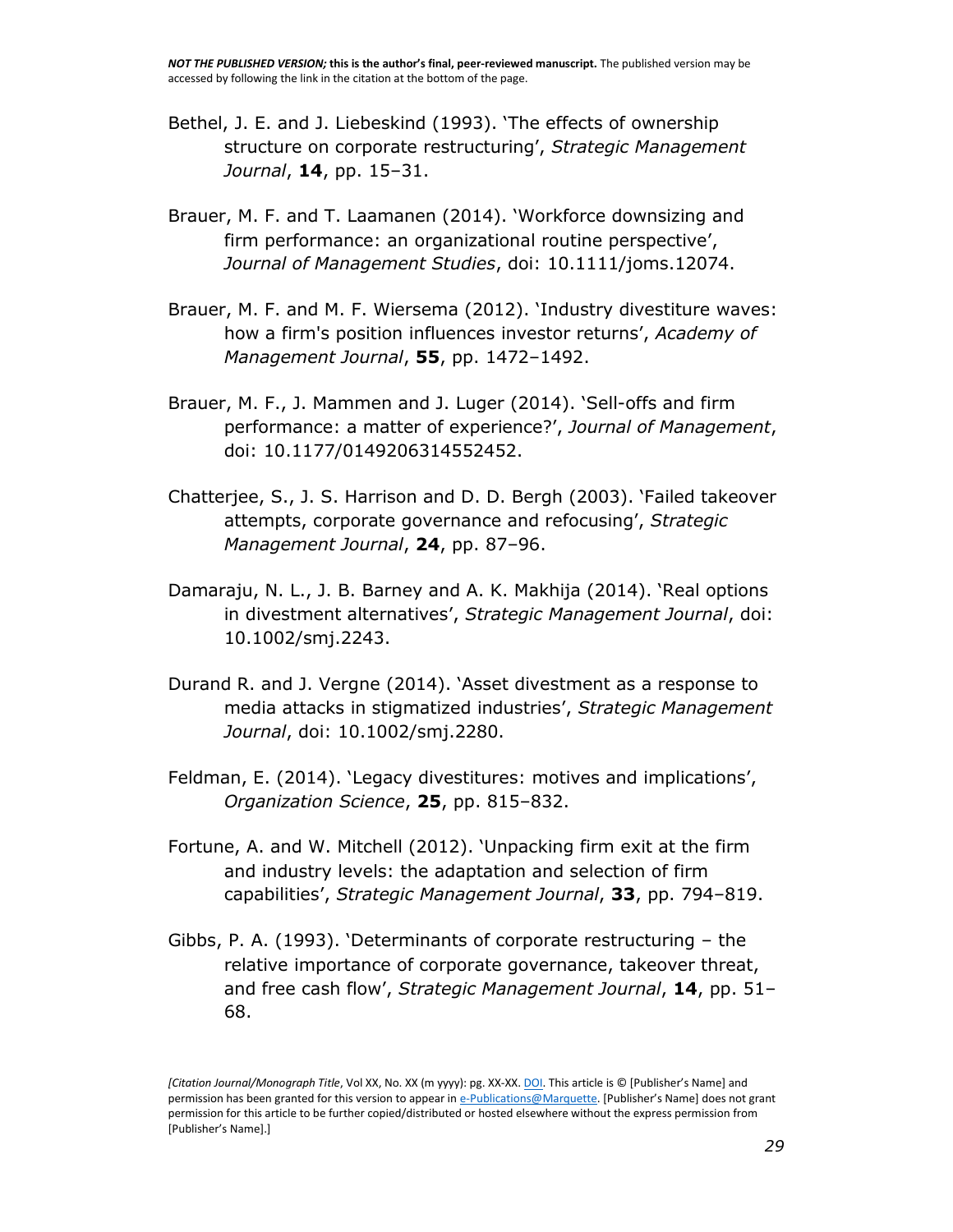- Hayward, M. L. A. and K. Shimizu (2006). 'De-commitment to losing strategic action: evidence from the divestiture of poorly performing acquisitions', *Strategic Management Journal*, **27**, pp. 541–557.
- Hitt, M. A., R. E. Hoskisson, R. A. Johnson and D. D. Moesel (1996). 'The market for corporate control and firm innovation', *Academy of Management Journal*, **39**, pp. 1084–1119.
- Hoskisson, R. E., R. A. Johnson and D. D. Moesel (1994). 'Corporate divestiture intensity in restructuring firms – effects of governance, strategy, and performance', *Academy of Management Journal*, **37**, pp. 1207–1251.
- Ioannou I. (2014). 'When do spinouts enhance parent firm performance? Evidence from the US automobile industry, 1890– 1986', *Organization Science*, **25**, pp. 529–551.
- Karim, S. (2012). 'Exploring structural embeddedness of product market activities and resources within business units', *Strategic Organization*, **10**, pp. 333–365.
- Kim, E. H. (2013). 'Deregulation and differentiation: incumbent investment in green technologies', *Strategic Management Journal*, **34**, pp. 1162–1185.
- Makhija, M. V. (2004). 'The value of restructuring in emerging economies: the case of the Czech Republic', *Strategic Management Journal*, **25**, pp. 243–267.
- Morrow, J. L., D. G. Sirmon, M. A. Hitt and T. R. Holcomb (2007). 'Creating value in the face of declining performance: firm strategies and organizational recovery', *Strategic Management Journal*, **28**, pp. 271–283.
- Muehlfeld, K., P. R. Sahib and A. Van Witteloostuijn (2012). 'A contextual theory of organizational learning from failures and successes: a study of acquisition completion in the global newspaper industry, 1981–2008', *Strategic Management Journal*, **33**, pp. 938–964.

*<sup>[</sup>Citation Journal/Monograph Title*, Vol XX, No. XX (m yyyy): pg. XX-XX[. DOI.](file:///C:/Users/olsons/Desktop/Desktop/author%20versions/dx.doi.org/10.1016/j.acalib.2009.06.017) This article is © [Publisher's Name] and permission has been granted for this version to appear i[n e-Publications@Marquette.](http://epublications.marquette.edu/) [Publisher's Name] does not grant permission for this article to be further copied/distributed or hosted elsewhere without the express permission from [Publisher's Name].]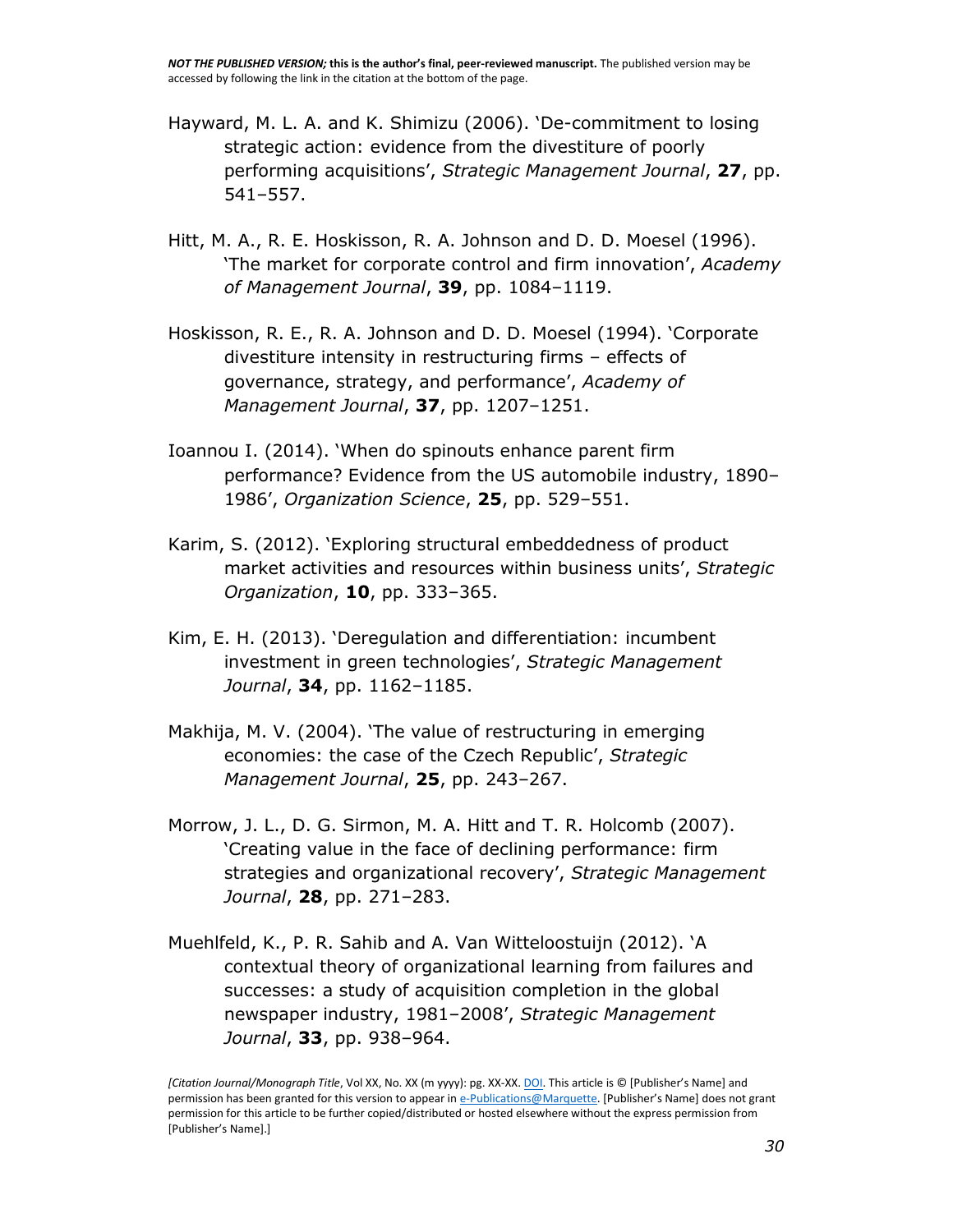- Pathak, S., R. E. Hoskisson and R. A. Johnson (2014). 'Settling up in CEO compensation: the impact of divestiture intensity and contextual factors in refocusing firms', *Strategic Management Journal*, **35**, pp. 1124–1143.
- Powell, R. and A. Yawson (2007). 'Are corporate restructuring events driven by common factors? Implications for takeover prediction', *Journal of Business Finance & Accounting*, **34**, pp. 1169–1192.
- Quigley, T. J. and D. C. Hambrick (2012). 'When the former CEO stays on as board chair: effects on successor discretion, strategic change, and performance', *Strategic Management Journal*, **33**, pp. 834–859.
- Sanders, W. G. (2001). 'Behavioral responses of CEOs to stock ownership and stock option pay', *Academy of Management Journal*, **40**, pp. 477–492.
- Sarkar, M. B., R. Echambadi, R. Agarwal and B. Sen (2006). 'The effect of the innovative environment on exit of entrepreneurial firms', *Strategic Management Journal*, **27**, pp. 519–539.
- Shimizu, K. (2007). 'Prospect theory, behavioral theory, and the threat-rigidity thesis: combinative effects on organizational decisions to divest formerly acquired units', *Academy of Management Journal*, **50**, pp. 1495–1514.
- Shimizu, K. and M. A. Hitt (2005). 'What constrains or facilitates divestitures of formerly acquired firms? The effects of organizational inertia', *Journal of Management*, **31**, pp. 50–72.
- Soule, S. A., A. Swaminathan and L. Tihanyi (2014). 'The diffusion of foreign divestment from Burma', *Strategic Management Journal*, **35**, pp. 1032–1052.
- Tangpong, C., M. Abebe and Z. Li (2015). 'A temporal approach to retrenchment and successful turnaround in declining firms', *Journal of Management Studies*, **52**, doi: 10.1111/joms.12131.

*<sup>[</sup>Citation Journal/Monograph Title*, Vol XX, No. XX (m yyyy): pg. XX-XX[. DOI.](file:///C:/Users/olsons/Desktop/Desktop/author%20versions/dx.doi.org/10.1016/j.acalib.2009.06.017) This article is © [Publisher's Name] and permission has been granted for this version to appear i[n e-Publications@Marquette.](http://epublications.marquette.edu/) [Publisher's Name] does not grant permission for this article to be further copied/distributed or hosted elsewhere without the express permission from [Publisher's Name].]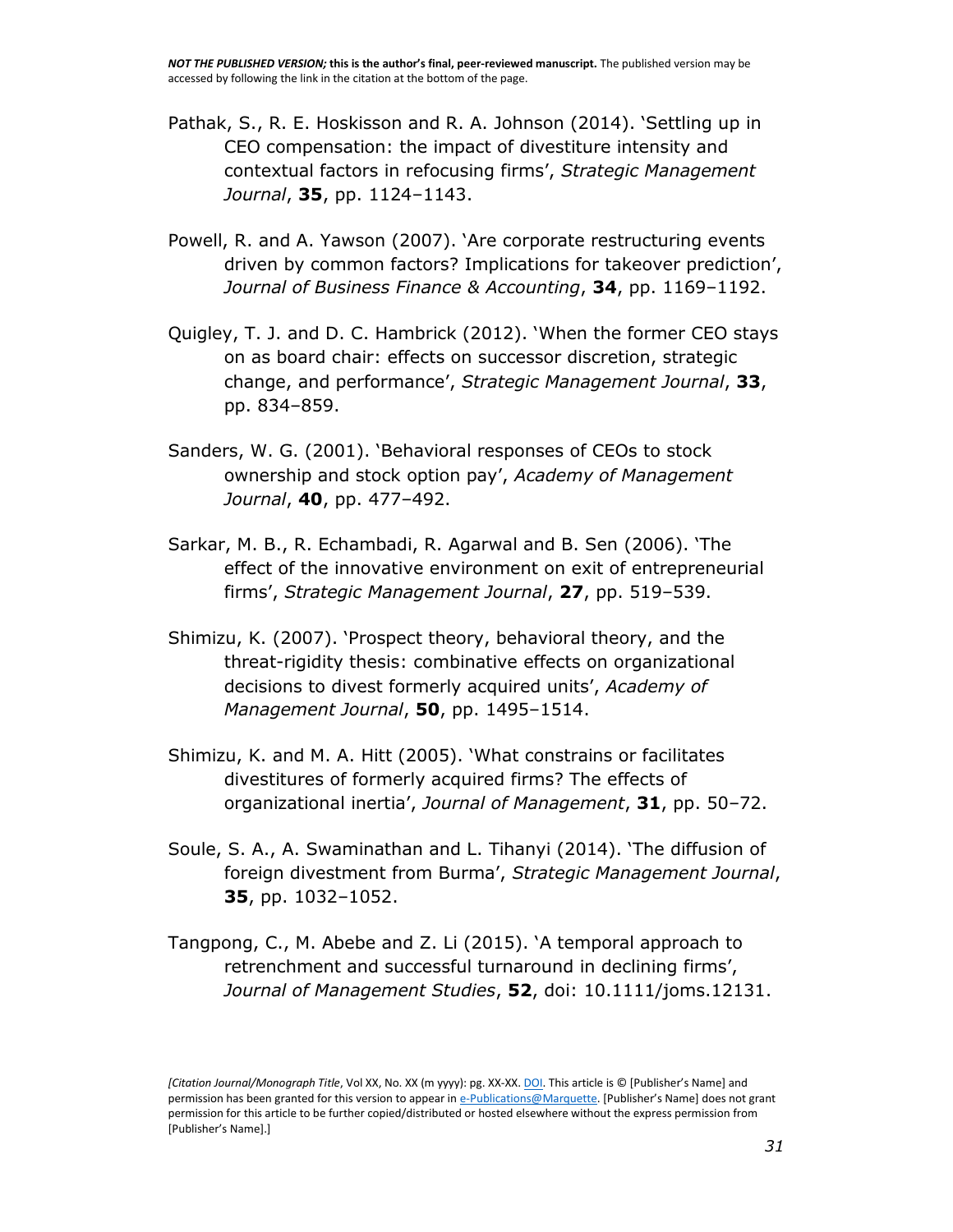- Tuschke, A. and Sanders, W. G. (2003). 'Antecedents and consequences of corporate governance reform: the case of Germany', *Strategic Management Journal*, **24**, pp. 631–649.
- Xia, J. and S. Li (2013). 'The divestiture of acquired subunits: a resource dependence approach', *Strategic Management Journal*, **34**, pp. 131–148.

#### **Appendix: Moderation analyses of the relationship between antecedents and corporate divestitures**

| <b>Variable</b>                | <b>Supported</b> | N                         | k | r                            | ρ                          | <b>SD</b> | 95% CI        |      |               | 90% CV |
|--------------------------------|------------------|---------------------------|---|------------------------------|----------------------------|-----------|---------------|------|---------------|--------|
|                                |                  | Corporate governance (H1) |   |                              |                            |           |               |      |               |        |
| Large external<br>shareholders | <b>No</b>        | 6602                      |   | 14 0.02                      | 0.03                       |           | $0.08 - 0.02$ | 0.08 | $-0.080.13$   |        |
| After 1990                     |                  | 2302                      |   | $4 -0.02 -0.03$ $0.06 -0.10$ |                            |           |               | 0.04 | 0.10          | 0.05   |
| Before 1990                    |                  | 2542                      | 6 | $0.03$ $0.04$ $0.11 - 0.05$  |                            |           |               | 0.14 | $-0.100.18$   |        |
|                                |                  |                           |   | Firm strategy (H2)           |                            |           |               |      |               |        |
| Level of<br>diversification    | Yes              | 27,162 19 0.07            |   |                              | 0.09                       | 0.10 0.04 |               | 0.14 | $-0.04$ 0.22  |        |
| After 1990                     |                  | 6684                      | 7 | 0.06                         | 0.07                       |           | $0.12 - 0.02$ | 0.16 | $-0.090.23$   |        |
| Before 1990                    |                  | 1759                      |   | 70.25                        | 0.32                       | 0.150.19  |               | 0.44 | $0.12$ $0.51$ |        |
| Multi industry                 |                  | 23,450 15 0.06            |   |                              | 0.08                       | 0.10 0.02 |               | 0.13 | $-0.050.21$   |        |
| Single industry                |                  | 3712                      |   | 40.12                        | 0.15                       | 0.04 0.10 |               | 0.20 | $0.10$ $0.20$ |        |
| Firm size                      | Yes              | 53,008 27 0.27            |   |                              | 0.33                       | 0.34 0.20 |               | 0.46 | $-0.10$ 0.77  |        |
| After 1990                     |                  | 22,570 12 0.29            |   |                              | 0.36                       | 0.26 0.21 |               | 0.52 | 0.02          | 0.69   |
| Before 1990                    |                  | 9674                      |   | 5 0.66                       | 0.82                       | 0.280.58  |               | 1.1  | 0.46          | 1.2    |
| Multi industry                 |                  | 39,276 20 0.17            |   |                              | 0.22                       | 0.250.11  |               | 0.33 | $-0.10$ 0.53  |        |
| Single industry                |                  | 13,732 7 0.54             |   |                              | 0.67                       | 0.34 0.42 |               | 0.92 | 0.23          | 1.1    |
| Prior<br>acquisitions          | <b>No</b>        | 7126                      | 8 |                              | $0.026$ 0.033 0.17 $-0.09$ |           |               | 0.15 | $-0.190.25$   |        |
| Multi industry                 |                  | 1249                      | 5 | 0.10                         | 0.12                       | 0.06 0.04 |               | 0.20 | 0.04          | 0.20   |
| Single industry                |                  | 5877                      | 3 | 0.01                         | 0.01                       |           | $0.18 - 0.19$ | 0.22 | $-0.22 0.24$  |        |
|                                |                  |                           |   | Performance (H3)             |                            |           |               |      |               |        |
| Prior corporate<br>performance | <b>No</b>        | 29,633 24 0.02            |   |                              | 0.02                       |           | $0.10 - 0.02$ | 0.06 | $-0.11$ 0.15  |        |
| <b>After 1990</b>              |                  | 22,837 11 0.03            |   |                              | 0.04                       |           | $0.10 - 0.02$ | 0.10 | $-0.08 0.16$  |        |

*[Citation Journal/Monograph Title*, Vol XX, No. XX (m yyyy): pg. XX-XX[. DOI.](file:///C:/Users/olsons/Desktop/Desktop/author%20versions/dx.doi.org/10.1016/j.acalib.2009.06.017) This article is © [Publisher's Name] and permission has been granted for this version to appear i[n e-Publications@Marquette.](http://epublications.marquette.edu/) [Publisher's Name] does not grant permission for this article to be further copied/distributed or hosted elsewhere without the express permission from [Publisher's Name].]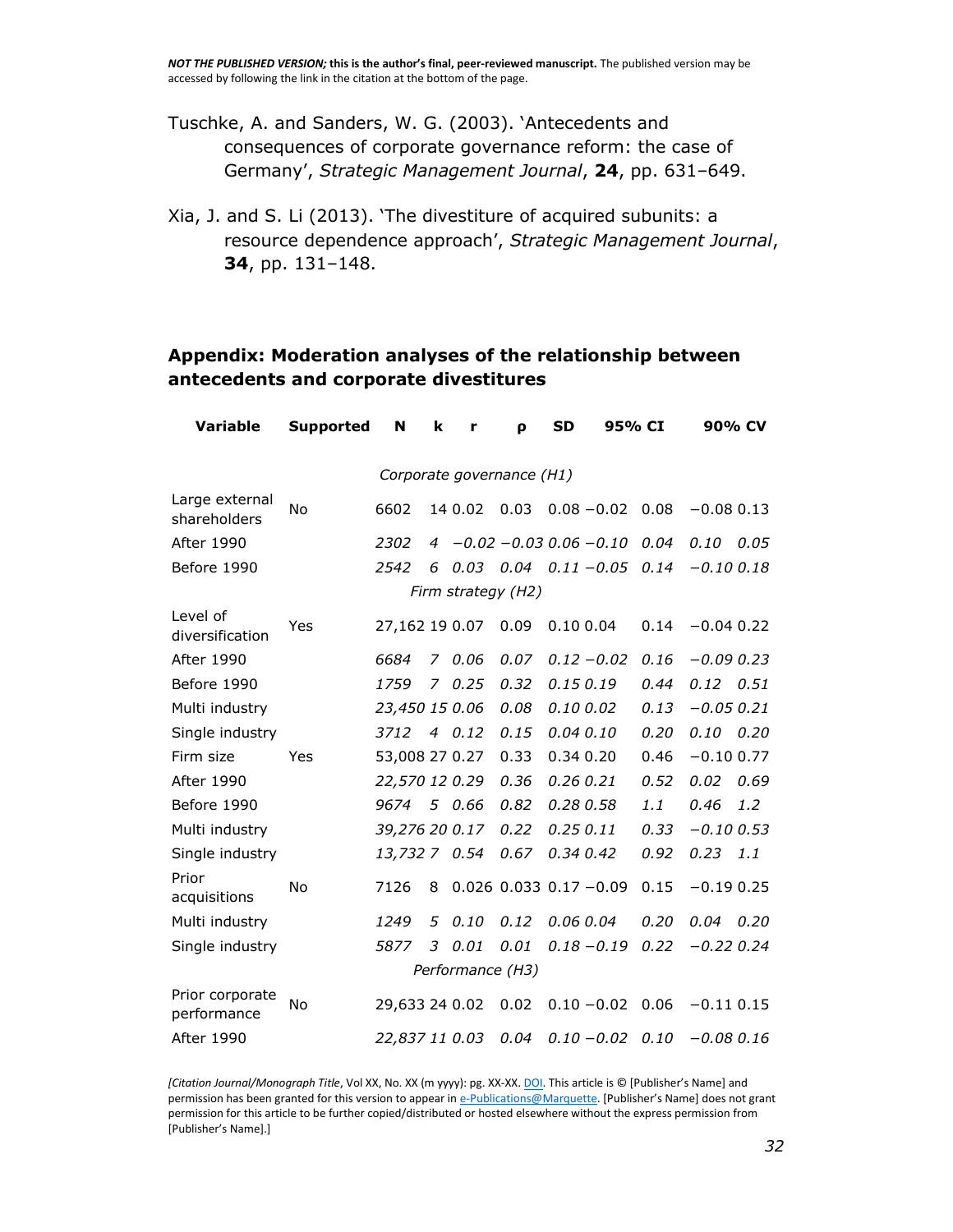| <b>Variable</b>         | Supported | $\blacksquare$ | k r   | ρ | <b>SD</b> | 95% CI | 90% CV                                                        |  |
|-------------------------|-----------|----------------|-------|---|-----------|--------|---------------------------------------------------------------|--|
| Before 1990             |           | 1453           |       |   |           |        | $-0.14 - 0.18$ $0.05 - 0.24$ $-0.11 - 0.24 - 0.12$            |  |
| Multi industry          |           |                |       |   |           |        | 24,267 18 0.01  0.01  0.11 $-0.04$ 0.07 $-0.13$ 0.15          |  |
| Single industry         |           | 5366           | 60.04 |   |           |        | $0.04$ $0.05 - 0.002$ $0.09$ $-0.02$ $0.10$                   |  |
| Firm slack<br>resources | Yes       |                |       |   |           |        | $24,771$ 24 $-0.03$ $-0.04$ 0.06 $-0.07$ $-0.01$ $-0.12$ 0.04 |  |
| After 1990              |           |                |       |   |           |        | $17,859$ 9 $-0.03$ $-0.04$ 0.05 $-0.07$ $-0.01$ $-0.10$ 0.02  |  |
| Before 1990             |           | 1759           |       |   |           |        | 7 -0.01 -0.02 0.14 -0.13 0.10 -0.20 0.16                      |  |
| Multi industry          |           |                |       |   |           |        | $20,155$ 18 $-0.03$ $-0.04$ 0.05 $-0.07$ $-0.05$ $-0.10$ 0.02 |  |
| Single industry         |           | 4616           |       |   |           |        | $6 - 0.04 - 0.06$ $0.10 - 0.14$ $0.03 - 0.19$ $0.08$          |  |

<sup>a</sup>N = combined sample size; k = number of correlations; r = raw score correlation; ρ  $=$  corrected true score population correlation; SD  $=$  standard deviation of true score population correlation;  $CI = confidence$  interval;  $CV = credibility$  interval.

<sup>1</sup>Unpublished studies are excluded, since they have not been vetted in the review process. As a result, there is a higher level of uncertainty about the quality in terms of methodological rigor and reliability of empirical findings with unpublished studies compared with published studies.

<sup>2</sup>Additional analyses were conducted using 0.7 and 1.0 reliability estimates, and there were no significant differences in results. Thus, only results with 0.8 reliability levels are reported. Supplementary results are available from the author on request.

<sup>3</sup>The author would like to thank an anonymous reviewer for this suggestion.

#### **References**

- *Aguinis, H., D. R. Dalton, F. A. Bosco, C. A. Pierce and C. M. Dalton (2011). 'Meta-analytic choices and judgment calls: implications for theory building and testing, obtained effect sizes, and scholarly impact', Journal of Management, 37, pp. 5–38.*
- *Aktas, N., E. de Bodt and R. Roll (2013). 'Learning from repetitive acquisitions: evidence form the time between deals', Journal of Financial Economics, 108, pp. 99–117.*

*<sup>[</sup>Citation Journal/Monograph Title*, Vol XX, No. XX (m yyyy): pg. XX-XX[. DOI.](file:///C:/Users/olsons/Desktop/Desktop/author%20versions/dx.doi.org/10.1016/j.acalib.2009.06.017) This article is © [Publisher's Name] and permission has been granted for this version to appear i[n e-Publications@Marquette.](http://epublications.marquette.edu/) [Publisher's Name] does not grant permission for this article to be further copied/distributed or hosted elsewhere without the express permission from [Publisher's Name].]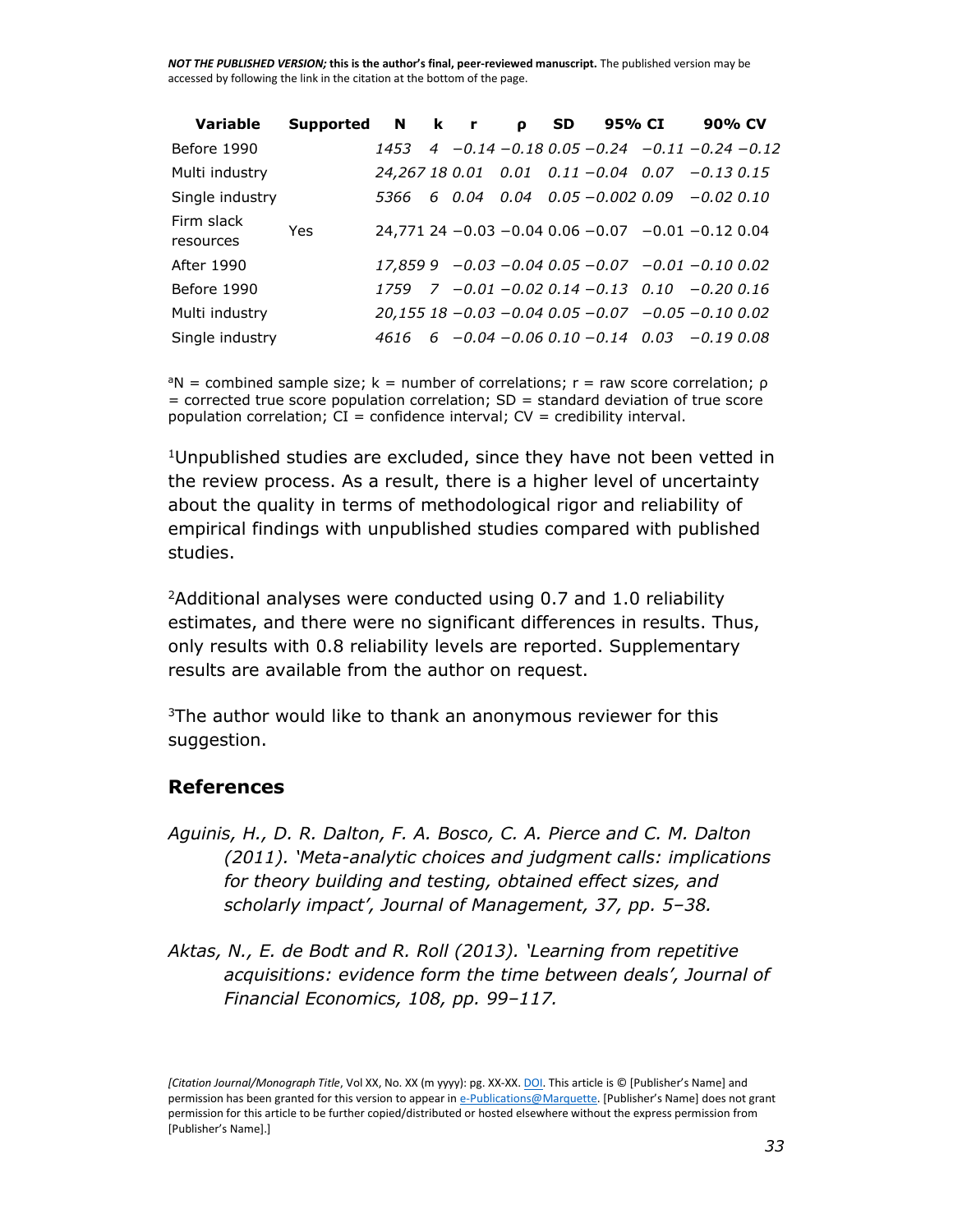- *Arrfelt, M., R. M. Wiseman, G. McNamara and G. T. M. Hult (2014). 'Examining a key corporate role: the influence of capital allocation competency on business unit performance', Strategic Management Journal, doi: [10.1002/smj.2264.](http://dx.doi.org/10.1002/smj.2264)*
- *Ashforth, B. E. and F. Mael (1989). 'Social identity theory and the organization', Academy of Management Review, 14, pp. 20–39.*
- *Bain, J. S. (1968). Industrial Organization. New York, NY: Wiley.*
- *Barney, J. B. (1991). 'Firm resources and sustained competitive advantage', Journal of Management, 17, pp. 99–120.*
- *Begg, C. B. (1994). Publication Bias. New York, NY: Russell Sage.*
- *Berger, P. G. and E. Ofek (1995). 'Diversifications effect on firm value', Journal of Financial Economics, 37, pp. 39–65.*
- *Bergh, D. D. and M. W. Lawless (1998). 'Portfolio restructuring and limits to hierarchical governance: the effects of environmental uncertainty and diversification strategy', Organization Science, 9, pp. 87–102.*
- *Berry, H. (2010). 'Why do firms divest?', Organization Science, 21, pp. 380–396.*
- *Bethel, J. E. and J. Liebeskind (1993). 'The effects of ownership structure on corporate restructuring', Strategic Management Journal, 14, pp. 15–31.*
- *Bosco, F. A., H. Aguinis, K. Singh, J. G. Field and C. A. Pierce (2014). 'Correlational effect size Benchmarks', Journal of Applied Psychology, [http://dx.doi.org/10.1037/a0038047.](http://dx.doi.org/10.1037/a0038047)*
- *Bourgeois, L. J. (1981). 'On the measurement of organizational slack', Academy of Management Review, 6, pp. 29–39.*
- *Boyd, B. K. (1995). 'CEO duality and firm performance: a contingency model', Strategic Management Journal, 16, pp. 301–312.*

*<sup>[</sup>Citation Journal/Monograph Title*, Vol XX, No. XX (m yyyy): pg. XX-XX[. DOI.](file:///C:/Users/olsons/Desktop/Desktop/author%20versions/dx.doi.org/10.1016/j.acalib.2009.06.017) This article is © [Publisher's Name] and permission has been granted for this version to appear i[n e-Publications@Marquette.](http://epublications.marquette.edu/) [Publisher's Name] does not grant permission for this article to be further copied/distributed or hosted elsewhere without the express permission from [Publisher's Name].]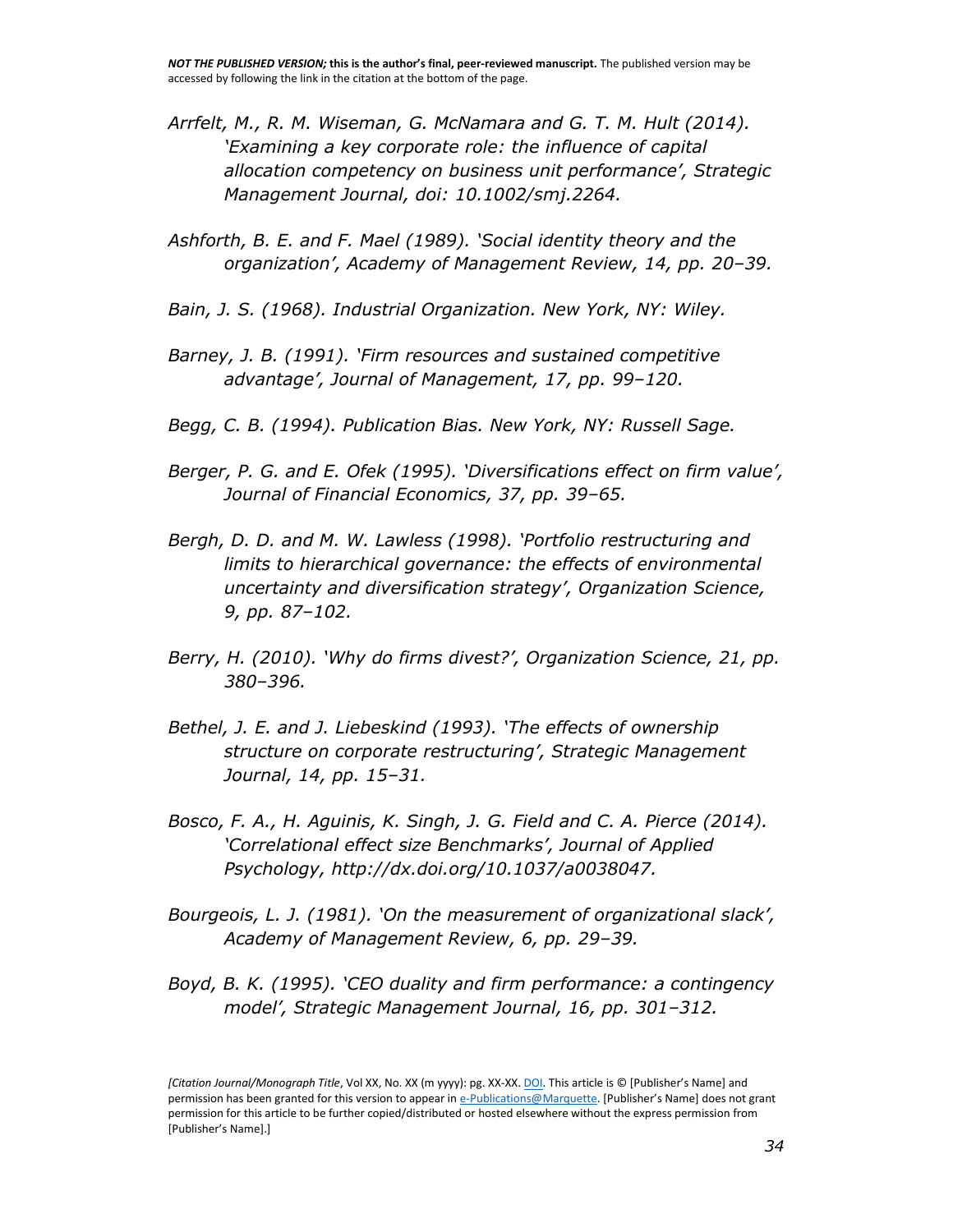- *Brauer, M. (2006). 'What have we acquired and what should we acquire in divestiture research? A review and research agenda', Journal of Management, 32, pp. 751–785.*
- *Brauer, M. F. (2008). Corporate and divisional manager involvement in divestitures – a contingent analysis, British Journal of Management, 20, pp. 341–362.*
- *Brickley, J. A., R. C. Lease and C. W. Smith (1988). 'Ownership structure and voting on antitakeover amendments', Journal of Financial Economics, 20, pp. 267–291.*
- *Cannella, A. A. and D. C. Hambrick (1993). 'Effects of executive departures on the performance of acquired firms', Strategic Management Journal, 14, pp. 137–152.*
- *Chatterjee, S., J. S. Harrison and D. D. Bergh (2003). 'Failed takeover attempts, corporate governance and refocusing', Strategic Management Journal, 24, pp. 87–96.*
- *Connelly, B. L., L. Tihanyi, S. T. Certo and M. A. Hitt (2010). 'Marching to the beat of different drummers: the influence of institutional owners on competitive actions', Academy of Management Journal, 53, pp. 723–742.*
- *Cyert, R. M. and J. G. March (1963). A Behavioral Theory of the Firm. Englewood Cliffs, NJ: Prentice-Hall.*
- *Dalton, D. R., H. Aguinis, C. M. Dalton, F. A. Bosco and C. A. Pierce (2012). 'Revisiting the file drawer problem in meta-analysis: an assessment of published and nonpublished correlation matrices', Personnel Psychology, 65, pp. 221–249.*
- *Dalton, D. R., C. M. Daily, S. T. Certo and R. Roengpitya (2003). 'Meta-analyses of financial performance and equity: fusion or confusion?', Academy of Management Journal, 46, pp. 13–26.*
- *Dalton, D. R., C. M. Daily, A. E. Ellstrand and J. L. Johnson (1998). 'Meta-analytic reviews of board composition, leadership*

*<sup>[</sup>Citation Journal/Monograph Title*, Vol XX, No. XX (m yyyy): pg. XX-XX[. DOI.](file:///C:/Users/olsons/Desktop/Desktop/author%20versions/dx.doi.org/10.1016/j.acalib.2009.06.017) This article is © [Publisher's Name] and permission has been granted for this version to appear i[n e-Publications@Marquette.](http://epublications.marquette.edu/) [Publisher's Name] does not grant permission for this article to be further copied/distributed or hosted elsewhere without the express permission from [Publisher's Name].]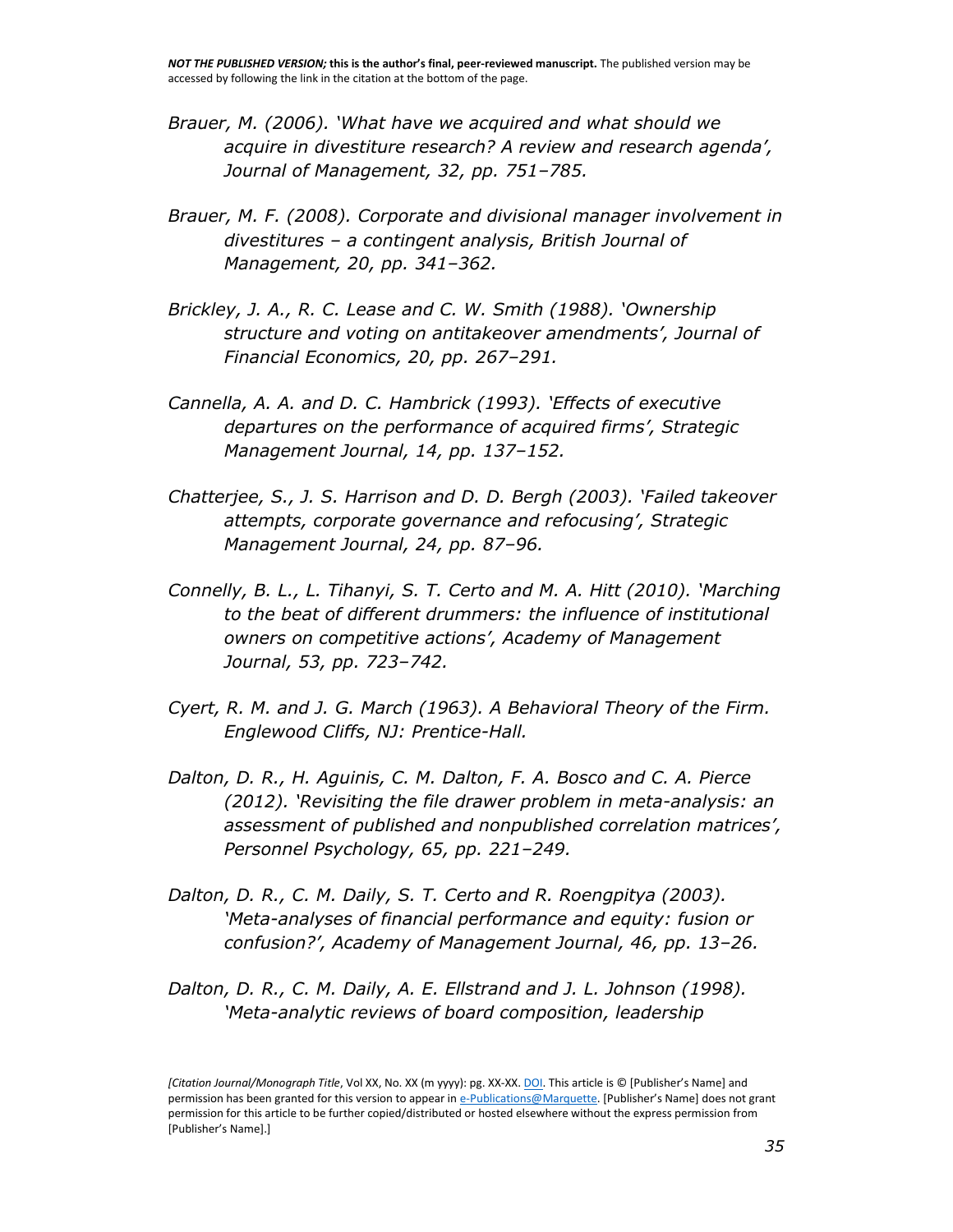*structure, and financial performance', Strategic Management Journal, 19, pp. 269–280.*

- *Dalton, D. R., C. M. Daily, J. L. Johnson and A. E. Ellstrand (1999). 'Number of directors and financial performance: a metaanalysis', Academy of Management Journal, 42, pp. 674–686.*
- *Decker, C. and T. Mellewigt (2012). Business exit and strategic change: sticking to the knitting or striking a new path, British Journal of Management, 23, pp. 165–178*
- *Dess, G. G. and D. W. Beard (1984). 'Dimensions of organizational task environments', Administrative Science Quarterly, 29, pp. 52–73.*
- *Deutsch, Y. (2005). 'The impact of board composition on firms' critical decisions: a meta-analytic review', Journal of Management, 31, pp. 424–444.*
- *Dial, J. and K. J. Murphy (1995). 'Incentives, downsizing, and value creation at General Dynamics', Journal of Financial Economics, 37, pp. 261–314.*
- *Donaldson, G. and J. Lorsch (1983). Decision Making at the Top. New York, NY: Basic Books.*
- *Duhaime, I. M. and J. H. Grant (1984). 'Factors influencing divestment decision-making: evidence from a field study', Strategic Management Journal, 5, pp. 301–318.*
- *Duncan, R. B. (1972). 'Characteristics of organizational environments and perceived environmental uncertainty', Administrative Science Quarterly, 17, pp. 313–327.*
- *Duval, S. and R. Tweedie (2000). 'Trim and fill: a simple funnel-plotbased method of testing and adjusting for publication bias in meta-analysis', Biometrics, 56, pp. 455–463.*
- *Finkelstein, S. and R. A. D'Aveni (1994). 'CEO duality as a doubleedged sword – How boards of directors balance entrenchment*

*<sup>[</sup>Citation Journal/Monograph Title*, Vol XX, No. XX (m yyyy): pg. XX-XX[. DOI.](file:///C:/Users/olsons/Desktop/Desktop/author%20versions/dx.doi.org/10.1016/j.acalib.2009.06.017) This article is © [Publisher's Name] and permission has been granted for this version to appear i[n e-Publications@Marquette.](http://epublications.marquette.edu/) [Publisher's Name] does not grant permission for this article to be further copied/distributed or hosted elsewhere without the express permission from [Publisher's Name].]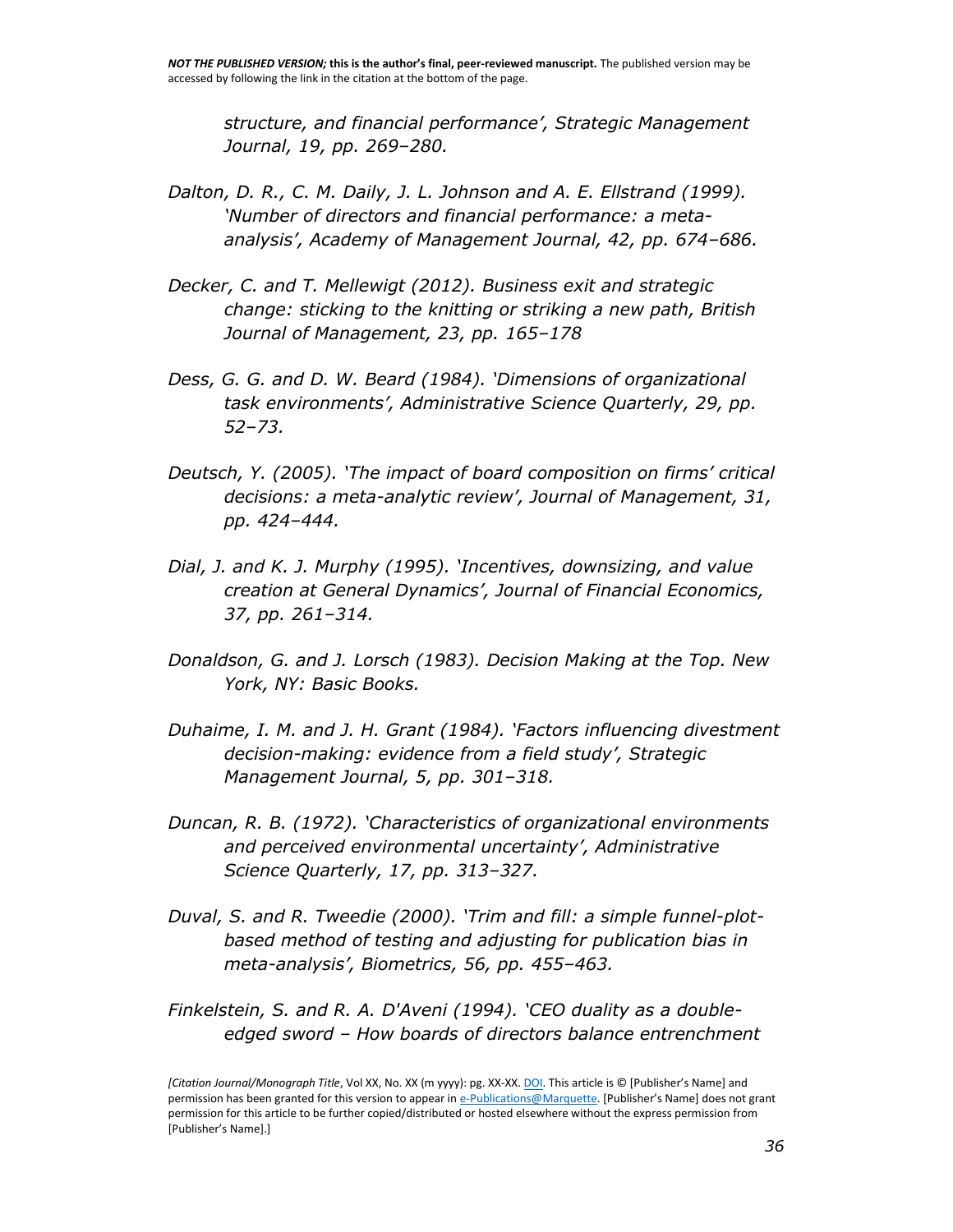*avoidance and unity of command', Academy of Management Journal, 37, pp. 1079–1108.*

- *French, J. L. and J. Rosenstein (1984). 'Employee ownership, work attitudes, and power relationships', Academy of Management Journal, 27, pp. 861–869.*
- *Geyskens, I., R. Krishnan, J.-B. E. M. Steenkamp and P. V. Cunha (2009). 'A review and evaluation of meta-analysis practices in management research', Journal of Management, 35, pp. 393– 419.*
- *Geyskens, I., J.-B. E. M. Steenkamp and N. Kumar (2006). 'Make, buy, or ally: a transaction cost theory meta-analysis', Academy of Management Journal, 49, pp. 519–543.*
- *Gibbs, P. A. (1993). 'Determinants of corporate restructuring – the relative importance of corporate governance, takeover threat, and free cash flow', Strategic Management Journal, 14, pp. 51– 68.*
- *Gomez-Mejia, L. R., P. Berrone and M. Franco-Santos (2010). Compensation and Organizational Performance: Theory, Research and Practice. Armonk, NY: Sharpe.*
- *Gomez-Mejia, L. R., K. T. Haynes, M. Nunez-Nickel, K. J. L. Jacobson and J. Moyano-Fuentes (2007). 'Socioemotional wealth and business risks in family-controlled firms: evidence from Spanish olive oil mills', Administrative Science Quarterly, 52, pp. 106– 137.*
- *Gomez-Mejia, L. R., M. Nunez-Nickel and I. Gutierrez (2001). 'The role of family ties in agency contracts', Academy of Management Journal, 44, pp. 81–95.*
- *Greve, H. R. (2003). 'A behavioral theory of R&D expenditures and innovations: evidence from shipbuilding', Academy of Management Journal, 46, pp. 685–702.*

*<sup>[</sup>Citation Journal/Monograph Title*, Vol XX, No. XX (m yyyy): pg. XX-XX[. DOI.](file:///C:/Users/olsons/Desktop/Desktop/author%20versions/dx.doi.org/10.1016/j.acalib.2009.06.017) This article is © [Publisher's Name] and permission has been granted for this version to appear i[n e-Publications@Marquette.](http://epublications.marquette.edu/) [Publisher's Name] does not grant permission for this article to be further copied/distributed or hosted elsewhere without the express permission from [Publisher's Name].]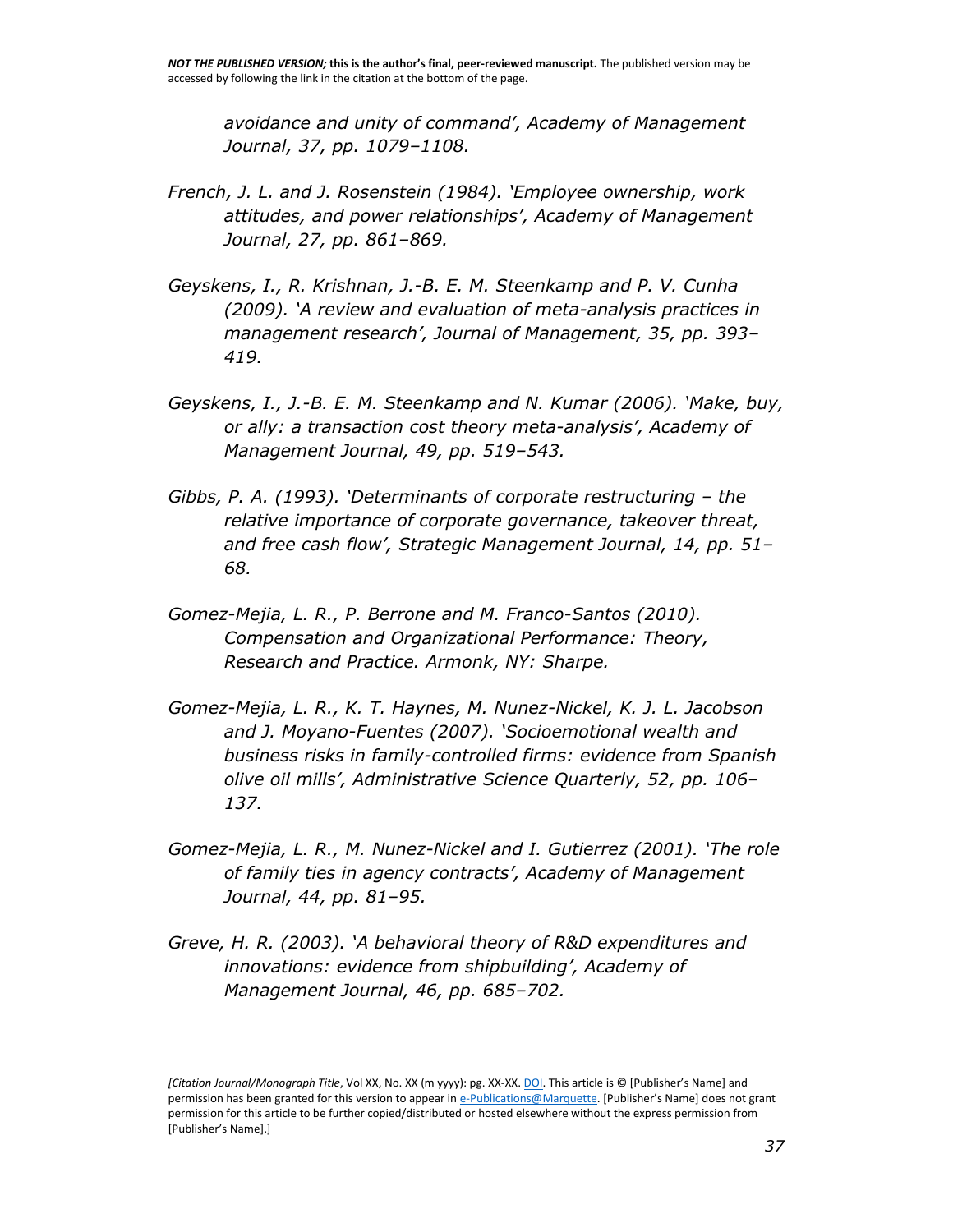- *Haleblian, J. J., J. Y. J. Kim and N. Rajagopalan (2006). 'The influence of acquisition experience and performance on acquisition behavior: evidence from the US commercial banking industry', Academy of Management Journal, 49, pp. 357–370.*
- *Haleblian, J., G. McNamara, K. Kolev and B. Dykes (2012). 'Exploring firm characteristics that differentiate leaders from followers in industry merger waves: a competitive dynamics perspective', Strategic Management Journal, 33, pp. 1037–1052.*
- *Hambrick, D. C. and P. A. Mason (1984). 'Upper echelons – the organization as a reflection of its top managers', Academy of Management Review, 9, pp. 193–206.*
- *Harrison, D., K. Price, J. Gavin, and A. Florey (2002). 'Time, teams, and task performance: changing effects of surface and deeplevel diversity on group functioning', Academy of Management Journal, 45, pp. 1029–1045.*
- *Hayward, M. (2002). 'When do firms learn from their acquisition experience? Evidence from 1990–1995', Strategic Management Journal, 23, pp. 21–39.*
- *Hayward, M. L. A. and K. Shimizu (2006). 'De-commitment to losing strategic action: evidence from the divestiture of poorly performing acquisitions', Strategic Management Journal, 27, pp. 541–557.*
- *Hitt, M. A., R. E. Hoskisson, R. A. Johnson and D. D. Moesel (1996). 'The market for corporate control and firm innovation', Academy of Management Journal, 39, pp. 1084–1119.*
- *Hoskisson, R. E. and R. A. Johnson (1992). 'Corporate restructuring and strategic change – the effect on diversification strategy and research-and-development intensity', Strategic Management Journal, 13, pp. 625–634.*
- *Hoskisson, R. E. and T. A. Turk (1990). 'Corporate restructuring – governance and control limits of the internal capital market', Academy of Management Review, 15, pp. 459–477.*

*<sup>[</sup>Citation Journal/Monograph Title*, Vol XX, No. XX (m yyyy): pg. XX-XX[. DOI.](file:///C:/Users/olsons/Desktop/Desktop/author%20versions/dx.doi.org/10.1016/j.acalib.2009.06.017) This article is © [Publisher's Name] and permission has been granted for this version to appear i[n e-Publications@Marquette.](http://epublications.marquette.edu/) [Publisher's Name] does not grant permission for this article to be further copied/distributed or hosted elsewhere without the express permission from [Publisher's Name].]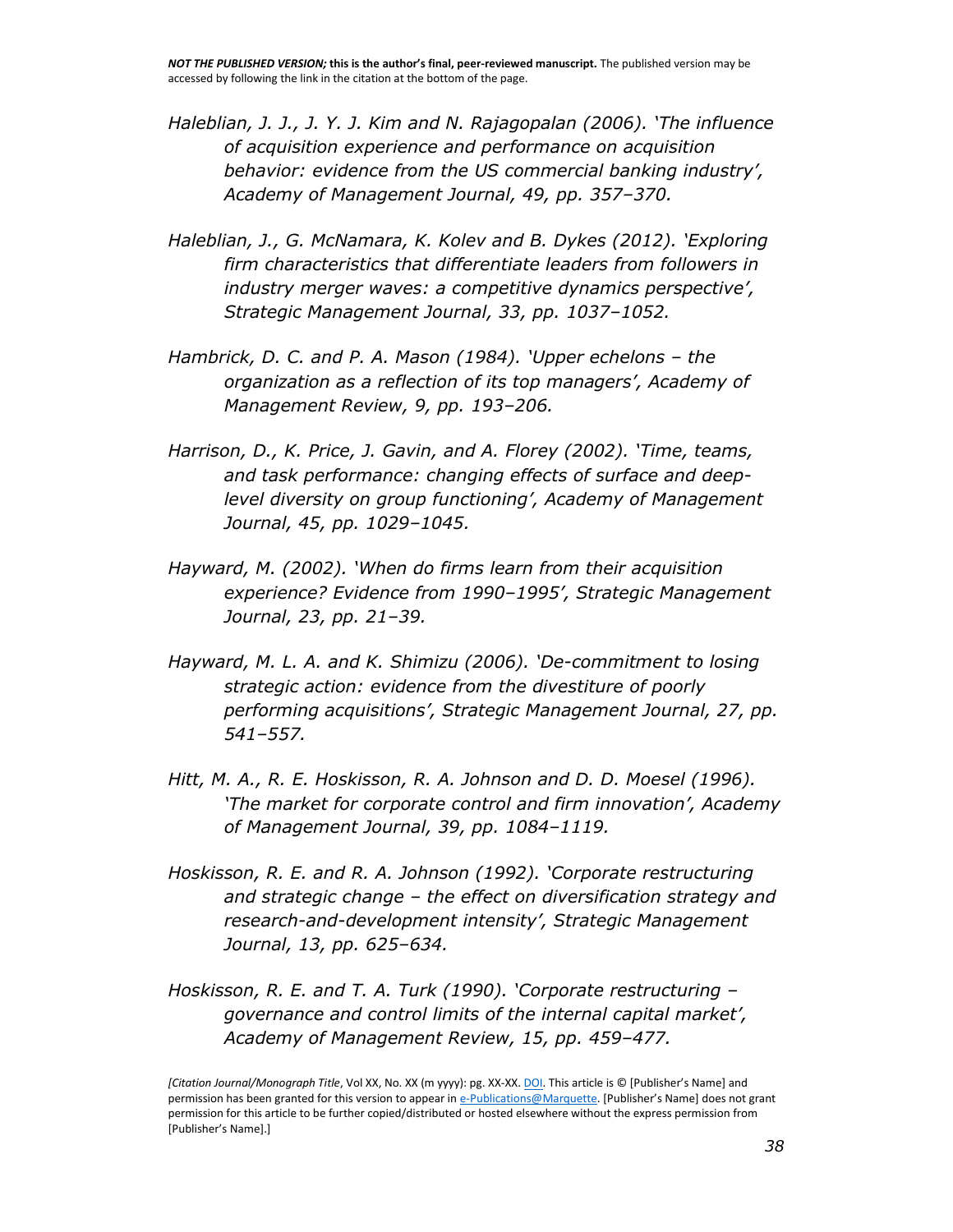- *Hoskisson, R. E., R. A. Johnson and D. D. Moesel (1994). 'Corporate divestiture intensity in restructuring firms – effects of governance, strategy, and performance', Academy of Management Journal, 37, pp. 1207–1251.*
- *Hunter, J. E. and F. L. Schmidt (1990). Methods of Meta-analysis: Correcting Error and Bias in Research Findings. Beverly Hills, CA: Sage.*
- *Hunter, J. E. and F. L. Schmidt (2004). Methods of Meta-analysis: Correcting Error and Bias in Research Findings, 2nd edn. Newbury Park, CA: Sage.*
- *Iyer, D. N. and K. D. Miller (2008). 'Performance feedback, slack, and the timing of acquisitions', Academy of Management Journal, 51, pp. 808–822.*
- *Jacquemin, A. P. and C. H. Berry (1979). 'Entropy measure of diversification and corporate growth', Journal of Industrial Economics, 27, pp. 359–369.*
- *Jensen, M. C. and W. H. Meckling (1976). 'Theory of the firm: managerial behavior, agency costs and ownership structure', Journal of Financial Economics, 3, pp. 305–360*
- *Johnson, R. A. (1996). 'Antecedents and outcomes of corporate refocusing', Journal of Management, 22, pp. 439–483.*
- *Keats, B. W. and M. A. Hitt (1988). 'A causal model of linkages among environmental dimensions, macro organizational characteristics, and performance', Academy of Management Journal, 31, pp. 570–598.*
- *Kepes, S., G. C. Banks, M. McDaniel and D. L. Whetzel (2012). 'Publication bias in the organizational sciences', Organizational Research Methods, 15, pp. 624–662.*
- *King, D. R., D. R. Dalton, C. M. Daily and J. G. Covin (2004). 'Metaanalyses of post-acquisition performance: indications of*

*<sup>[</sup>Citation Journal/Monograph Title*, Vol XX, No. XX (m yyyy): pg. XX-XX[. DOI.](file:///C:/Users/olsons/Desktop/Desktop/author%20versions/dx.doi.org/10.1016/j.acalib.2009.06.017) This article is © [Publisher's Name] and permission has been granted for this version to appear i[n e-Publications@Marquette.](http://epublications.marquette.edu/) [Publisher's Name] does not grant permission for this article to be further copied/distributed or hosted elsewhere without the express permission from [Publisher's Name].]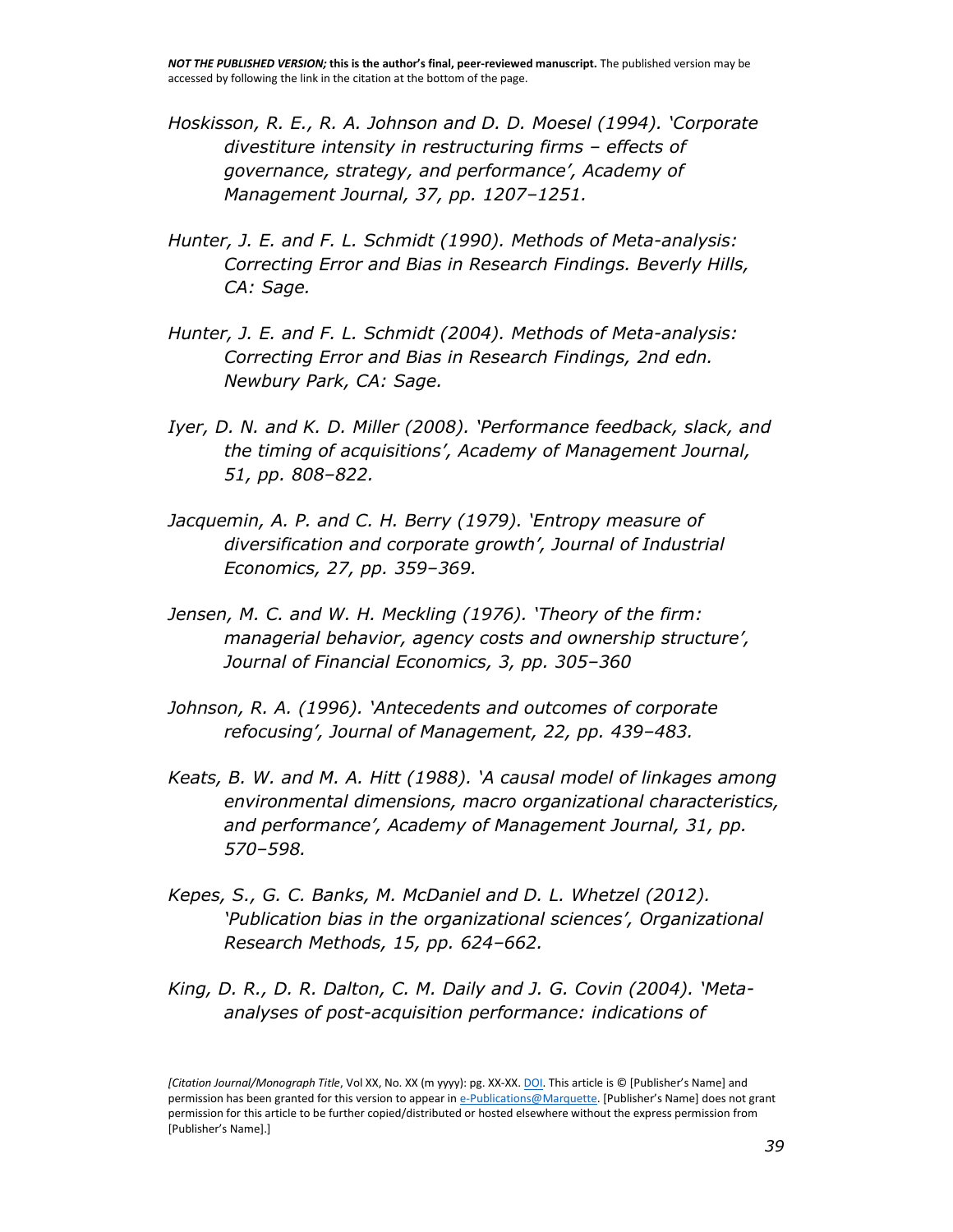*unidentified moderators', Strategic Management Journal, 25, pp. 187–200.*

- *Kroll, M., B. A. Walters and P. Wright (2008). 'Board vigilance, director experience, and corporate outcomes', Strategic Management Journal, 29, pp. 363–382.*
- *Koh, P. S. (2007). 'Institutional investor type, earnings management and benchmark beaters', Journal of Accounting and Public Policy, 26, pp. 267–299.*
- *La Porta, R., F. Lopez-de-Silanes, A. Shleifer and R. Vishny (2000). 'Investor protection and corporate governance', Journal of Financial Economics, 58, pp. 3–27.*
- *Lant, T. K., F. J. Milliken and B. Batra (1992). 'The role of managerial learning and interpretation in strategic persistence and reorientation – an empirical exploration', Strategic Management Journal, 13, pp. 585–608.*
- *Lee, D. and R. Madhavan (2010). 'Divestiture and firm performance: a meta-analysis', Journal of Management, 36, pp. 1345–1371.*
- *Levitt, B. and J. G. March (1988). 'Organizational learning', Annual Review of Sociology, 14, pp. 319–340.*
- *Markides, K. (1992). 'The economic characteristics of de-diversifying firms', British Journal of Management, 3, pp. 91–100.*
- *McGahan A. and M. Porter (1997). 'How much does industry matter, really?', Strategic Management Journal, 18, (Summer Special Issue) pp. 15–30.*
- *McGahan A. and M. Porter (2002). 'What do we know about variance in accounting profitability?', Management Science, 48, pp. 834– 851.*
- *McNamara, G., H. Moon and P. Bromiley (2002). 'Banking on commitment: intended and unintended consequences of an*

*<sup>[</sup>Citation Journal/Monograph Title*, Vol XX, No. XX (m yyyy): pg. XX-XX[. DOI.](file:///C:/Users/olsons/Desktop/Desktop/author%20versions/dx.doi.org/10.1016/j.acalib.2009.06.017) This article is © [Publisher's Name] and permission has been granted for this version to appear i[n e-Publications@Marquette.](http://epublications.marquette.edu/) [Publisher's Name] does not grant permission for this article to be further copied/distributed or hosted elsewhere without the express permission from [Publisher's Name].]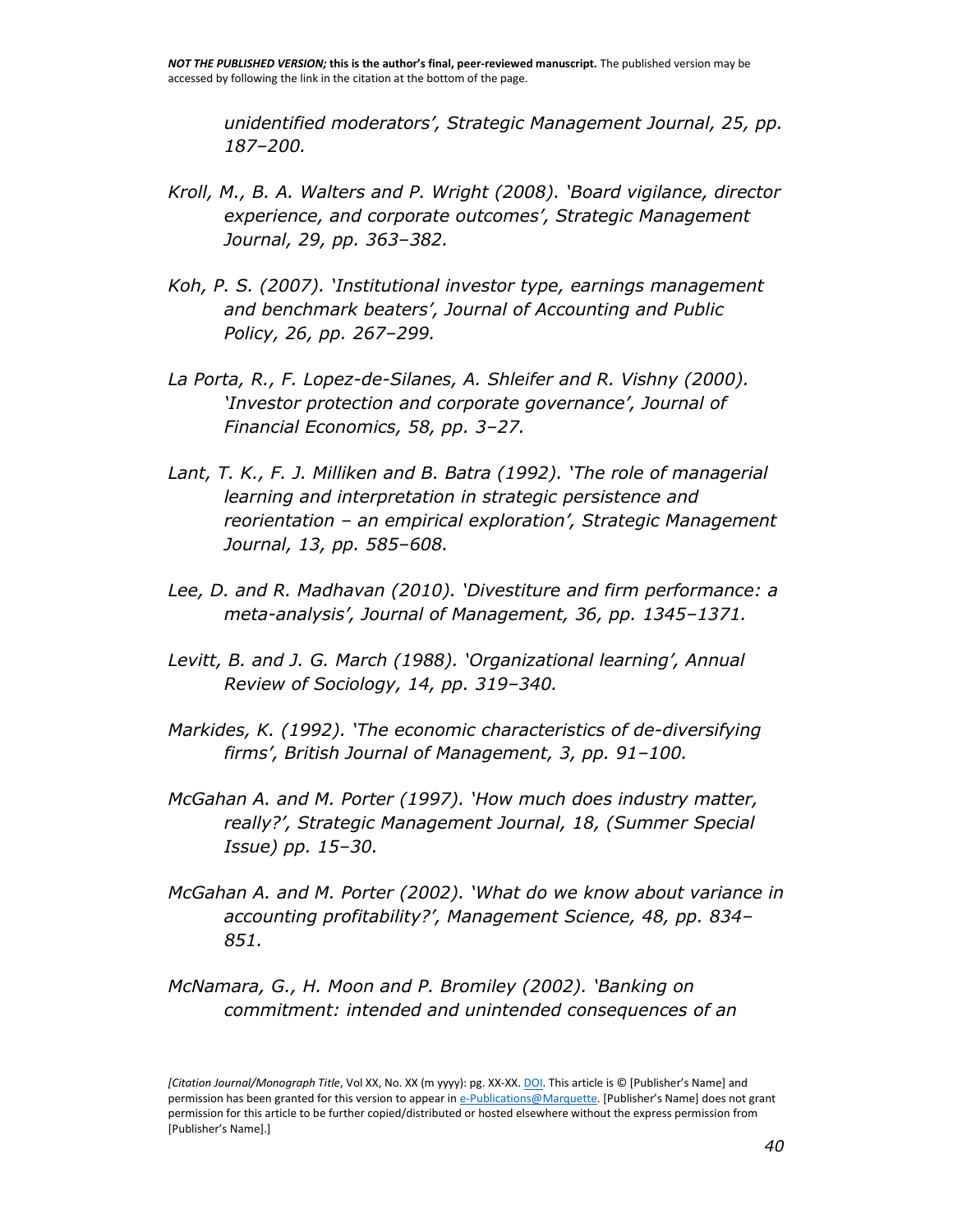*organization's attempts to attenuate escalation of commitment', Academy of Management Journal, 45, pp. 443–452.*

- *Miller, D. and M. J. Chen (1994). 'Sources and consequences of competitive inertia – a study of the United States airline industry', Administrative Science Quarterly, 39, pp. 1–23.*
- *Misangyi, V. F., H. Elms, T. Greckhamer and J. A. LePine (2006). 'A new perspective on a fundamental debate: a multilevel approach to industry, corporate, and business unit effects', Strategic Management Journal, 27, pp. 571–590.*
- *Moschieri, C. and J. Mair (2008). 'Research on corporate divestitures: a synthesis', Journal of Management and Organization, 14, pp. 399–422.*
- *Mulherin, H. J. and A. L. Boone (2000). 'Comparing acquisitions and divestitures', Journal of Corporate Finance, 6, pp.117–139.*
- *Nayyar, P. R. (1992). 'On the measurement of corporate diversification strategy – Evidence from large United-States service firms', Strategic Management Journal, 13, pp. 219–235.*
- *Nelson, R. R. and S. G. Winter (1982). An Evolutionary Theory of Economic Change. Cambridge, MA: Harvard University Press.*
- *Ocasio, W. (1997). 'Towards an attention-based view of the firm', Strategic Management Journal, 18, pp. 187–206.*
- *Palmer, T. B. and R. M. Wiseman (1999). 'Decoupling risk taking from income stream uncertainty: a holistic model of risk', Strategic Management Journal, 20, pp. 1037–1062.*
- *Parks, J. M. and E. J. Conlon (1995). 'Compensation contracts – do agency theory assumptions predict negotiated agreements', Academy of Management Journal, 38, pp. 821–838.*
- *Pelled, L. H. (1996). 'Demographic diversity, conflict, and work group outcomes: an intervening process theory', Organization Science, 7, pp. 615–631.*

*<sup>[</sup>Citation Journal/Monograph Title*, Vol XX, No. XX (m yyyy): pg. XX-XX[. DOI.](file:///C:/Users/olsons/Desktop/Desktop/author%20versions/dx.doi.org/10.1016/j.acalib.2009.06.017) This article is © [Publisher's Name] and permission has been granted for this version to appear i[n e-Publications@Marquette.](http://epublications.marquette.edu/) [Publisher's Name] does not grant permission for this article to be further copied/distributed or hosted elsewhere without the express permission from [Publisher's Name].]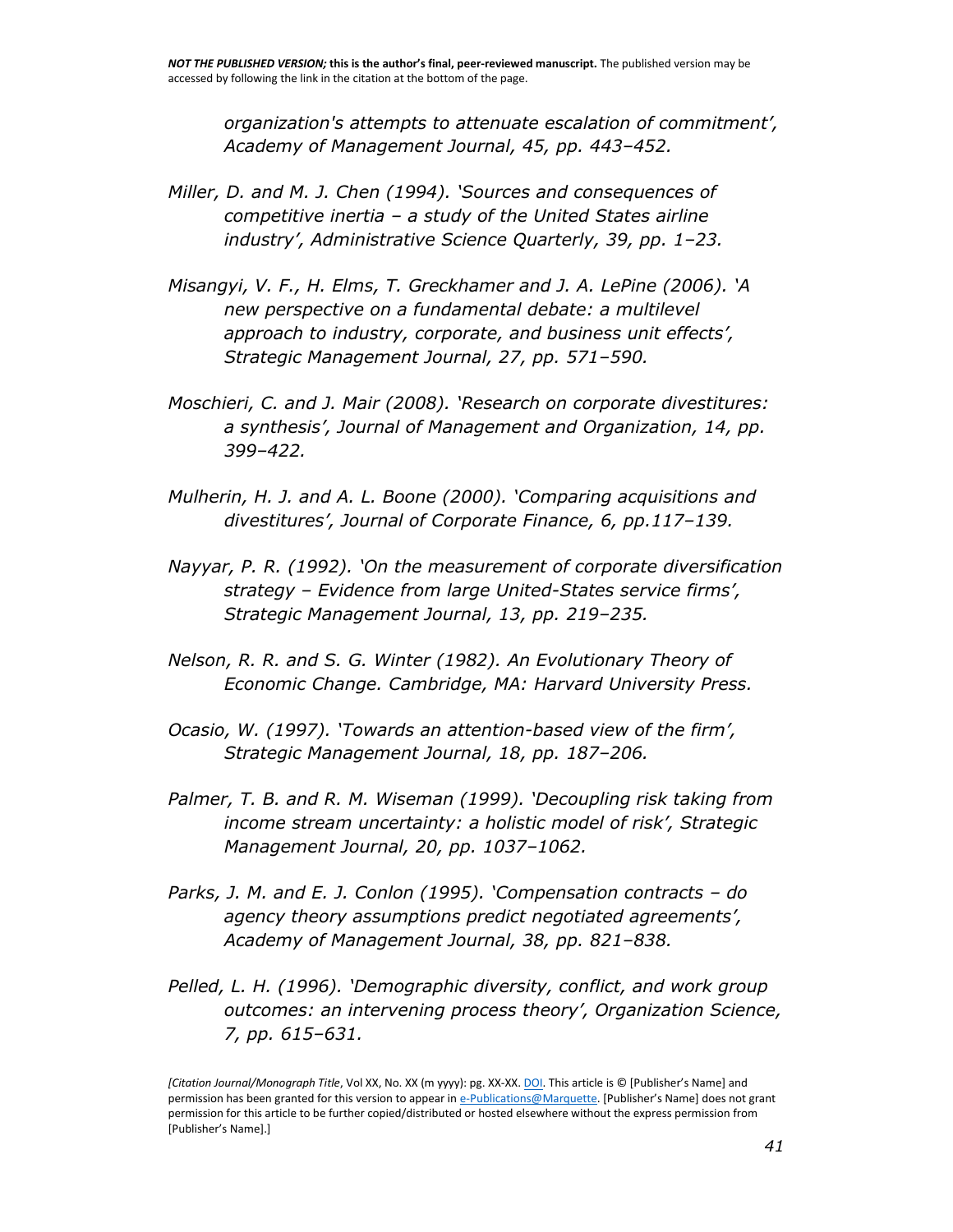*Porter, M. E. (1980). Competitive Strategy. New York, NY: Free Press.*

- *Porter, M. E. (1992). Capital Choices: Changing the Way America Invests in Industry. Boston, MA: Harvard Business School.*
- *Quigley, T. J. and D. C. Hambrick (2012). 'When the former CEO stays on as board chair: effects on successor discretion, strategic change, and performance', Strategic Management Journal, 33, pp. 834–859.*
- *Ravenscraft, D. J. and F. M. Scherer (1987). Mergers, Sell-outs and Economic Efficiency. Washington, DC: Brookings Institution.*
- *Sanders, W. G. (2001). 'Behavioral responses of CEOs to stock ownership and stock option pay', Academy of Management Journal, 40, pp. 477–492.*
- *Schnatterly, K., K. W. Shaw and W. W. Jennings (2008). 'Information advantages of large institutional owners', Strategic Management Journal, 44, pp. 219–227.*
- *Shimizu, K. (2007). 'Prospect theory, behavioral theory, and the threat-rigidity thesis: combinative effects on organizational decisions to divest formerly acquired units', Academy of Management Journal, 50, pp. 1495–1514.*
- *Shimizu, K. and M. A. Hitt (2005). 'What constrains or facilitates divestitures of formerly acquired firms? The effects of organizational inertia', Journal of Management, 31, pp. 50–72.*
- *Sleesman, D. J., D. E. Conlon, G. McNamara and J. E. Miles (2012). 'Cleaning up the big muddy: a meta-analytic review of the determinants of escalation of commitment', Academy of Management Journal, 55, pp. 541–562.*
- *Thomas, L. G. and G. Waring (1999). 'Competing capitalisms: capital investment in American, German, and Japanese firms', Strategic Management Journal, 20, pp. 729–748.*

*<sup>[</sup>Citation Journal/Monograph Title*, Vol XX, No. XX (m yyyy): pg. XX-XX[. DOI.](file:///C:/Users/olsons/Desktop/Desktop/author%20versions/dx.doi.org/10.1016/j.acalib.2009.06.017) This article is © [Publisher's Name] and permission has been granted for this version to appear i[n e-Publications@Marquette.](http://epublications.marquette.edu/) [Publisher's Name] does not grant permission for this article to be further copied/distributed or hosted elsewhere without the express permission from [Publisher's Name].]